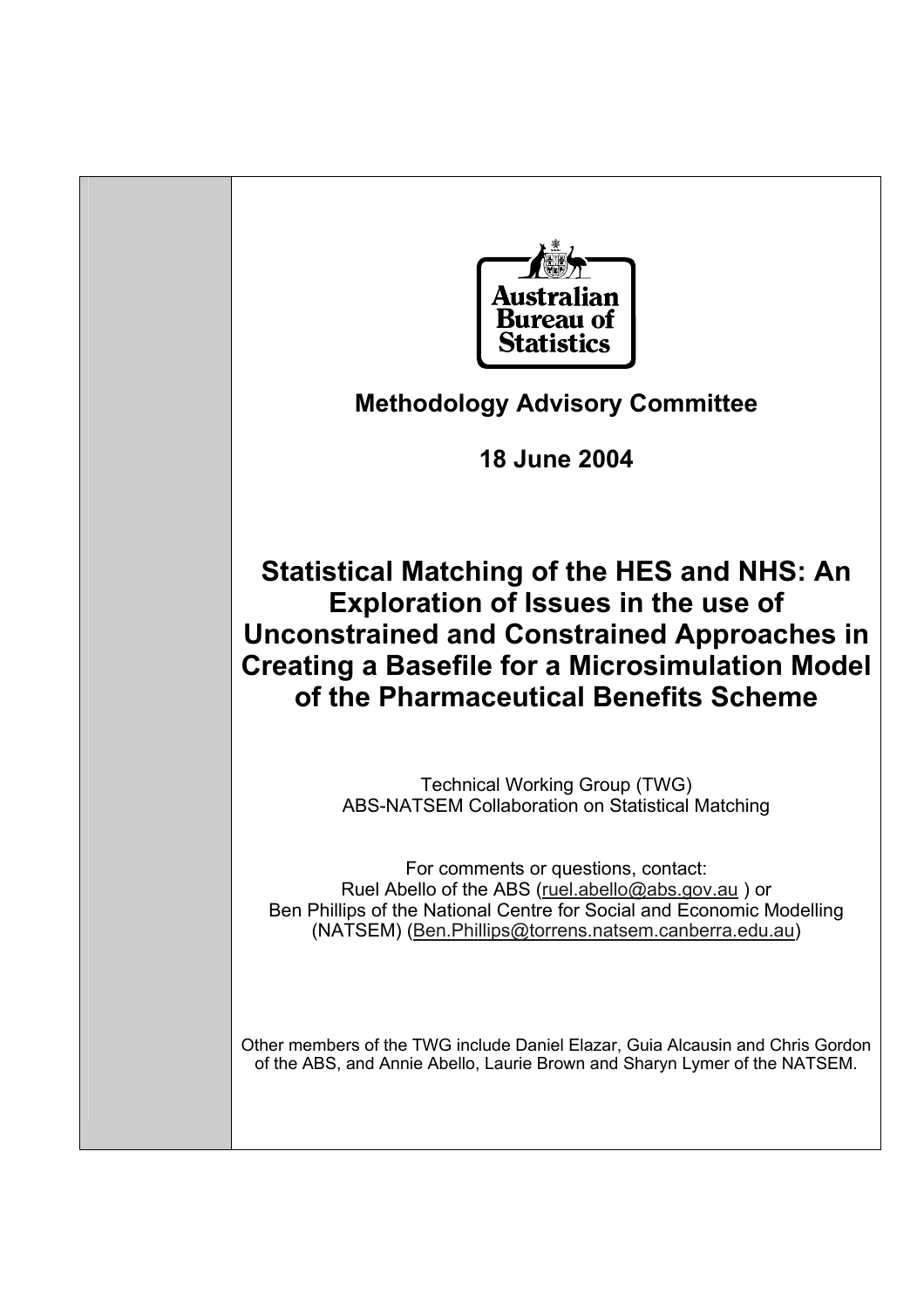# **Executive Summary**

Statistical matching is a procedure used to link two files or datasets where each record from one of the files is matched with a record from the second file that generally does not represent the same unit, but does represent a *similar* unit.

The constrained and unconstrained approaches to statistical matching are investigated in this paper. The issues associated with these approaches are identified and discussed. The conditional independence assumption, for example, is inherent in the procedure. Its implication for the analysis to be done using the matched dataset must be considered carefully.

While unconstrained matching gives the closest possible match between similar pairs, constrained matching has the advantage of replicating the marginal distributions in the donor file.

These traditional approaches to statistical matching are used to match two ABS datasets: the 1998-99 Household Expenditure Survey (HES) and the 2001 National Health Survey (NHS). The matching was done to explore building a base dataset for a microsimulation model of the Pharmaceutical Benefits Scheme (PBS). The main objective was to replicate the family structures of HES into the NHS.

Constrained matching, using linear programming, was found to be a better approach in synthetically creating completely enumerated families, and making sure that persons on the NHS are sensibly assigned to families using the HES family structure.

This paper is a preliminary output from a Technical Working Group comprising MD staff and the National Centre for Social and Economic Modelling (NATSEM). The former's main interest is to explore methodological issues associated with statistical matching procedures. The latter developed the microsimulation model of the PBS and relies on ABS microdatasets to create base files for the said model. It has done the preliminary statistical matching reported in this paper.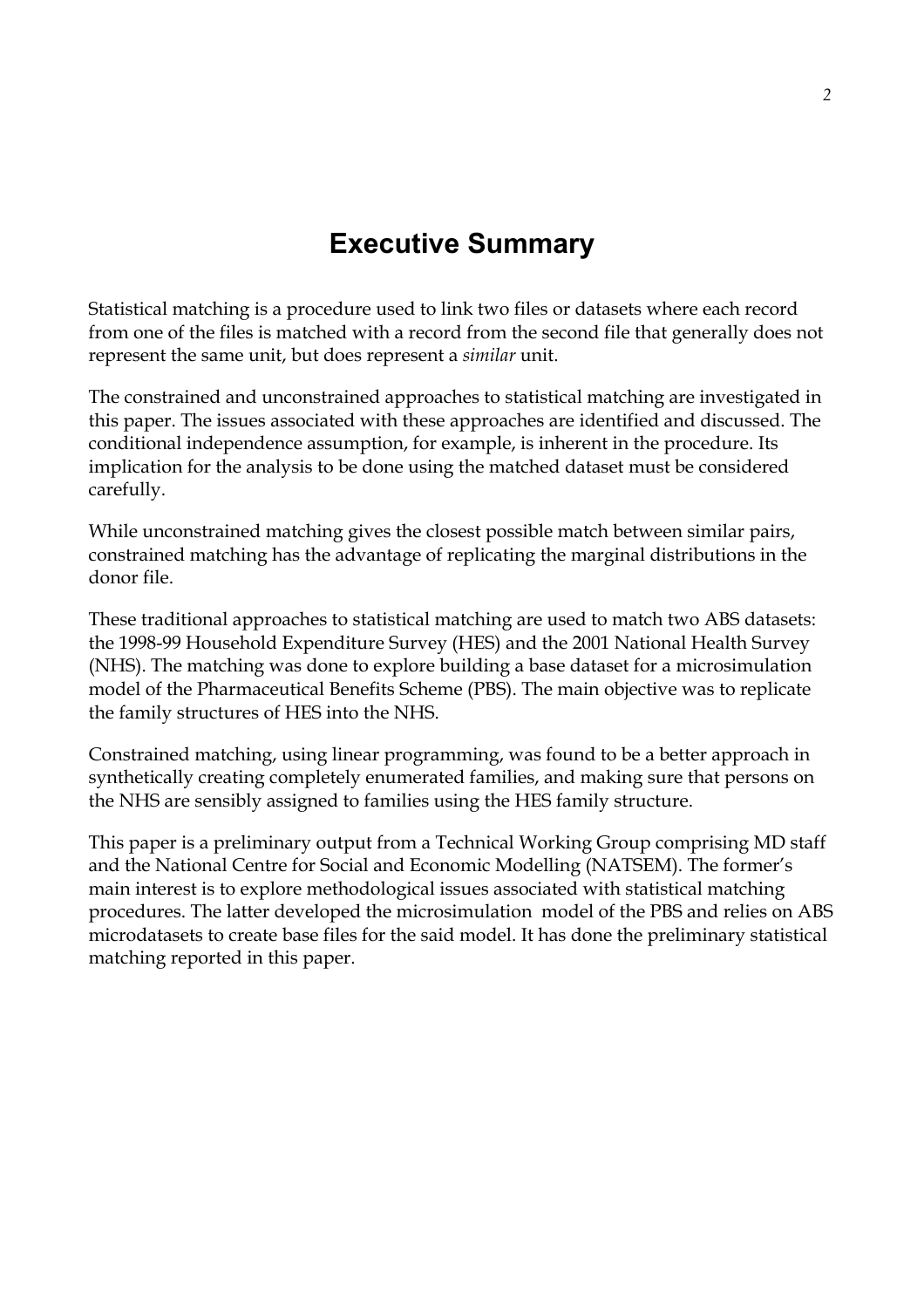# **Questions for MAC members**

- 1. Have we correctly applied the conventional methods of statistical matching?
- 2. Have we correctly identified all the relevant issues associated with the use of these methods?
- 3. What are the implications of the conditional independence assumption-- an assumption inherent in statistical matching?
- 4. How accurate or valid must statistical matches be? For what purposes and under what conditions are the results of the statistical matching sufficiently accurate or valid?
- 5. What types of sensitivity analyses are appropriate to check the robustness of results from various statistical matching methods?
- 6. As applied in this paper, is statistical matching a suitable procedure to create synthetic estimates of family structure?
- 7. What are the most promising alternative methods to pursue?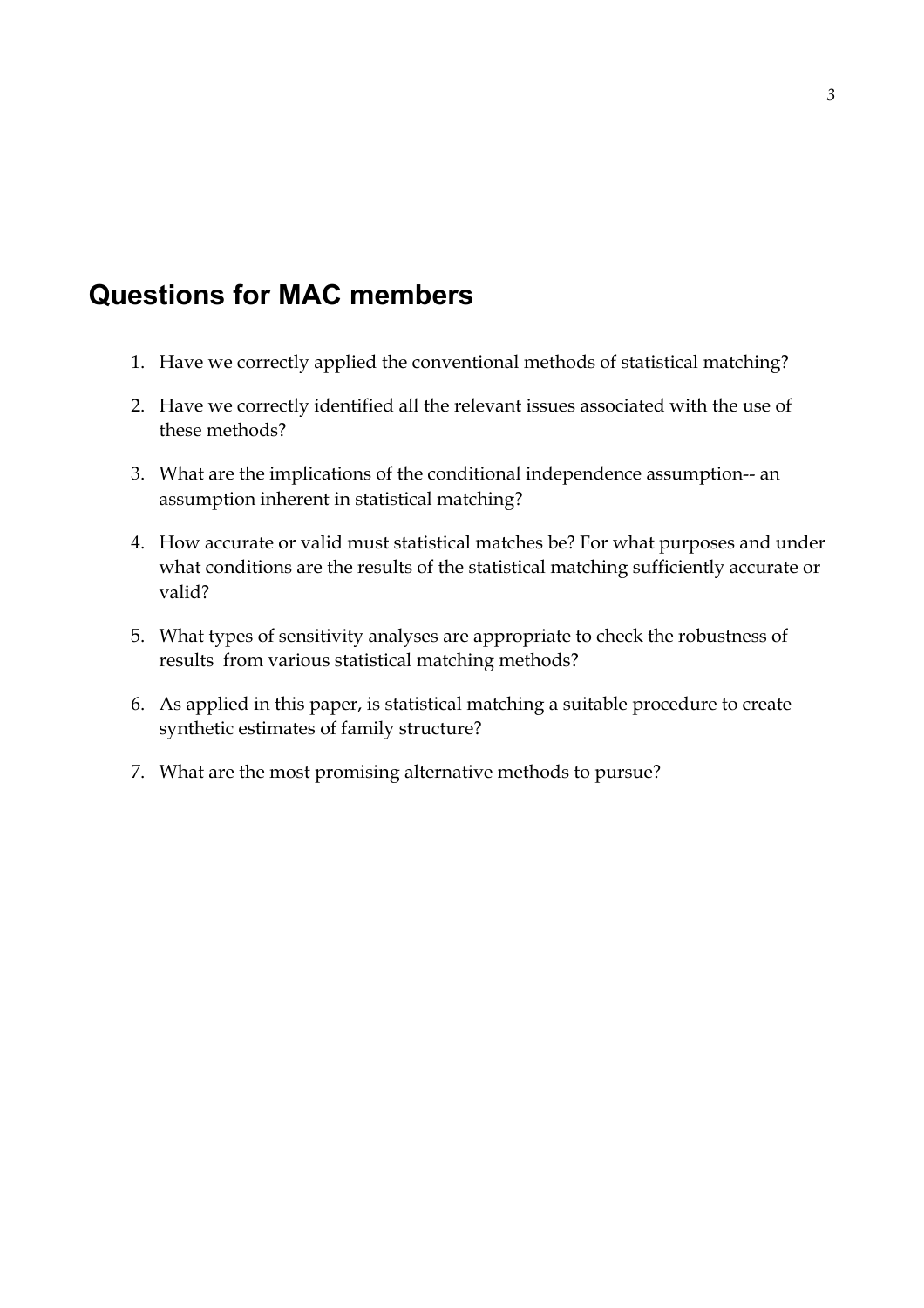# **Statistical Matching of the HES and NHS Survey Files: An Exploration of Issues in the Use of Unconstrained and Constrained Approaches in Creating A Basefile for a Microsimulation Model of the Pharmaceutical Benefits Scheme**

# **1 Introduction**

1 Matching, or record linkage, is the process by which records or units from different sources are combined into a single file. This is done primarily to create a composite dataset that augments the variables in one dataset with the variables available in another.

2 Combining datasets increases the power of analysts to understand socioeconomic phenomena. In the field of microsimulation, for example, "what if" analyses employ information about individuals or families contained in survey microdata. Understandably, a single survey microdata will not always contain all the variables required by an analyst. But many separate survey microdata have variables or identifiers that are common to each other. This makes linking the different datasets, based on these common variables, possible. The resulting linked or matched dataset allows a more comprehensive modeling of a phenomenon in question.

3 Producing an augmented unit record data, where additional variables from a donor data are added to a base data, is a primary objective of matching. There are applications however where *variable construction*, rather than *variable addition*, is the objective of matching. In the practical application discussed in Chapter X of this paper, we shall see that the preliminary reason for matching the two datasets is to create an additional synthetic variable in one dataset that mimics the family structure of units in another, and not necessarily to use the complete set of variables in the matched data.

# **1.1 Types of matching**

4 There are two main types of matching: exact matching and statistical matching. In exact matching, information about a particular record on one file is linked to information on another file, thus creating a single file with expanded information at the level of the record. The linking is done using identifiers which allows information about the *same*  individual unit to be identified in the two files.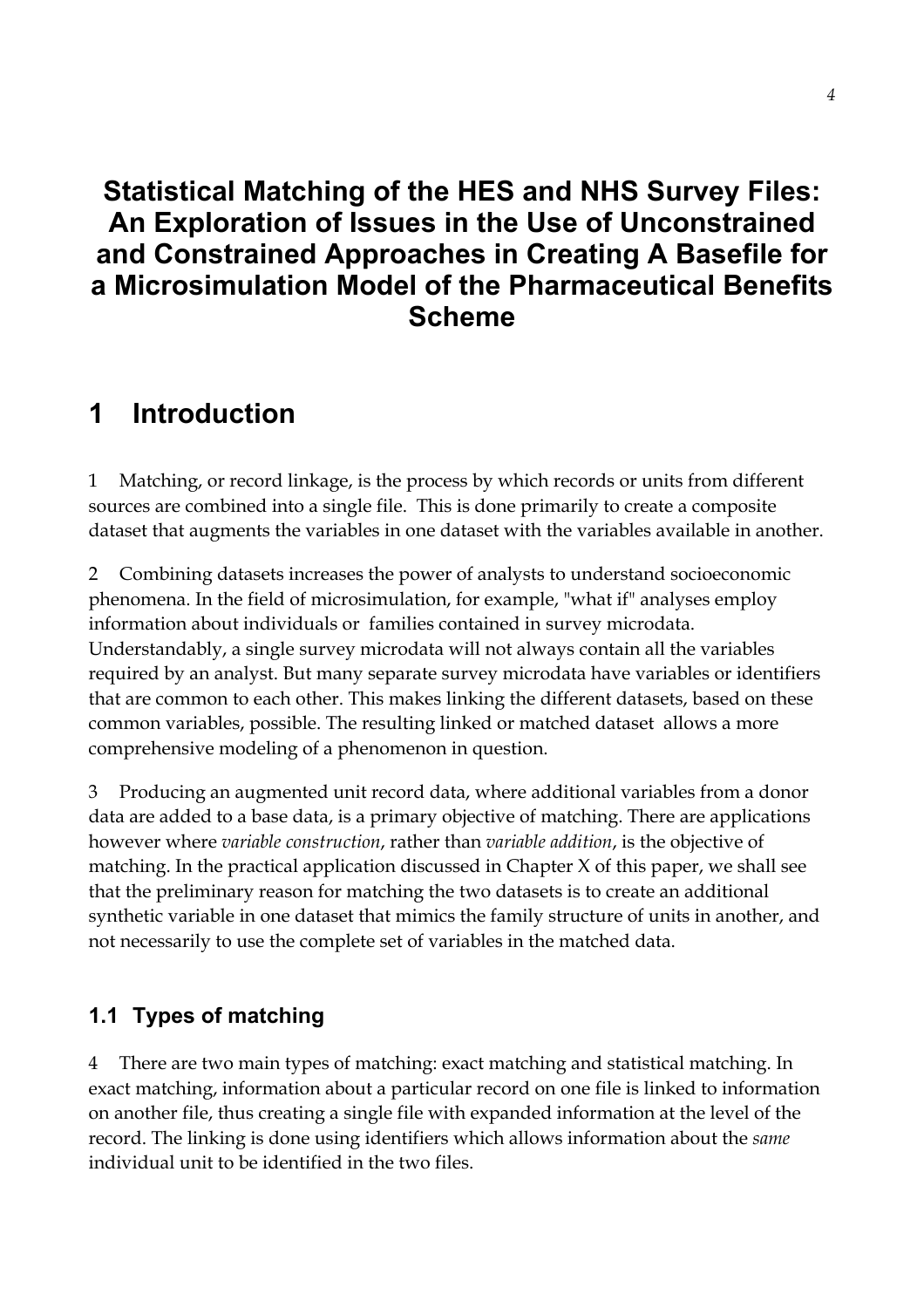5 However, it is often the case that identifiers are not available in one or both files, or that there is little or no overlap between the records in the two files- as in the case when each of these two files consists of survey sample of a large population. In cases like this, statistical matching is used, where each record from one of the files is matched with a record from the second file that generally does not represent the same unit, but does represent a *similar* unit (Rodgers 1984 p. 91).

6 The focus of this paper is statistical matching, and in particular, the issues associated with the use of unconstrained and constrained approaches. These two approaches are known in the literature as the 'traditional' or 'conventional' approaches to statistical matching. In this paper, we describe their use in matching two ABS surveys, the 2001 National Health Survey and the 1998-99 Household Expenditure Survey. These two datasets were matched for the purpose of replicating the family structures evident in HES in a matched data that resembles the marginal distributions of the NHS.

## **1.2 Outline**

7 The paper gives an overview of statistical matching; explains the methods involved in the conventional approaches of statistical matching; explores the major assumption inherent in these methods and how this assumption may impinge on any analysis using the statistically matched data; explores how one can assess the validity of matched data; demonstrates the use of these conventional methods using two ABS survey microdata, the 1998 Household Expenditure survey (HES) and the 2001 National Health Survey (NHS); explains why these two microdatasets are being matched (i.e. to create a base data file for a microsimulation model of the Pharmaceutical Benefits Scheme (PBS); assesses the validity of the resulting matched data; and then draws some conclusions and identifies other approaches for matching that may be done in the future.

# **2 Statistical matching: an overview**

8 Rodgers (1984) gives a clear description of statistical matching. (Other materials that have good overviews include Rassler (2002), Radner et al (1980), Cohen (1991), and Moriarty and Scheuren (2001)).

9 Statistical matching can be used to link two or more files, but for purposes of brevity, the method is described here in terms of two files only, called File A (or the base file) and File B (the donor file), taken from two different surveys.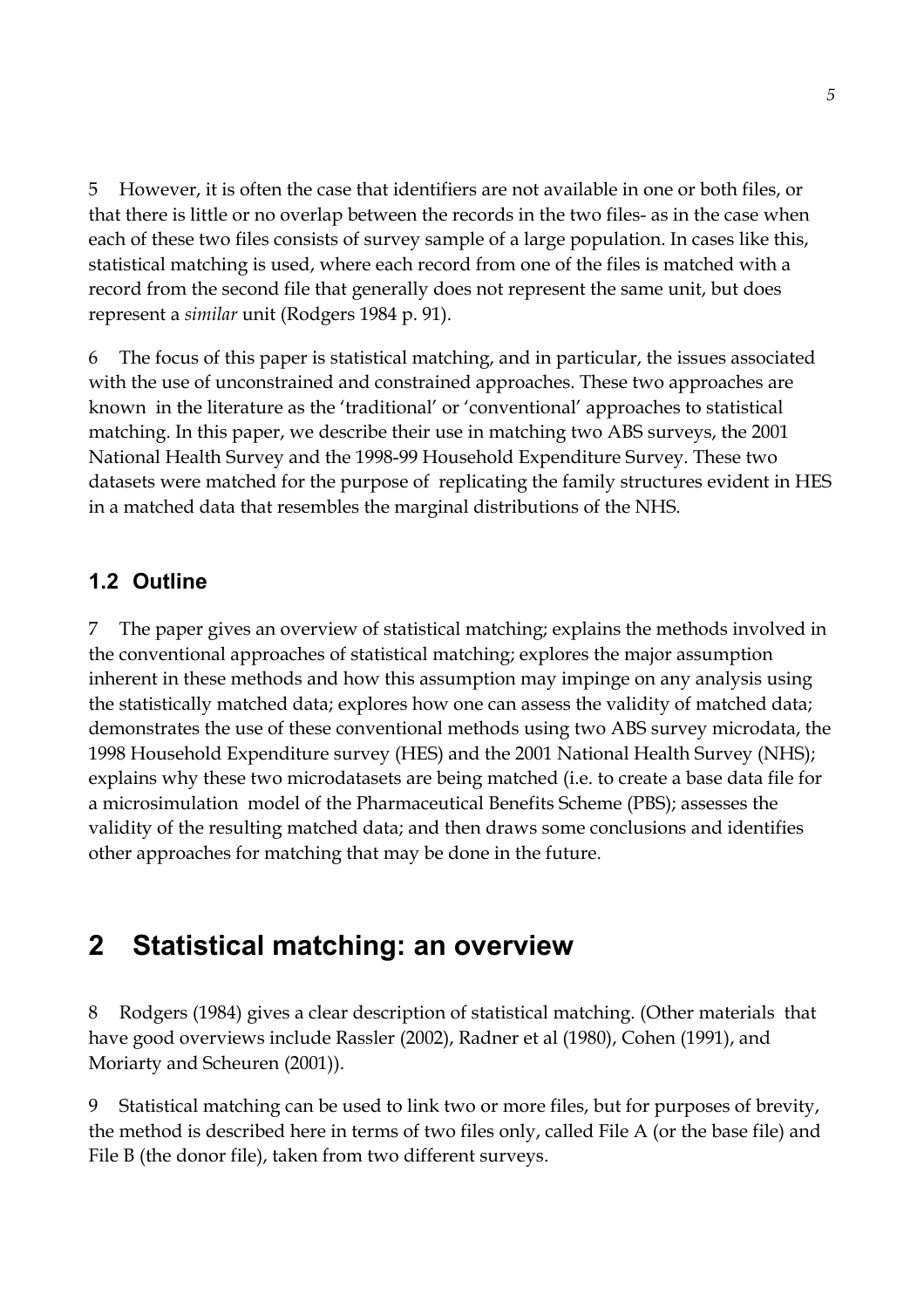10 File A contains a vector of variables X and Y, while file B contains a vector of variables X and Z. X therefore are variables that are common to both files A and B; Y are variables unique to File A, while Z are variables unique to File B. The purpose of statistical matching is to generate-- by combining Files A and B-- a composite file containing  $(X, Y, Z)$ .



#### **Figure 1. Statistical Matching**

11 As mentioned earlier, if the files to be combined come from two different surveys with no overlap of the samples at all, then with statistical matching the records being combined are for *similar* entities, and not for the *same* entities. The X variables are used as "matching" variables, to create the matched file.

## **2.1 Statistical matching: conventional approaches**

12 Conventional statistical matching methods (or traditional methods, as some authors call them) can be grouped broadly into two types: unconstrained and constrained. To explain the difference between these two methods, we borrow Rodgers' (1984, pp 91-93) notations and examples, as follows.

13 Let there be a vector **S** of variables for each of  $n_A$  records on file A, and let there be a vector **T** of variables for each of  $n<sub>B</sub>$  records on file. Both vectors consist of indicators of a common set of characteristics of the analysis units, say persons, and we refer to these as the **X** variables, **X** =  $(X_1, ..., X_p)$ . The remaining variables in file A are referred to as **Y** variables, where **Y** =  $((Y_1, ..., Y_\text{})$ . The remaining variables in File B are referred to as the **Z** variables**,** where **Z** = ((*Z1, ..., ZR*). Also, a sampling weight, **w**, may be associated with each record in both files (Rodgers 1984, p 91-92).

14 The following highly simplified example of records from Files A and B from Rodgers (1984, p. 92) will be used to highlight the difference between unconstrained and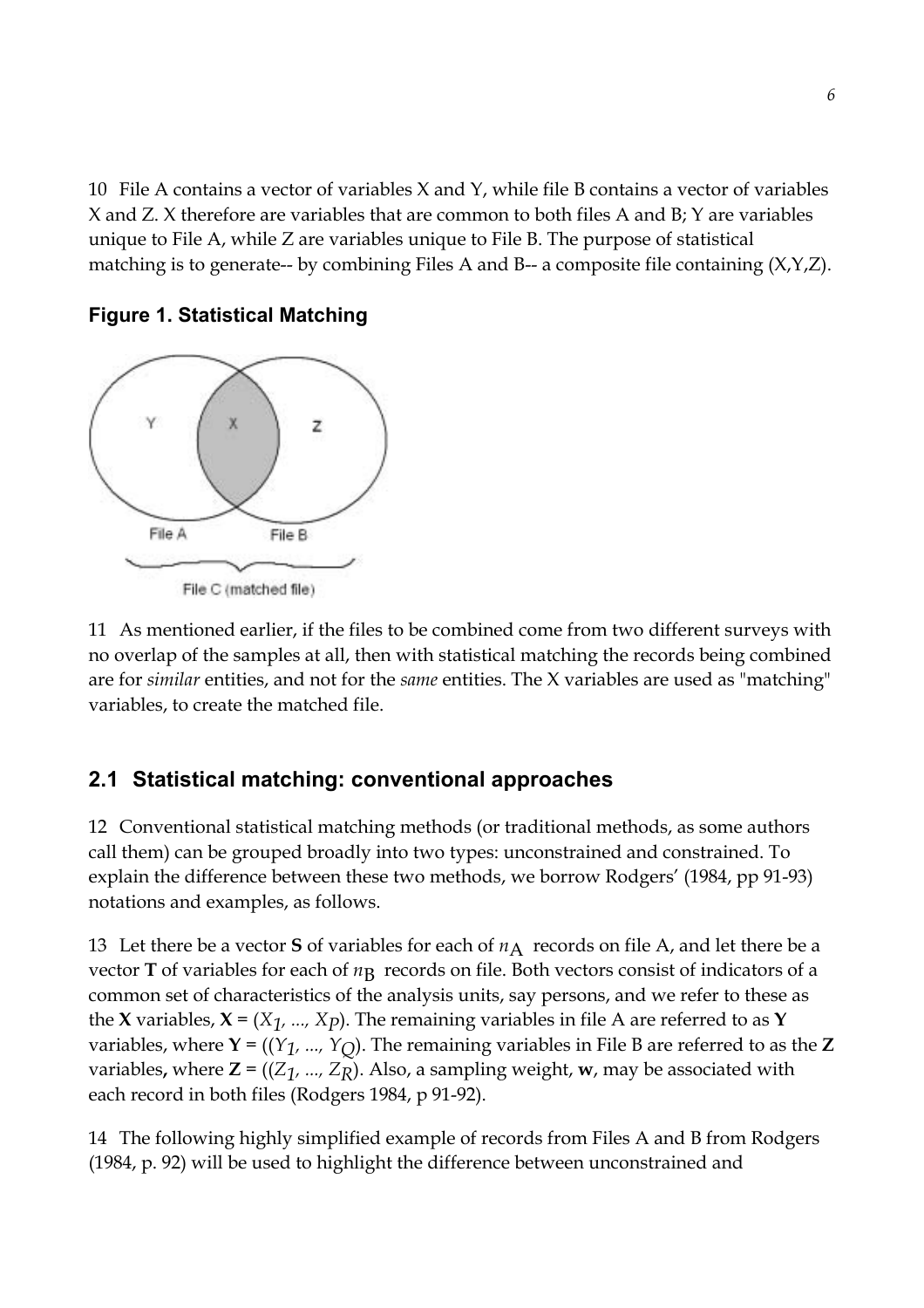constrained statistical matching. Table 1 shows the records in File A, while Table 1 shows the records in File B.

| Case           | <b>Sex</b><br>$x_1^A$ | Age<br>$x_2$ A | <b>Expenditure</b><br>νA | Weight<br>w <sub>i</sub> A |
|----------------|-----------------------|----------------|--------------------------|----------------------------|
| A1             | M                     | 42             | 9.156                    | 3                          |
| A2             | M                     | 35             | 9.149                    | 3                          |
| A3             | F                     | 63             | 9.287                    | 3                          |
| A4             | М                     | 55             | 9.512                    | 3                          |
| A <sub>5</sub> | F                     | 28             | 8.494                    | 3                          |
| A <sub>6</sub> | F                     | 53             | 8.891                    | 3                          |
| A7             | F                     | 22             | 8.425                    | 3                          |
| A8             | М                     | 25             | 8.867                    | 3                          |
| Mean           | .50                   | 40.38          | 8.97                     |                            |
| <b>SD</b>      | .53                   | 15.32          | 0.38                     |                            |

### **Table 1. Simplified example of a File A**

Source: Table 1a in Rodgers (1984).

 $\blacksquare$ 

|  | Table 2. Simplified example of a File B |  |  |  |
|--|-----------------------------------------|--|--|--|
|--|-----------------------------------------|--|--|--|

|           | <b>Sex</b>         | Age              | Income           | Weight  |
|-----------|--------------------|------------------|------------------|---------|
| Case      | $x_1$ <sup>B</sup> | x <sub>2</sub> B | $z^{\mathsf{B}}$ | $w_j^B$ |
| <b>B1</b> |                    | 33               | 6.935            | 4       |
| <b>B2</b> | М                  | 52               | 5.524            | 4       |
| <b>B3</b> | М                  | 28               | 4.223            | 4       |
| <b>B4</b> | F                  | 59               | 6.147            | 4       |
| <b>B5</b> | М                  | 41               | 7.243            | 4       |
| <b>B6</b> | F                  | 45               | 3.230            | 4       |
| Mean      | .50                | 43.00            | 5.55             |         |
| <b>SD</b> | .55                | 11.58            | 1.57             |         |

Source: Table 1b in Rodgers (1984).

15 An important element of statistical matching is the *distance function*, indicated by d*ij*  and is used to assess the similarity of any pair of cases based on the common variable  $\check{X}$ .

16 A distance function is defined as the absolute differences in the X variable of two cases:  $d_i = |x_i - x_j|$ . If there are more than one X variable to be used in assessing the similarity of pairs, then these X variables must assume some weights in the distance function, for example, the weights *a* and *b* in  $d_i = a |x_{i_i} - x_{i_j}| + b |x_{i_i} - x_{i_j}|$ . These weights can be assigned subjectively, or can be estimated from other regressions or factor analyses.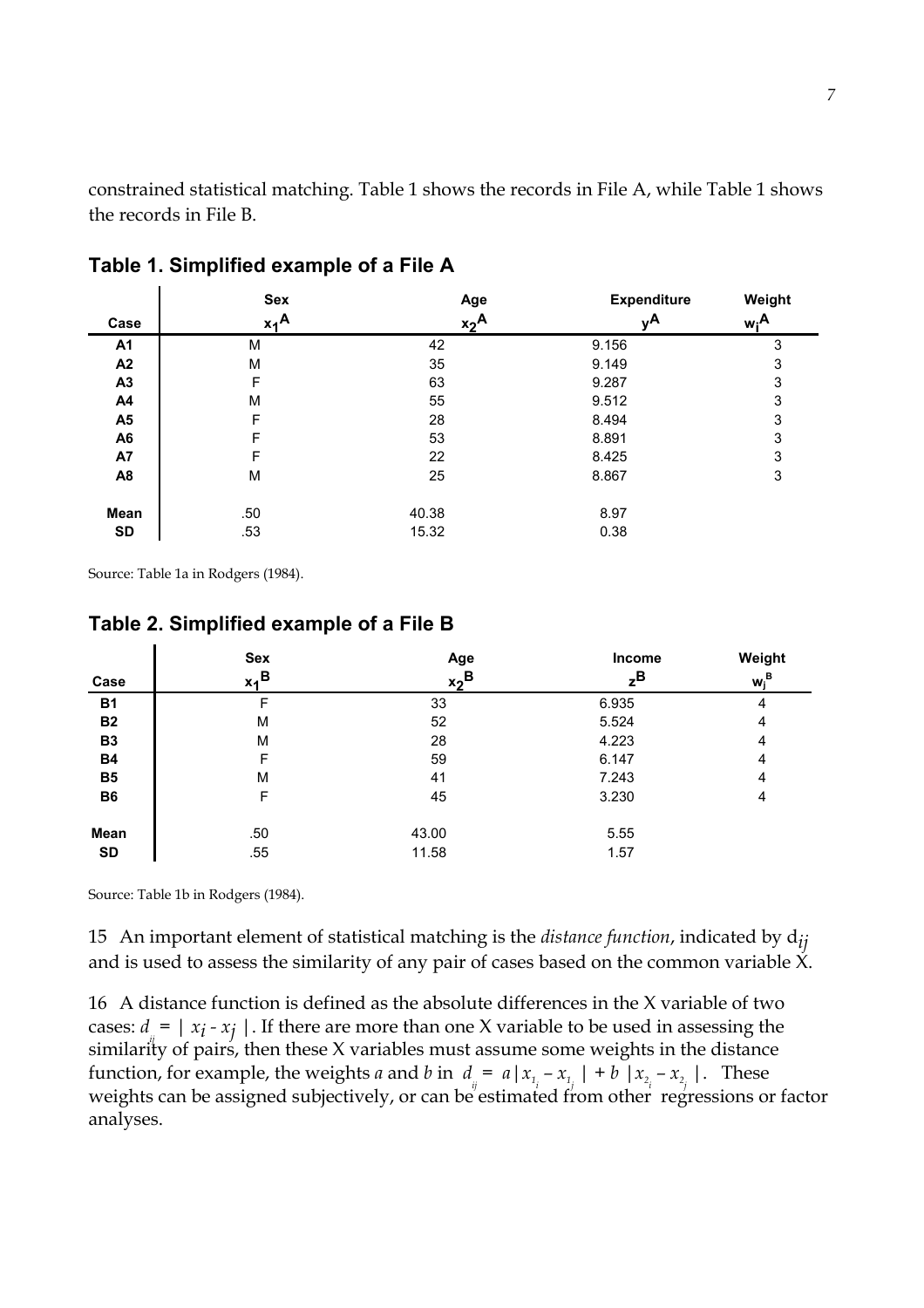17 In statistical matching, a weight is assigned to each record in the matched file, called  $w_{ij}$ , which may be may be equal to  $w_{i}$ -- the weight associated with the input case from file A-- or it may be modified depending on the matching technique and the need to align units in the files being matched (Rodgers 1984, p. 92).

### *2.1.1 Unconstrained matching*

18 A statistical match is said to be unconstrained if there are no restrictions on the number of A records to which the values of the Z variables in file B can be imputed. Using Rodger's example, this is illustrated in Table 3 below where-- using sex as a matching group-- each person in file A is matched with the person in file B whose age is closest to his/her own. Unconstrained matching is sometimes referred to as matching **with replacement'**, evident in Table 3 where the same unique person in File B can be matched with several persons in File A. For example, B5 has been matched to both A1 and A2. It is also possible that a file B record is not attached to *any* file A record (e.g. B6 did not get matched to any A record).

19 Unconstrained matching is a 'nearest-neighbour' matching technique: it allows for the closest possible match for each A record. But this comes at a cost, which is increasing the sample variance of estimators involving the **Z** variables. This is shown in the example by both the mean and standard deviation of the **Z** variable in the matched file, which have now differed from the corresponding statistics in file B (Rodgers 1984 p 92).

| A<br>Case      | в<br>Case | $x_1$ <sup>A</sup> = $x_2$ <sup>B</sup> | $x_2^A$ | $x_2^B$ | d <sub>ij</sub> | νA    | $z^{\mathsf{B}}$ | Wij |
|----------------|-----------|-----------------------------------------|---------|---------|-----------------|-------|------------------|-----|
| A <sub>1</sub> | <b>B5</b> | М                                       | 42      | 41      |                 | 9.156 | 7.243            | 3   |
| A2             | <b>B5</b> | M                                       | 35      | 41      | 6               | 9.149 | 7.243            | 3   |
| A3             | <b>B4</b> | F                                       | 63      | 59      | 4               | 9.287 | 6.147            | 3   |
| A4             | <b>B2</b> | M                                       | 55      | 52      | 3               | 9.512 | 5.524            | 3   |
| A <sub>5</sub> | <b>B1</b> | F                                       | 28      | 33      | 5               | 8.494 | 6.932            | 3   |
| A <sub>6</sub> | <b>B4</b> | F                                       | 53      | 59      | 6               | 8.891 | 6.147            | 3   |
| A7             | <b>B1</b> | F                                       | 22      | 33      | 11              | 8.425 | 6.932            | 3   |
| A <sub>8</sub> | <b>B3</b> | M                                       | 25      | 28      | 3               | 8.867 | 4.223            | 3   |
| Mean           |           | .50                                     | 40.38   | 43.25   | 4.88            | 8.97  | 6.30             |     |
| <b>SD</b>      |           | .53                                     | 15.32   | 12.40   | 3.00            | 0.38  | 1.06             |     |

#### **Table 3. Unconstrained match (example)**

Source: Table 1c in Rodgers (1984).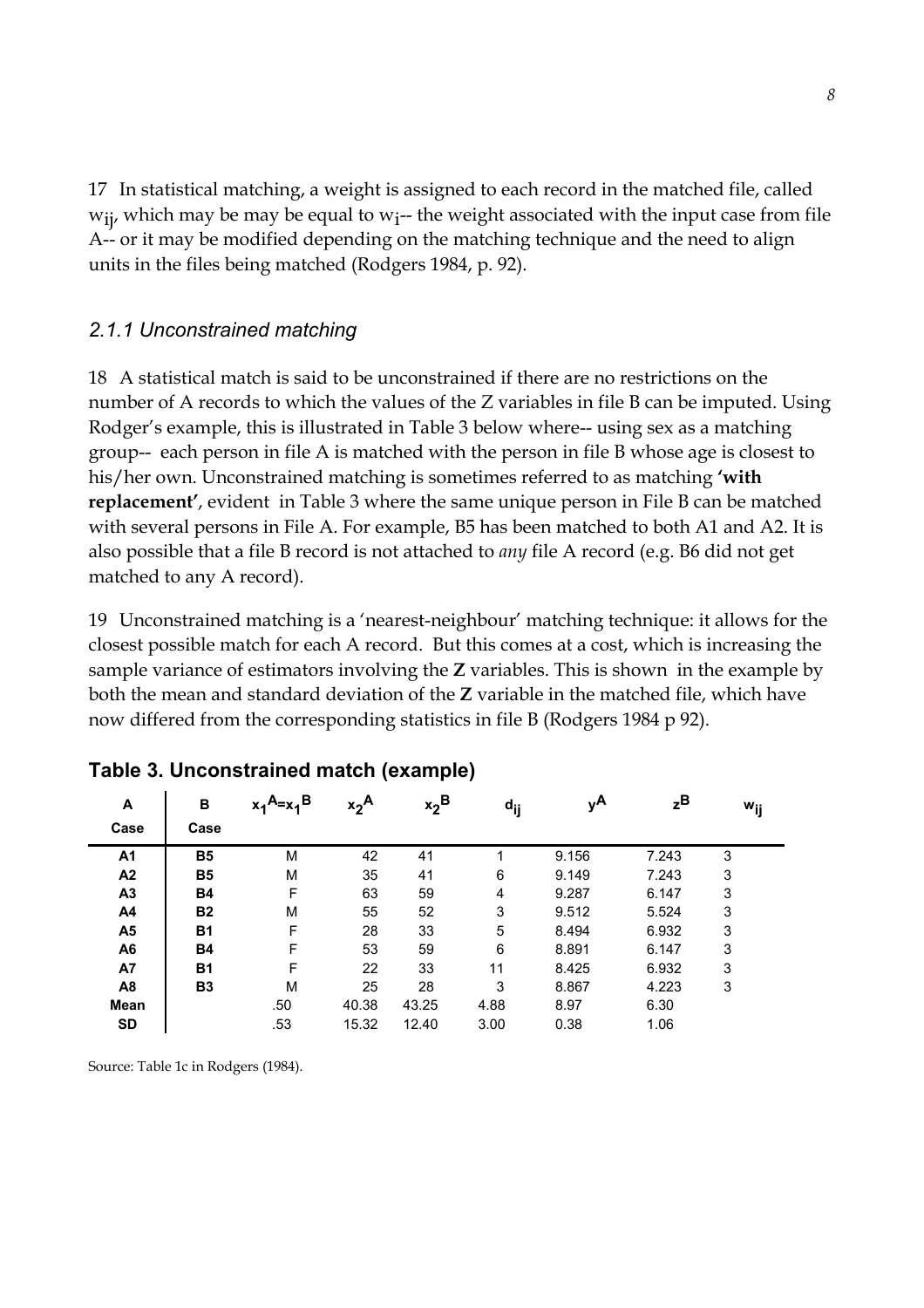#### *2.1.2 Constrained matching*

20 An alternative to unconstrained matching is called **constrained** matching, also known as the linear programming (LP) method following the work of Barr and Turner (1978) and subsequently applied by many other authors.

21 Constrained matching requires the use of all records in Files A and B, and basically **preserves the marginal Y and Z distributions** (Barr and Turner 1978; Barr, Stewart and Turner 1982).

22 In a linear programming problem, the objective of constrained matching is to minimise the following function:

$$
\sum_{i=1}^{n} \sum_{j=1}^{m} (d_{ij} * w_{ij}), \tag{1}
$$

where  $d_{ij}$  is the distance between cases i and j in files A and B, and  $w_{ij}$  is the weight to be allocated to records in the matched file, which are based on case *i* in file a and case *j* in file B, subject to the following conditions:

$$
\sum_{j=1}^{m} w_{ij} = w_i, \text{ for } i = 1,...n
$$
 (2)

and

$$
\sum_{i=1}^{n} w_{ij} = w_j, \text{ for } j = 1,...m
$$
 (3)

and

$$
w_{ij} \ge 0 \text{ for all } i \text{ and } j. \tag{4}
$$

23 In Rodgers' example in Table 4, constrained matching makes use of all cases in both files (e.g. B6 is now matched to some A cases). The advantage of constrained matching is that the marginal distributions of Z as observed in File B are maintained in the matched file (Cohen 1991,p 65). Note that the mean and standard deviation of the Z variable are identical between File B and the matched file. The disadvantage of constrained matching is that the average distance between matched cases is greater than that obtained in unconstrained matching.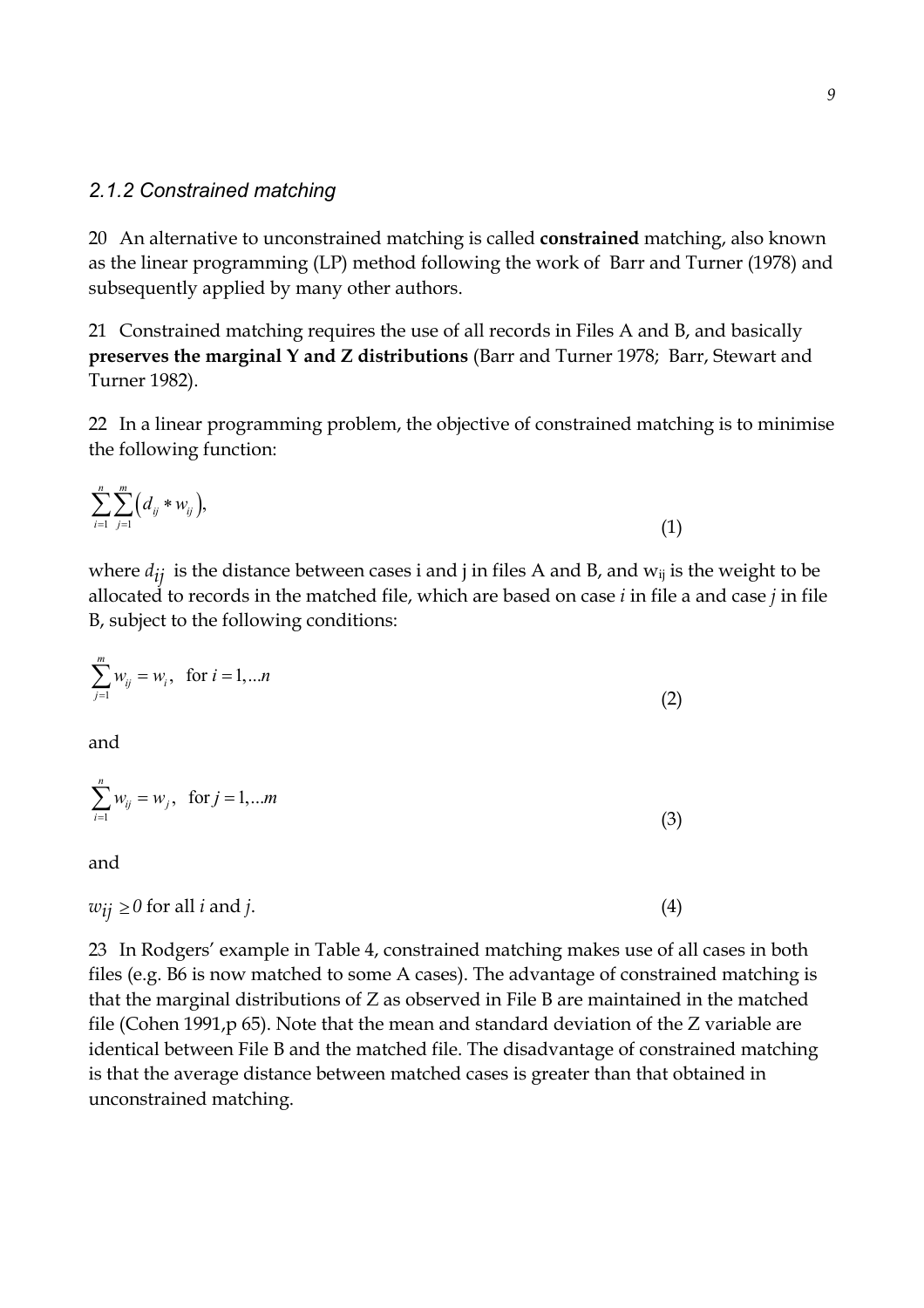| A              | в         | в<br>$x_1^A = x_1^T$ | $x_2^A$ | $\mathbf{x_2}^\mathsf{B}$ | d <sub>ij</sub> | $Y^A$ | $z^{\text{B}}$ | Wij            |
|----------------|-----------|----------------------|---------|---------------------------|-----------------|-------|----------------|----------------|
| Case           | Case      |                      |         |                           |                 |       |                |                |
| A <sub>1</sub> | <b>B2</b> | M                    | 42      | 52                        | 10              | 9.156 | 5.524          | 1              |
| A <sub>1</sub> | <b>B5</b> | M                    | 42      | 41                        | 1               | 9.156 | 7.243          | $\overline{2}$ |
| A <sub>2</sub> | <b>B3</b> | M                    | 35      | 28                        | 7               | 9.149 | 4.223          | 1              |
| A2             | B5        | M                    | 35      | 41                        | 6               | 9.149 | 7.243          | $\overline{c}$ |
| A <sub>3</sub> | <b>B4</b> | F                    | 63      | 59                        | 4               | 9.287 | 6.147          | 3              |
| A4             | <b>B2</b> | M                    | 55      | 52                        | 3               | 9.512 | 5.524          | 3              |
| A5             | <b>B1</b> | F                    | 28      | 33                        | 5               | 8.494 | 6.932          | 3              |
| A <sub>6</sub> | <b>B4</b> | F                    | 53      | 59                        | 6               | 8.891 | 6.147          | 1              |
| A <sub>6</sub> | <b>B6</b> | F                    | 53      | 45                        | 8               | 8.891 | 3.230          | $\overline{2}$ |
| A7             | <b>B1</b> | F                    | 22      | 33                        | 11              | 8.425 | 6.932          | 1              |
| A7             | <b>B6</b> | F                    | 22      | 45                        | 23              | 8.425 | 3.230          | $\overline{2}$ |
| A <sub>8</sub> | <b>B3</b> | M                    | 25      | 28                        | 3               | 8.867 | 4.223          | 3              |
|                | Mean      | .50                  | 40.38   | 43.00                     | 6.46            | 8.97  | 5.55           |                |
|                | <b>SD</b> | .53                  | 15.32   | 11.58                     | 5.81            | 0.38  | 1.57           |                |

**Table 4. Constrained match (example)** 

Source: Table 1d in Rodgers (1984).

### **2.2 Issues in constrained and unconstrained matching**

#### *2.2.1 Conditional independence assumption*

24 An inherent assumption in statistical matching, whether constrained or unconstrained, is what is now popularly known as the *Conditional Independence Assumption* (CIA). It was originally pointed out by Sims (1972) and discussed extensively in subsequent literature. Statistical matching assumes that Y and Z, given X are independent. For the particular case of multivariate normal distributions of the variables, this is equivalent to the assumption that the partial correlations among the Y and Z variables, controlling on the X variables, are all zero (Rodgers 1984, p.93). Cohen 1991 (p74) writes: "Records from two files are matched or not matched on the basis of the values of X (in file A and file B). Therefore, there is no additional information in the matched file about the relationship between X and Y and between X and Z that is not explained by the relationships between X and Y and between X and Z."

25 Cohen (1991) shows a mathematical representation of the CIA in terms of the partial correlation between  $Y_i$  and  $Z_j$  conditioned on X, as:

$$
\rho_{YZ.X} = \frac{\rho_{YZ} - \rho_{XX} \rho_{ZX}}{\left\{ \left( 1 - \rho^2_{XX} \right) \left( 1 - \rho^2_{XX} \right) \right\}^{\frac{1}{2}}}
$$
\n(5)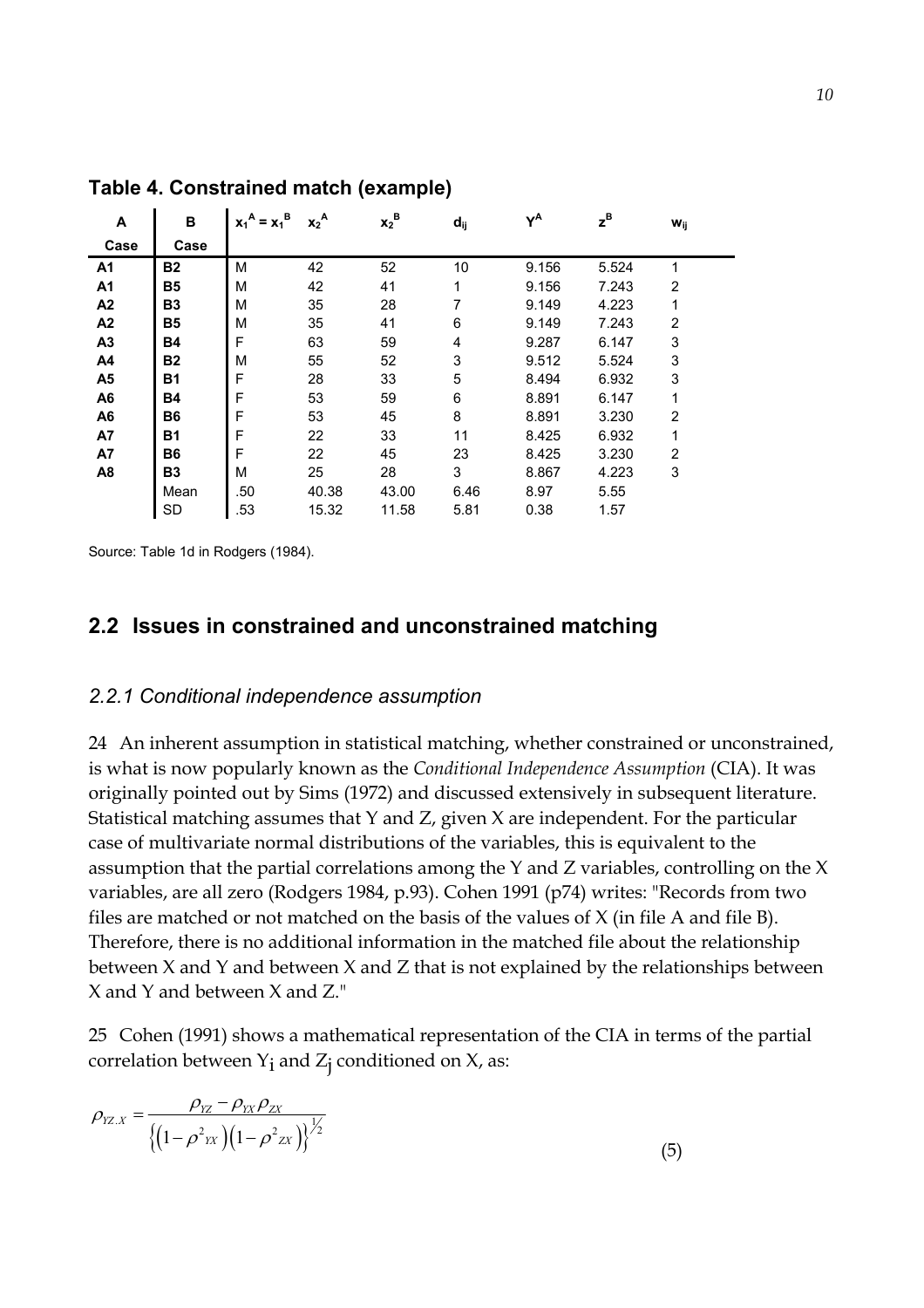26 Using (5), Cohen explains that if both  $\rho_{\rm YX}$  and  $\rho_{\rm ZX}$  are close to 1, then the numerator of  $\rho_{YZ}$  will be close to 0, or what amounts to the same thing,  $\rho_{YZ}$  will be close to 1. Cohen argues that to some extent this reasoning is valid, but noted how variable the correlation between Y and Z,  $\rho_{YZ}$ , can be even when  $\rho_{YY}$  and  $\rho_{ZX}$  are fairly close to 1 (Cohen 1991 p. 75). Cohen finds this variability "disturbing since the estimation of these correlations is presumably a major reason the statistical match was performed" (p. 75).

27 The CIA is a strong assumption and its *potential* seriousness has been pointed out by many authors, including Sims (1978), Rubin (1986), Paass (1986), and Rodgers and deVol (1982). Moriarty and Scheuren (2001) note that statistical matching is not a procedure to be applied casually because of this assumption. In the absence of auxiliary information (i.e. a third file containing auxiliary information about the full set X,Y,Z or the reduced set  $Y,Z$ ), the authors argue, statistical matching is "unable to provide any sort of best estimate of the (Y,Z) relationship; the best that can be done is to exhibit variability for a range of plausible values of the  $(Y,Z)$  relationship". Singh et al  $(1993, p. 60)$  writes how important it is for the CIA to hold true: "The importance of the CIA is obvious, since the purpose of the match is to analyse the joint relationships of X, Y and Z. If the true relationships of the variables are such that conditional independence does not hold, then the CIA would mask an important component of these relationships, and would bias some analyses involving the full set of variables".

28 Despite the potential problems associated with CIA, statistical matching continues to be used, either using the constrained or unconstrained methods. This is because of the simplicity and flexibility of the methods, and of failure in many cases to prove that the CIA fails to hold prior to matching.

### *2.2.2 Assessing the accuracy or validity of a statistical match*

29 Unlike in exact matching, the 'accuracy' of matched pairs is a concept not measured in statistical matching. There is no review or assessment of specific pairs for errors (Bernier and Nobrega 1999). Instead, practitioners of statistical matching examine the 'validity' of matched data. Rassler (2002, p. 30) proposes a framework to distinguish the four levels of validity matched data may achieve. From the easiest to hardest, the four tests of the validity of a matched data can be stated as follows:

- 1. Have the marginal distributions been preserved?
- 2. Have the correlation structures been preserved?
- 3. Have the joint distributions been preserved?
- 4. Have the individual values been preserved?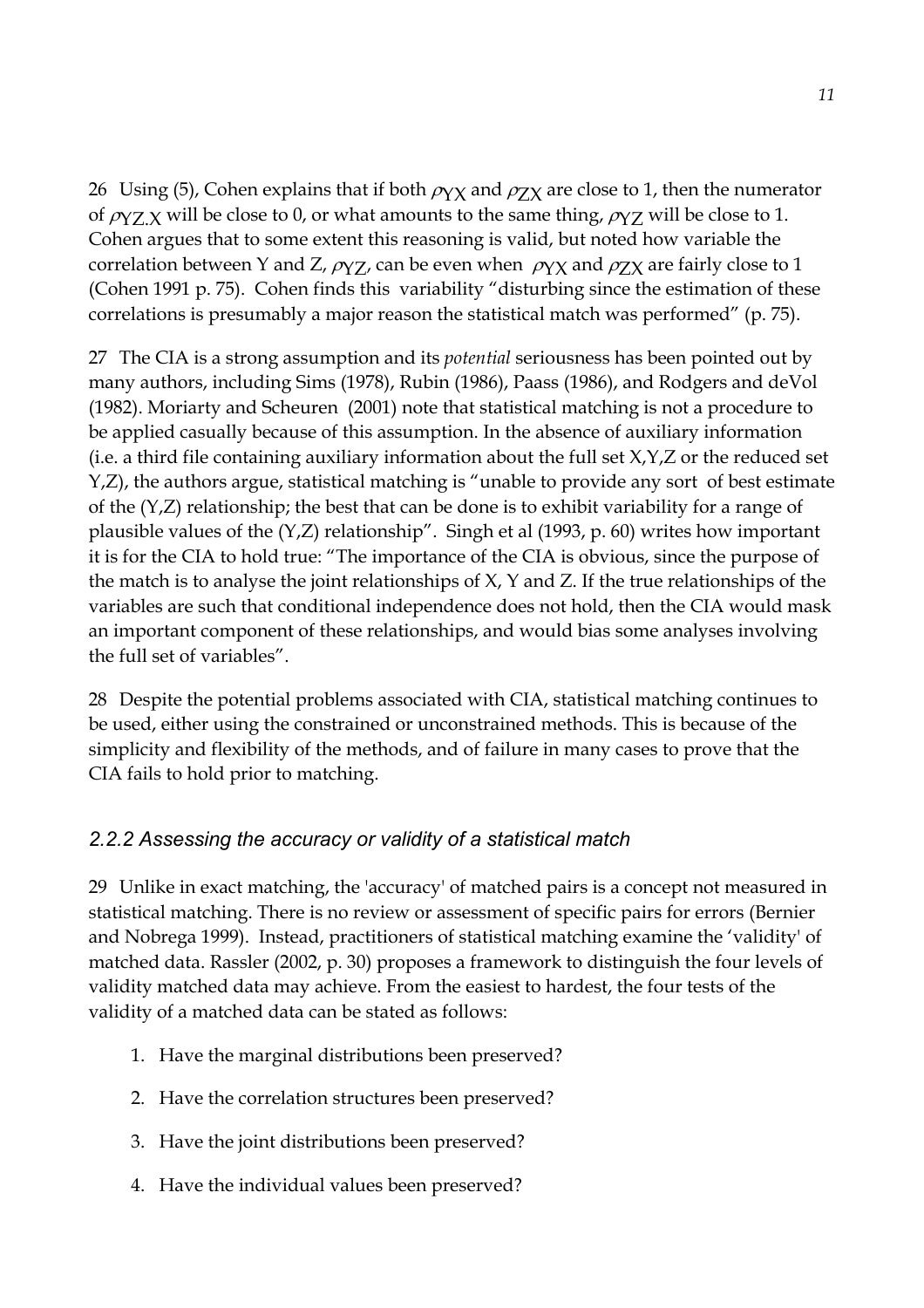#### *Level 1: Preserving marginal distributions*

30 The minimum requirement of statistical matching is the preservation of the marginal distributions of the Z variables of File B, in the matched file. This is the easiest validity level to test, as one needs only to check the distributions of Z in the donor file and compare those against the distributions in the matched file. This validity is self-evident with constrained matching, but in the presence of "high-dimensional data structures and complex survey designs" even this level of validity may be hard to achieve (Rassler 2002 p. 32). Thus, in many studies, approximating the marginal Z distributions, rather than replicating the actual Z distributions, may be sufficient.

### *Level 2: Preserving correlation structures*

31 This level requires that the correlation structure and higher moments of the X, Y and Z

variables are preserved in the matched data, with  $\tilde{\text{cov}}(X, Y, Z) = \text{cov}(X, Y, Z)$ . (This is a consequence of but not as strong as CIA holding). This may be required if the interest after the matching is to examine the association of variables as measured by their correlation structure.

32 This level, together with levels 3 and 4, is harder to test and requires more than looking at the donor file and the matched file. It requires simulation studies or a third complete data source (or auxiliary information).

### *Level 3: Preserving joint distributions*

33 This level requires that the true joint distribution of all variables be reflected in the matched file (Rassler 2002, p 30). Preserving the true joint distribution is important if subsequent analyses using the matched data require the use of all the X, Y and Z variables simultaneously and the analyses are sensitive to the joint distribution. Rassler pointed out that this level is met if the CIA holds.

### *Level 4: Preserving individual values*

34 This refers to the reconstruction of the individual values, and therefore is the most difficult level of validity to achieve since we do not know the true values. The reproduction of the exact values may happen only if the common variables X determine in an exact manner the variable Z, as in identities or other functional dependence such as  $Z = \alpha + \beta X_i$  or  $Z_i = X_i^2$  (Rassler 2002 p. 30). Seldom is this level the main objective of statistical matching.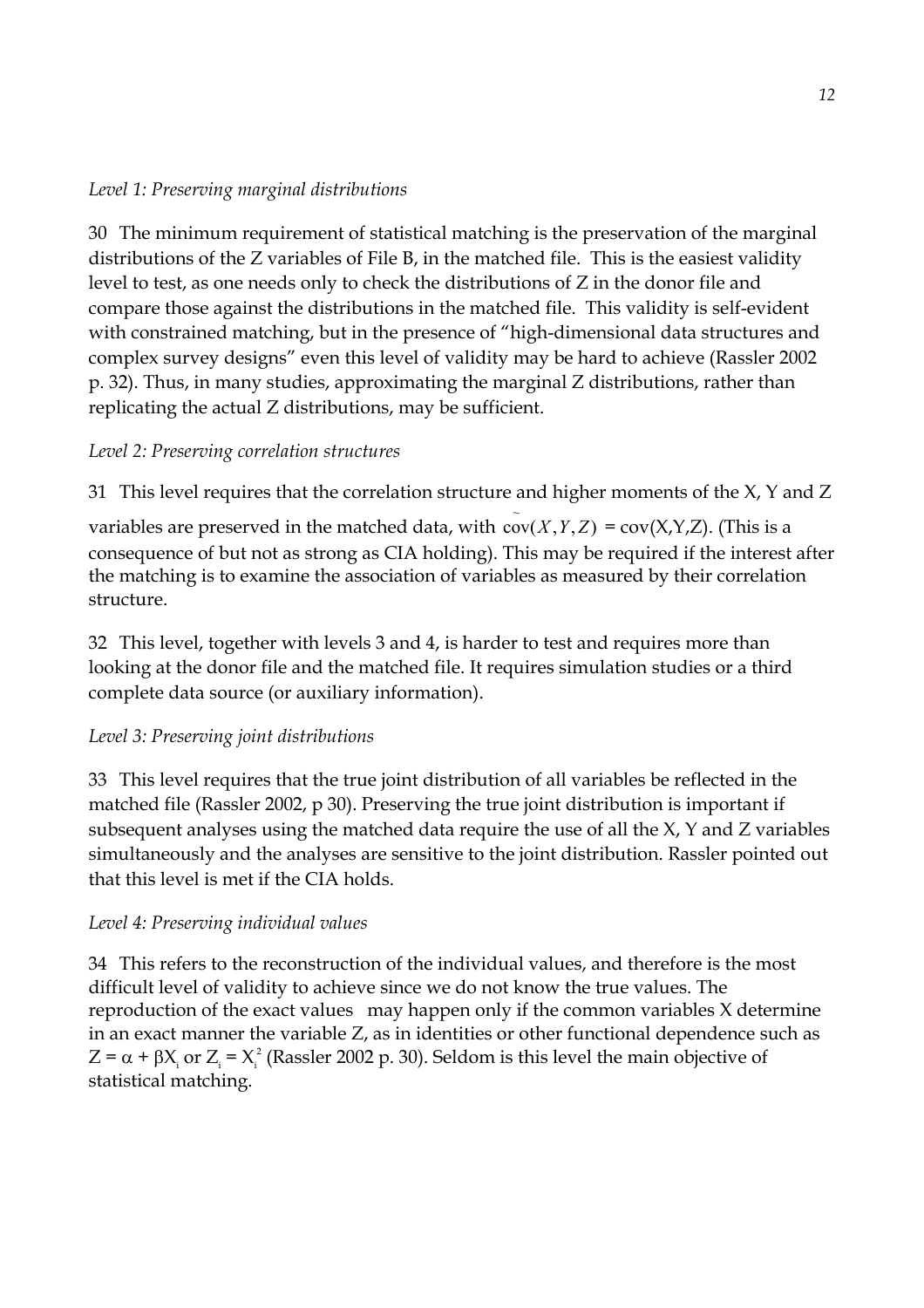### *2.2.3 Constrained or unconstrained?*

35 A fundamental question to ask is which method is more appropriate for a given objectived: unconstrained matching or constrained matching. Unconstrained matching is relatively simple and computationally easy, but its failure to maintain the marginal distributions of Z "can have a deleterious effect on the validity of the results of analyzing the matched file" (Cohen 1991 p. 65). Constrained matching is computationally demanding for large files, but in an era of increased computing power, this concern is becoming less important. Constrained matching's ability to replicate the marginal distribution of the Z variables, as required in the application discussed in section 3, makes it a more attractive method.

36 Rodgers (1984) reports that in Barr, Stewart and Turner (1982) and in Rodgers and deVol (1982), unconstrained matching can lead to "substantial distortions into the univariate and joint distributions of the  $Z$  variables" and that "regression analyses involving all three sets of variables indicated that unconstrained matches introduce more error than do constrained matches" (Rodgers 1984 p.99).

### *2.2.4 Choosing the matching variables*

37 If preserving joint distributions is an important consideration given the modelling and analyses to be undertaken after the matching process, the matching variables to be chosen must be highly correlated with both the Y and Z variables. Cohen (1991 p. 67) suggests that to determine which X variables best predict Y and Z, a canonical correlation between Y and X can be done, and the X variable with the highest weights in the canonical correlation is chosen as the matching variables.

### *2.2.5 Defining a distance function and assigning weights to the Xs*

38 Distance functions can be defined in several ways (Rassler 2002, p. 56).

39 One approach is defining it so that the absolute distance between any pair is minimised, using the 'city-block metric' formulation

$$
d_{ij}^{CB} = \sum_{k=1}^{p} \left| x_{ik}^A - x_{jk}^B \right|.
$$
 (6)

40 Where *p* is the number of *x* or common variables between files A and B, *i* is the unit observed in file A and *j* is the unit observed in file B.

41 The Euclidean distance function can also be used, defined as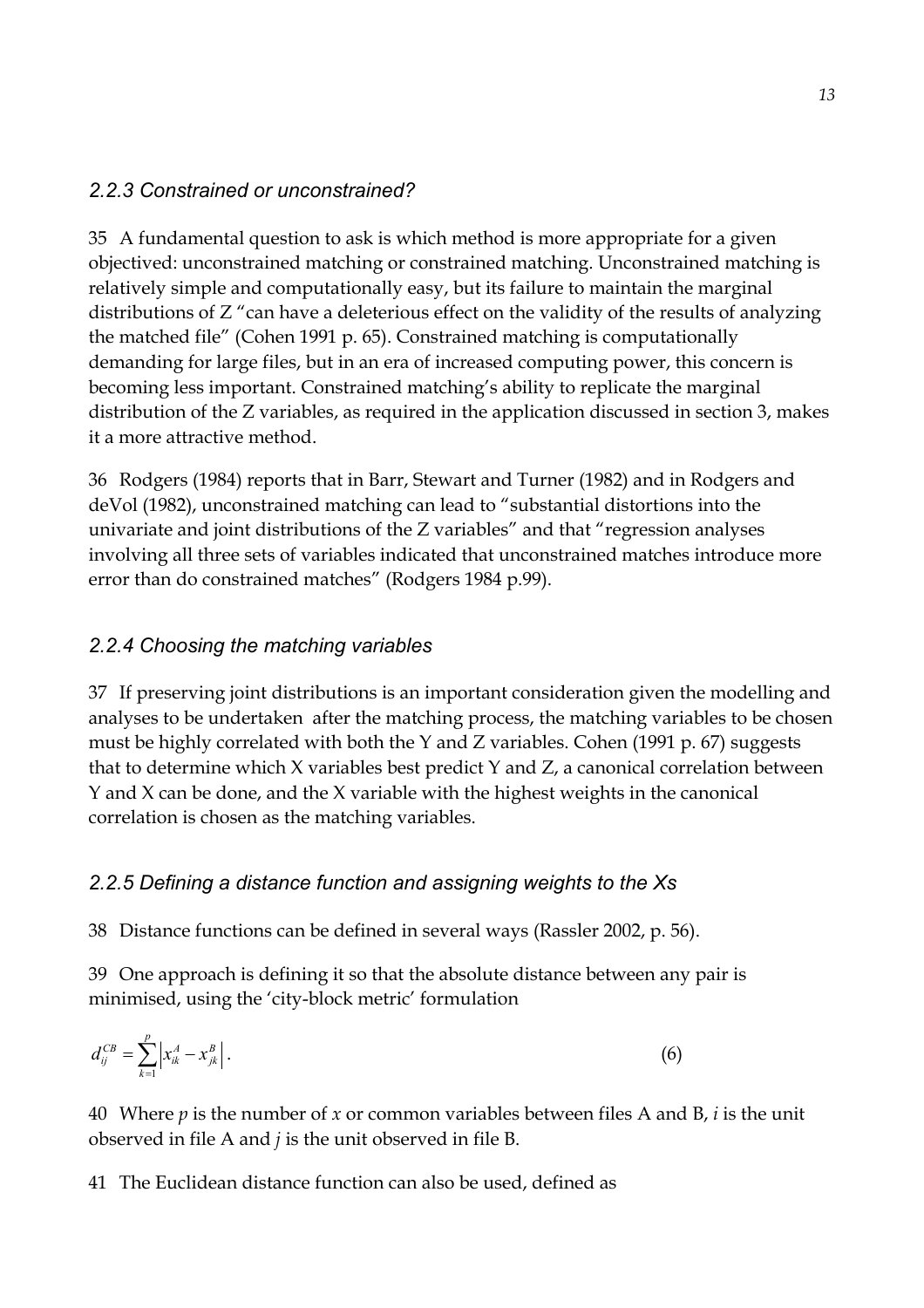$$
d_{ij}^E = \sqrt{\left(x_i^A - x_j^B\right)'\left(x_i^A - x_j^B\right)}\,. \tag{7}
$$

42 In the practical application in section 3, the distance function used is of the Mahalanobis form, defined as

$$
d_{ij}^M = \sqrt{\left(x_i^A - x_j^B\right)^{\prime} S_x^{-1} \left(x_i^A - x_j^B\right)}
$$
\n(8)

where  $S_{\gamma}$  is the estimated covariance matrix for the X variables.

43 In addition, the Mahalanobis distance function in section 3.6 is calculated using some user-defined weights corresponsing to the relative importance given to each matching variable.

# **3 Application of the conventional methods: creating a base file for a microsimulation model of the Pharmaceutical Benefits Scheme (PBS)**

### **3.1 An overview of the PBS microsimulation model**

44 The Commonwealth Government's Pharmaceutical Benefits Scheme (PBS) aims to provide Australians with timely, reliable and affordable access to necessary and costeffective prescription medicines.

45 Patients are required to make a contribution to the cost of prescribed medicines listed on the PBS. Individuals and families eligible for certain federal government (Centrelink) pensions and allowances are able to access PBS medicines at concessional rates. The PBS also has 'safety net' arrangements to protect individuals and families from large overall expenses for PBS-listed medicines. The levels of patient copayments and the PBS safety net arrangements are referred to as the PBS policy settings. Patient copayments and safety net thresholds (SNTs) are revised annually in line with the consumer price index (CPI) from 1 January each year.

46 The majority of prescribed drug sales are covered by the scheme and, on average, the government subsidises patients to the extent of 84 per cent of PBS drug costs. Currently nearly 80 per cent of total government subsidies through the PBS accrue to concessional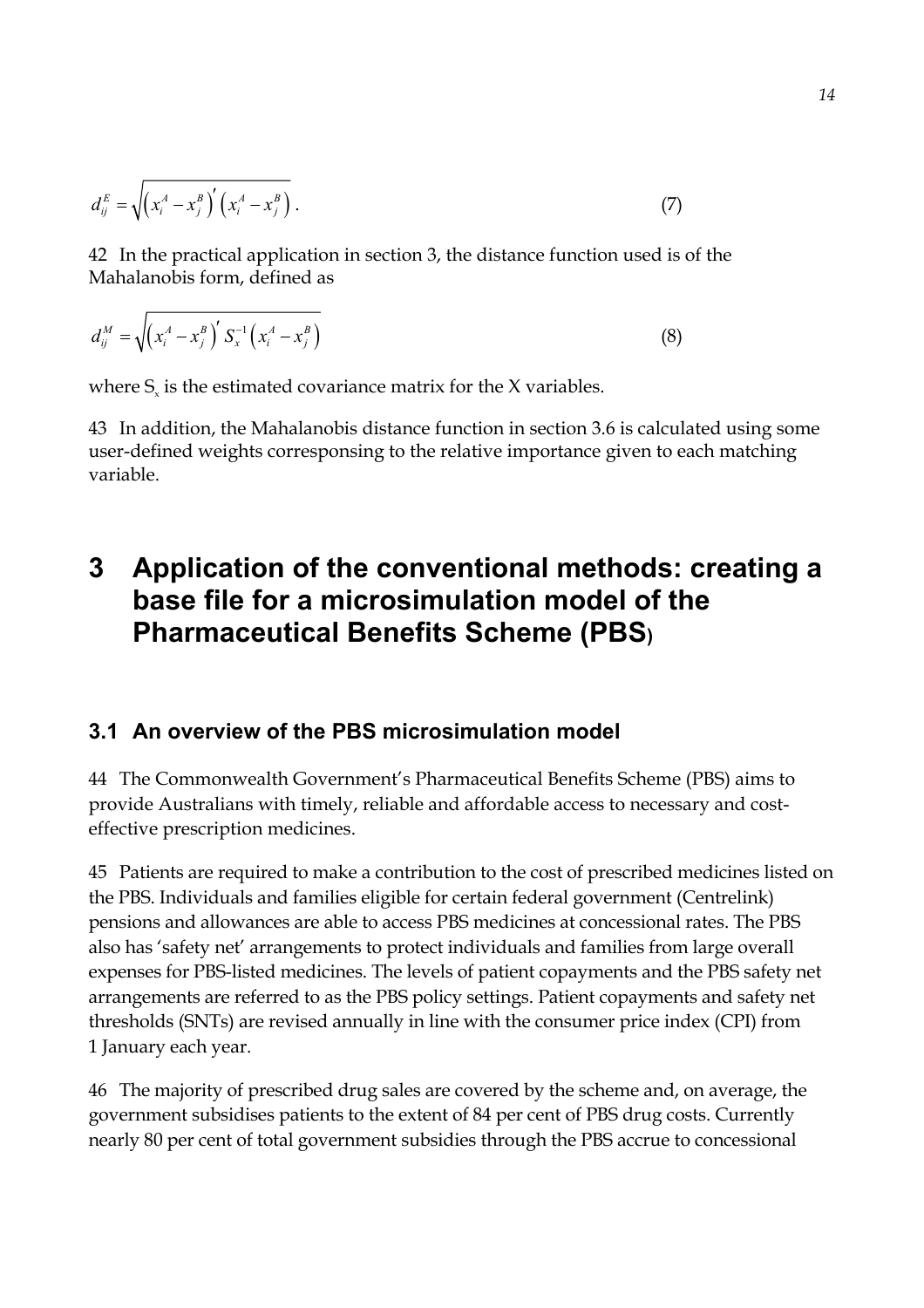patients  $-$  that is, those with the specified Centrelink cards<sup>1</sup>  $-$  and 20 per cent to general patients.

47 Finding ways of curbing government expenditure on the PBS while maintaining social equity and access to 'essential' medicines is at the centre of ongoing public debate. Since the early 1990s government expenditure on the PBS has grown at more than 10 per cent a year – well above the growth in the health budget (6 per cent) or the economy (4 per cent in terms of gross domestic product) while PBS copayments and safety net thresholds (that affect the cost to consumers) in general have increased only in line with inflation.

48 NATSEM models the Australian PBS using the microsimulation model MediSim. This model has two components: a Medicine Module that projects the total number of scripts and the average cost per script for 19 drug classes, and a Patient Module, whose main input dataset is at the person level (that is, each record is for an individual with links between family members).

49 MediSim simulates the current and future use and costs of PBS medicines under existing and different policy settings. It also estimates the distributional effects of policy changes. By altering the drugs included in the model, their assigned prices and script volumes, MediSim is capable, for example, of simulating the impact of inclusion of new drugs on to the list; restriction on the drugs listed on the scheme or on the pricing of drugs; increased restrictions on drugs by indication; increased use of generics at more competitive prices; or an increased emphasis on the quality use of medicines as reflected in changes in doctor prescribing behaviour; as well as changes to copayment and safety net arrangements.

50 The model could be used to provide answers to relatively simple issues such as the impact of expected changes in PBS subsidised drug prices and scripts over the next 5 to 10 years on government PBS outlays, or patient out-of-pocket expenditures and related revenues to industry. It could be used to measure the likely impact of, for example, the introduction of new PBS listed drugs, the effects of demographic and socio-economic changes upon outlays, or the distributional and revenue impact of certain changes in the rules of the PBS (eg. introduction of differential copayment levels).

51 Over the past year, NATSEM has been working to extend the modelling to include health outcomes. That is, both the *costs* and the *benefits* of pharmaceutical use will be modelled. The enhanced model could be used to help answer the more complex and difficult questions. For example, given an expected flow of new medicines on to the PBS

 $\overline{a}$ 

<sup>&</sup>lt;sup>1</sup> These are the Pensioner Concession Card, the Commonwealth Seniors Health Card and the Health Care Card. For details, see the relevant Department of Family and Community Services fact sheets.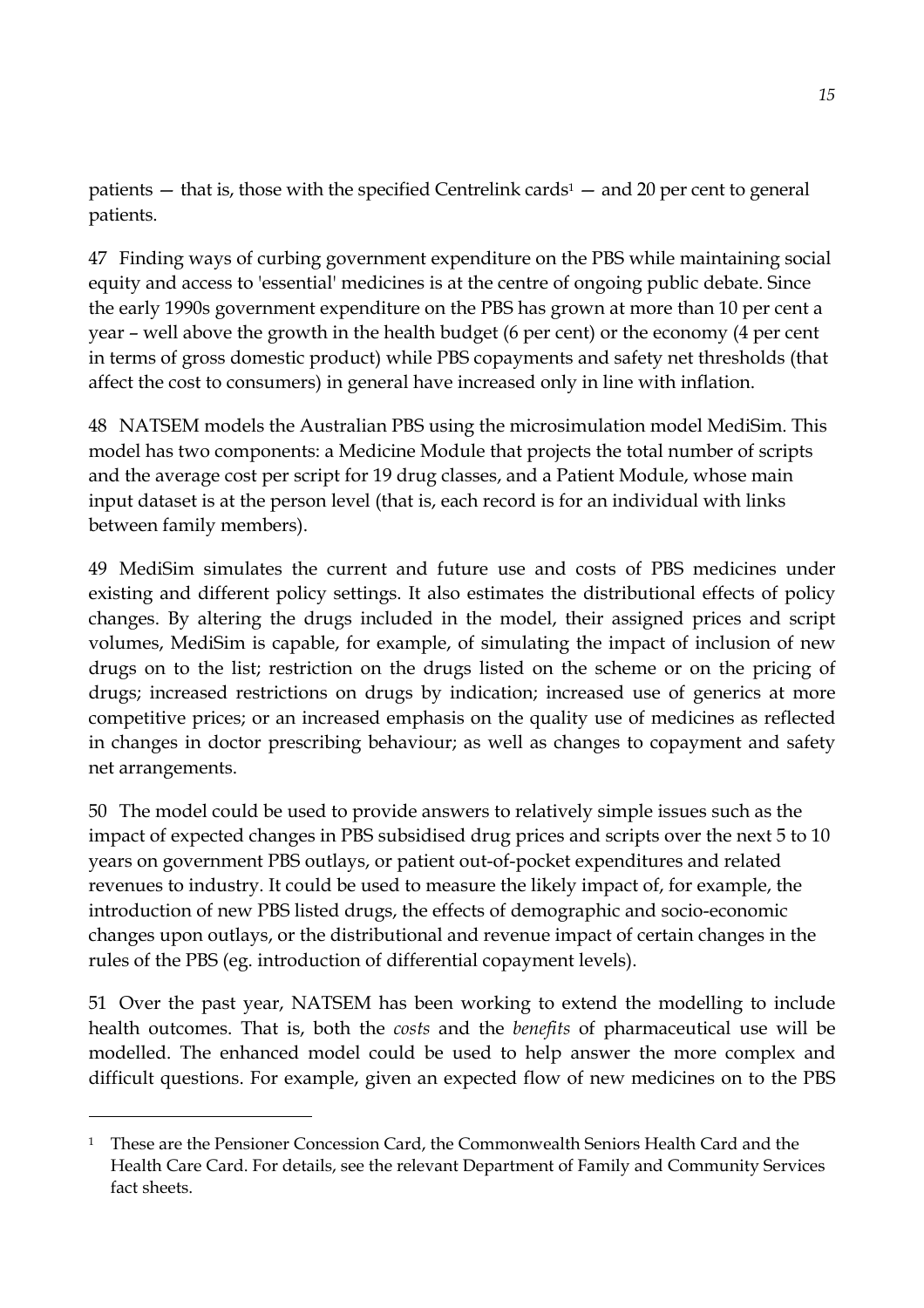over the next decade or so, what will be the cost, how will this cost be shared between patients and government, and what will be the health benefits that accrue; or how would pharmaceutical usage and expenditure change in response to the earlier onset of diseases expected from the significant increases in obesity over the past five years amongst Australiaís children and young adults? The significance of this type of modelling is that the proposed enhanced PBS model – if successfully implemented - will provide a more comprehensive picture of the contribution of pharmaceuticals to the Australian economy. It will also advance the debate on the sustainability of the Pharmaceutical Benefits Scheme by moving the discussion beyond the current focus on containing its cost. To realise this aim of including health outcomes in the model, the first step is to add diseases and health conditions, to the model base file.

## **3.2 Data issues for the MediSim basefile**

52 NATSEM models the Australian PBS using the microsimulation model MediSim. This model is currently based on NATSEMís HES-based STINMOD 01A. The introduction of diseases and health conditions into the current model's dataset would require that we shift the base data of our model from the HES-based STINMOD, to the 2001 NHS (National Health Survey) CURF (Confidentialised Unit Record File) provided by the ABS.

53 The 2001 NHS provides details on the health of the Australian population, but has a number of limitations when applied to microsimulation modelling, particularly when applied to the PBS. The major limitation of the NHS in regard to modelling the PBS is the absence of family structure. While the NHS provides information at the person level and only limited details regarding family composition and inter-relations, the PBS must be modelled at the family level in order to effectively model the PBS safety net.

54 By statistically matching the NHS to the Household Expenditure Survey (HES) CURF we can use the rich health detail in the NHS and gain a family structure with information on every family member that is essential to modelling the safety net. Since the records to be matched involve sample surveys (rather than administrative data), and considering the incomplete coverage of families in the 2001 NHS, the matching of records will involve finding the closest statistical match between person records based on key variables, rather than exact matching of data records of the same persons.

55 Thus, NATSEM in cooperation with the ABS Methodology Division, embarked on a project to explore and develop the technique of statistical matching. The following sections investigate the statistical matching of the HES-based data called STINMOD 01A to the 2001 NHS.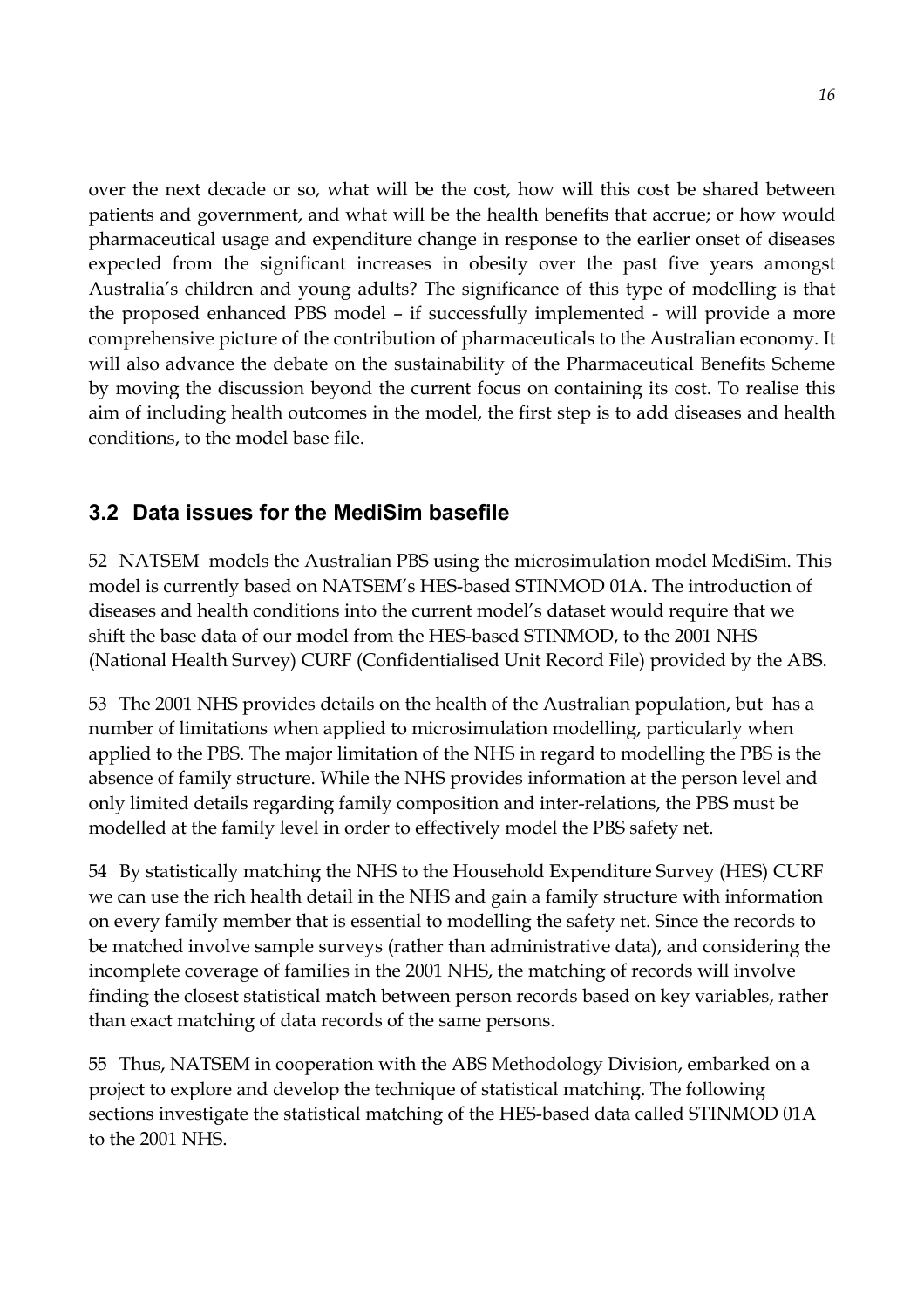56 As indicated above, NATSEM's main purpose for undertaking statistical matching is to synthetically create completely enumerated families, and making sure that persons on the NHS are sensibly assigned to families using the HES family structure. It is less of a concern for NATSEM to be able to use much, if any, of the Y variables in the resulting matched file.

With MediSim exclusively using the NHS (X, Z) variables, the concerns raised in section 2 regarding the potential issues with jointly using Y and Z variables is less of a concern.

# **3.3 Data to be matched**

57 The matching undertaken here is between NATSEM's HES-based STINMOD 01A (which in this paper we interchangebly call this simply as "HES") and the 2001 NHS. STINMOD 01A contains around 18,000 person records and contains detailed income and expenditure information. Most of these variables are unique to STINMOD and using statistical matching terminology are the Y variables. STINMOD also contains more general information that will help in the statistical matching to the NHS, and these variables will be referred to as the X variables.

58 Each household that has been selected in the HES has a unique identifier for each household, family, income unit and persons. This hierarchy allows identification of persons to their correct income unit, family or household. As the PBS must be modelled at the family level, borrowing the family structure from the HES allows the proper modelling of the PBS' safety net. At this stage no variables from the HES will be used. The HES will purely be used for its structure.

59 The NHS contains around 27,000 person records. The NHS uniquely identifies persons and households. The persons in each household are randomly sub-sampled as follows:

- One adult (18 years or over)
- All children aged 0-6 years
- One child aged 7-17 years.

60 There is no information that allows for the unique identification of families or income units.

61 The NHS records have detailed information relating to the health of each person. This information is unique to the NHS and make up the "Z" variable list. Variables included in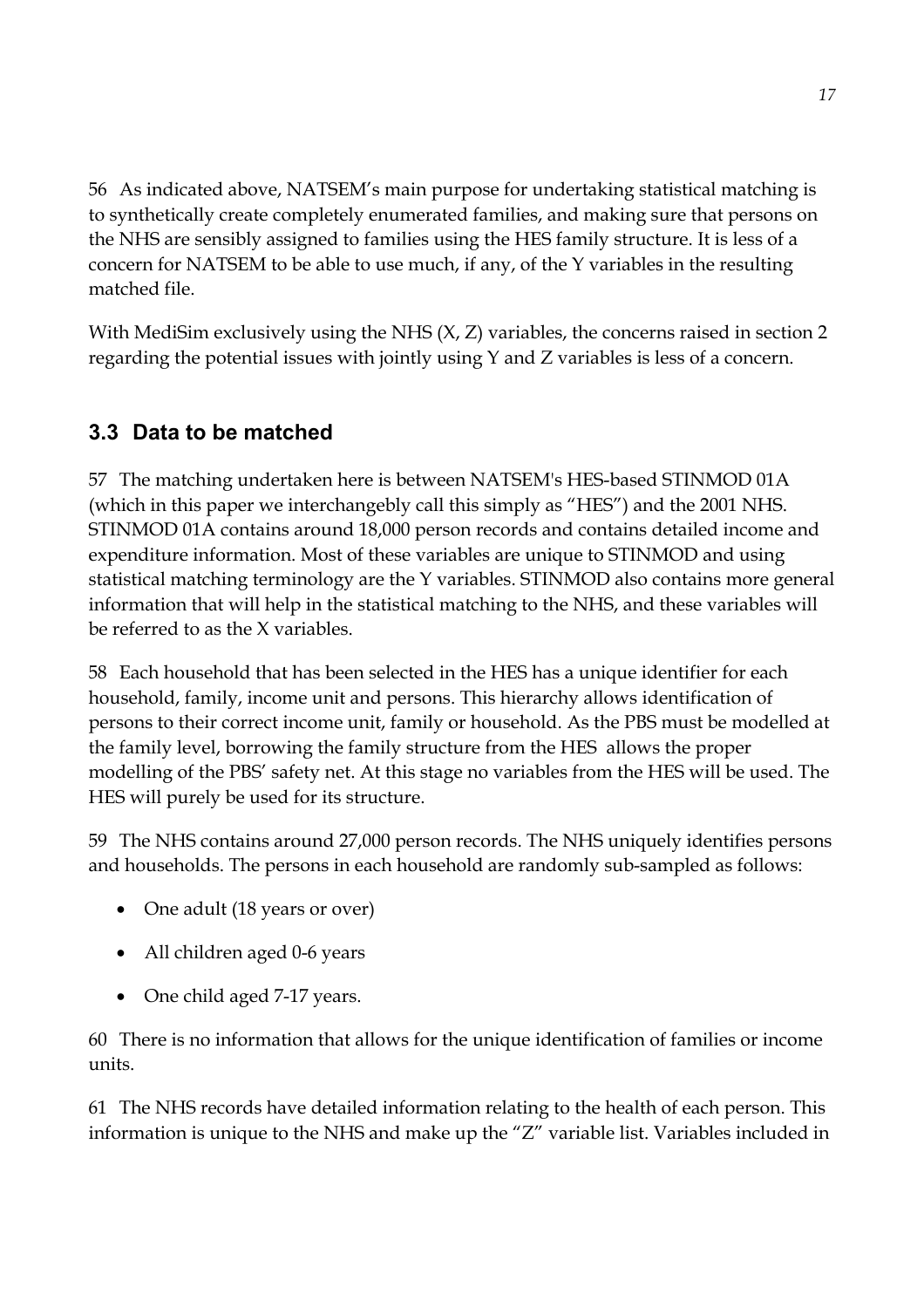the Z list that will be used initially in MediSim include: long-term conditions; medication usage; health insurance usage and health professional consultations<sup>2</sup>. The NHS also has some limited general information about each person. These  $X''$  variables will be used extensively in the MediSim model and also to match the NHS to the HES.

62 To link records in both data sets we need variables that are common to both data sets and strongly related to the modelling area, in this case health. The list of X variables in the MediSim model is not large, and the strength of any relationship to health is likely to be more moderate than strong. The common characteristics include:

- 1. Age (6 groups)
- 2. Sex (2 groups)

 $\overline{a}$ 

- 3. PBS expenditure3 (4 groups)
- 4. Income Unit type (4 groups)
- 5. Card holder status (2 groups)
- 6. Labour Force Status (4 groups).
- 7. Number of usual residents (6 categories)
- 8. Equivalised income decile (10 categories)
- 63 Appendix 1 shows the listing of the X, Y and Z variables.

64 The X variables from the NHS and the HES needed some modifications to ensure that their respective categories were equivalent. Matching records with the same or similar responses to the X variables form the basis for all methods of statistical matching in this paper.

<sup>&</sup>lt;sup>2</sup> When the "health outcomes" module is added to Medisim this list is likely to grow.

<sup>&</sup>lt;sup>3</sup> The NHS doesn't include this variable so the Self Assessed Health Status variable has been used as a proxy. This is discussed further in section 3.4.2.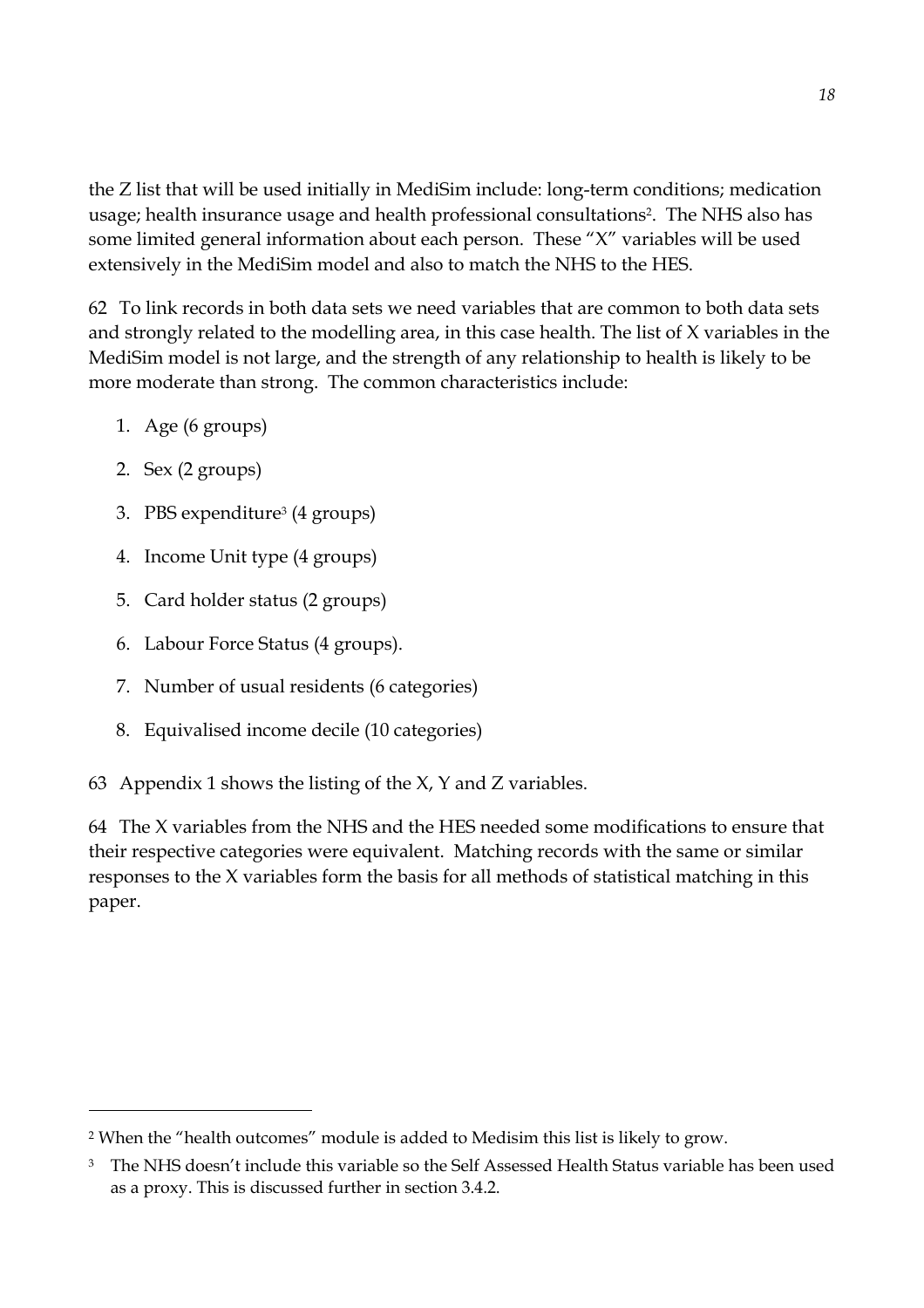# **3.4 Data modifications required for statistical matching**

## *3.4.1 NHS data modifications*

65 NHS' equivalent income decile variable includes a "Not Stated" category. This response is not compatible with the HES. This has meant that imputation was required for this variable for 4846 records (18 per cent) from the NHS data file. The imputation of these records was based on a polytomous logistic regression model that predicted the income deciles of the "Not Stated" category.

66 The concessional cardholder status of a person is important for calculating the cost of scripts. The NHS provides card status for that part of the population aged 15 plus. If a child belongs to a household that includes at least one adult with a card then the child will inherit that person's card status.

## *3.4.2 HES modifications*

67 The original HES file required some alteration to turn it into a person-based file. This was achieved by running code that created a "kids" file and a separate "adults" file. The data sets were concatenated to produce the base HES file for matching.

68 As the HES has no variable on cardholder status, this was imputed using STINMOD information on receipt of FACS pension or allowance, plus other information such as age, gender, income level and family type. For each type of card, a pool of possible cardholders were identified based on receipt of particular pensions/allowances and eligibility for that type of card. (The only exception was for low-income health care card claimants, who qualified for cards solely based on their income.) Persons were randomly selected from the pool of possible cardholders in order to get the number of concession cardholders by type (HCC, CSHC, Pensioners) as close to FACS numbers as possible.

69 Equivalent income deciles were created using the OECD method for equivalising income. Some other minor modifications included: the income unit variable was altered to reflect the NHS version; the number of usual residents variable was capped at 6 plus as was the case on the NHS CURF; and if any HES householder was a cardholder then all other members of the household were also assigned a card.

70 The HES has precious little information relating to health from which we can match records to the NHS. There is household information on drug expenditure. Section 3.3 has PBS expenditure as a matching variable. The NHS does not have a corresponding variable, so a proxy was required. The NHS' self assessed health status (SAHS) was considered a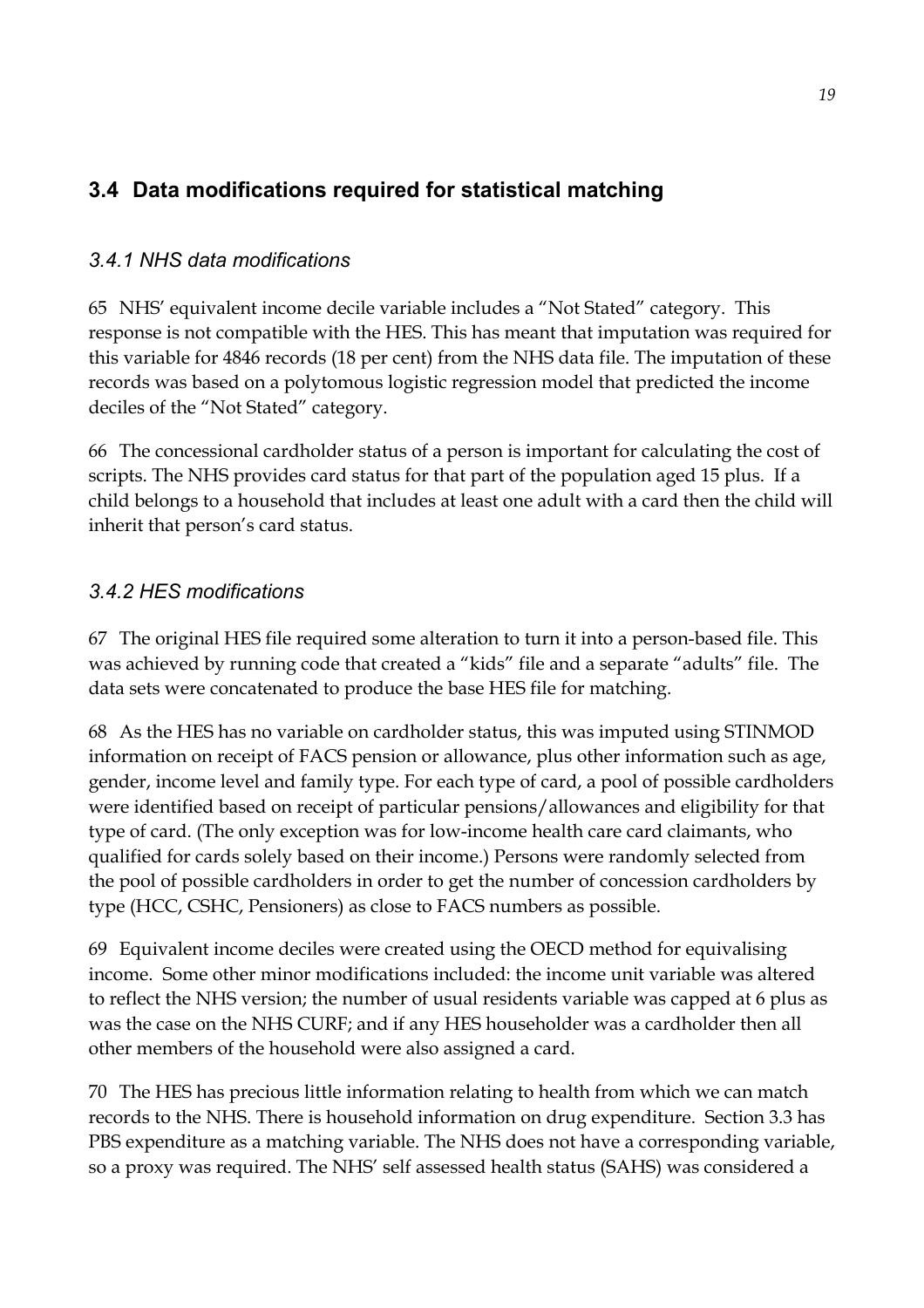reasonable proxy. As the responses for these variables do not take the same distribution, the PBS expenditure variable has been allocated categories that match that of SAHS. Table 5 provides the category allocation of the PBS expenditure variable4.

| PBS expenditure<br>Values | (SAHS)<br>Categories | <b>SAHS</b> category<br>proportions | Cumulative % |
|---------------------------|----------------------|-------------------------------------|--------------|
| 1 (Least<br>Expenditure)  | Excellent            | 19.2 %                              | 19.2 %       |
| $\overline{2}$            | Very Good            | 33.3 %                              | 52.5 %       |
| 3                         | Good                 | 30.4 %                              | 82.9 %       |
| $\overline{4}$            | Fair                 | 12.8 %                              | 95.7%        |
| 5 (Most<br>Expenditure)   | Poor                 | 4.25 %                              | 100 %        |

**Table 5 PBS expenditure category allocation** 

71 How reliable might proxying SAHS for PBS expenditure be? The 1995 NHS has information on both PBS usage and SAHS. The correlation between the usage of PBS drugs and SAHS was 0.41. Using the Spearman Rank Correlation statistic this result reduces to 0.3. As matching of the two variables will be by age, sex, cardholder status and income decile quintile a regression analysis was used to check on the joint significance of these variables when combined with SAHS to explain PBS usage. The adjusted R-square suggesting that self assessed health status and the other demographic variables explain around 41 per cent of variation in prescribed drug usage. It was anticipated that some of the unexplained variation might be accounted for by the NHS' drug usage window being only two weeks. Analysis was performed on a data set that removed the drug usage of people without serious conditions5. It was considered that this removed group were more likely to be using PBS drugs only intermittently. The correlation and regression results of these analyses fared no better when compared to the initial analyses.

72 The analysis of the link between the SAHS and PBS usage shows only a weak association. There were a number of alternatives to using SAHS as a proxy for prescribed drug expenditure. The number of doctor visits over the past fortnight was considered.

 $\overline{a}$ 

<sup>&</sup>lt;sup>4</sup> Categories 4 and 5 were collapsed together for statistical matching purposes.

<sup>5</sup> As defined by the AIHW.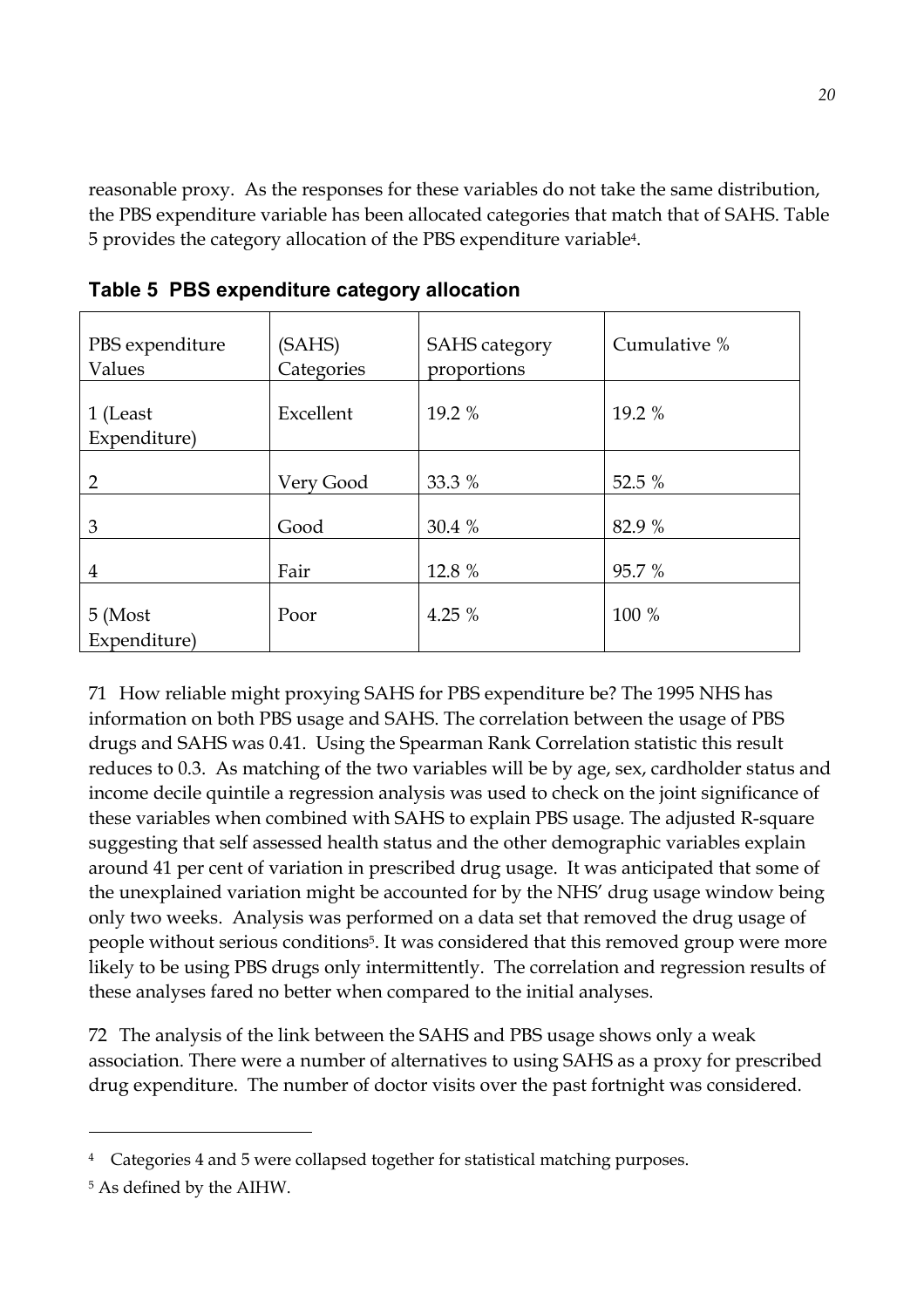Unfortunately, due to the small time window, the majority of the population recorded no visits to the doctor. With so many people reporting no visits this variable is unlikely to provide a reasonable match to prescribed drug expenditure. Another alternative to the SAHS variable is the period of time since one last saw a doctor. One might expect that the longer the time spent not having seen a doctor could be related to less expenditure on prescribed medicines. Unfortunately the 1995 NHS does not have this variable so there is no empirical evidence to check this assertion. An a priori expectation would be that the link would be relatively weak, given the highly random nature of doctor visits for the large proportion of the population. A final alternative would be to combine SAHS and the time since seeing a doctor using principal components analysis. This option may be tried in the future, however time constraints don't permit this option at present.

73 The result that we only have one health related variable on the HES to match with the NHS is a concern. The situation is made worse by the above analysis suggesting the match is an imperfect one. Modelling any health Z variable with any Y variable will be relying upon one imperfectly matching health variable and various more general variables to create sensible statistical matches. Interpretation of results of any such analysis would require caution.

# **3.5 Statistical matching methods used**

74 A two-step approach is used to statistically match the HES and the NHS. First, person records are subdivided into homogeneous groups or cells based on certain common variables. Next, persons belonging to the same group are matched together using a distance function. The cell groups are formed to ensure a certain standard is always maintained for the statistical match, while the distance function is a mathematical equation that attempts to more closely match individuals from the two surveys who fall within the same cell group. When using a small number of cell groups, the accuracy of matches can be improved by a properly formulated distance function.

## *3.5.1 Homogeneous cell groups*

75 The methods used in this paper to statistically match are similar in that individual records are randomly matched within homogeneous cell groups. The methods differ by the method employed to match the individual records.

76 These homogeneous cell groups are based on records that have the same responses for the X variables. If the data sets were broken into cell groups based on all the possible combinations of the X variables listed in section 3.3 there would be some 115,200 unique cell groups. For our data set this means more cell groups than observations. Either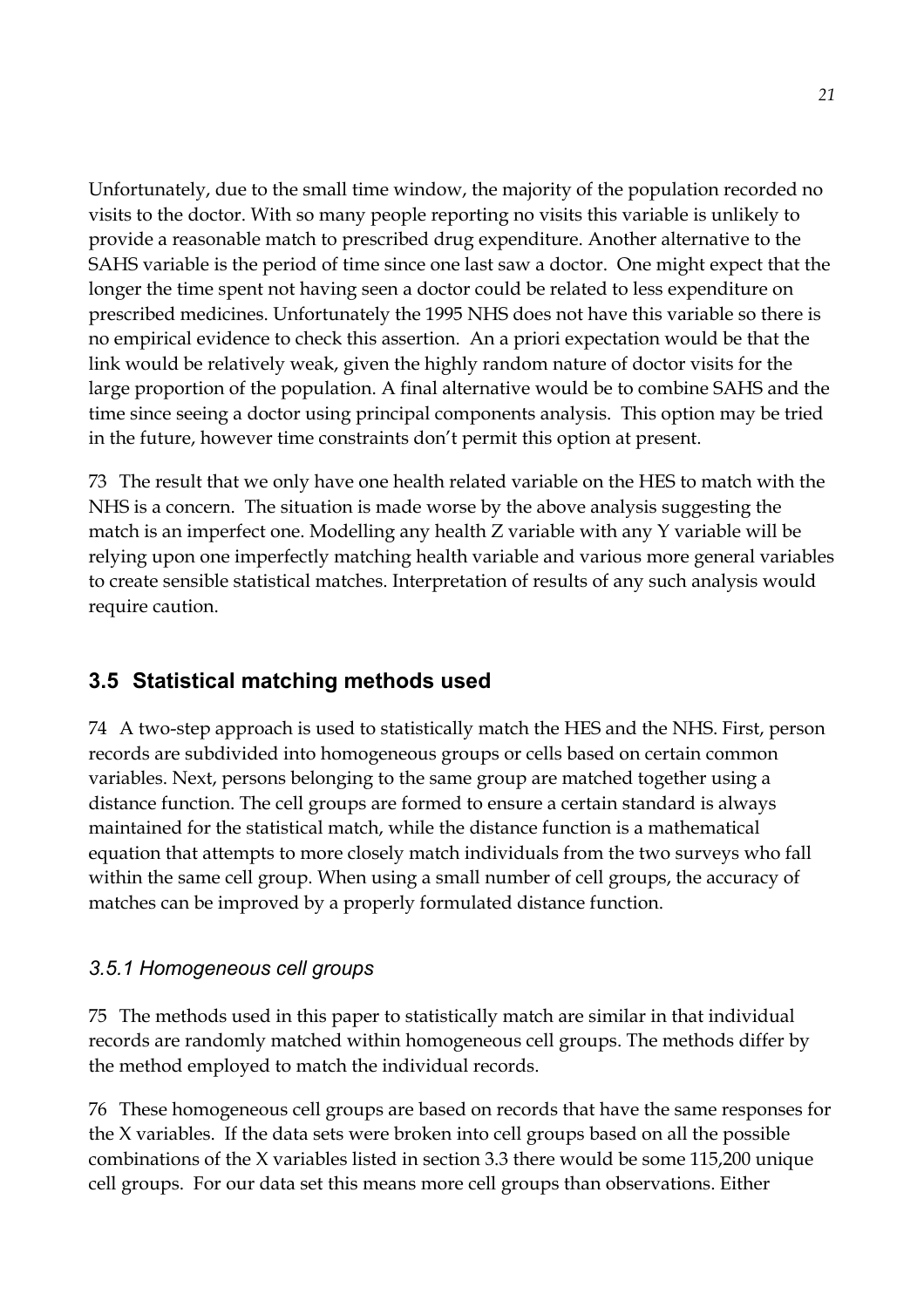categories need to be collapsed, or certain X variables ignored. If the same people were on both datasets one could manipulate these cell groups to a point where you could exactly match records. The realities of sampling lead us to assume that the two samples have no overlap and records are only matched in a statistical sense.

77 Analysis of the NHS and HES surveys reveals that categories need to be rationalised significantly. Usage of only age, sex, cardholder status, income unit type and PBS expenditure (384 cell groups) revealed many empty cell groups in both the NHS and the HES. It is not until income unit type is removed that it is possible to obtain populated cell groups for all combinations (96 cell groups). The choice is now between using only a very small number of cell groups or using a larger number but having to merge cell groups where either the NHS or the HES cell group is empty. Either way, there are going to be some cells where both NHS and HES cell groups will be well populated containing hundreds of people while other cells may be as small as one person.

## *3.5.2 The distance function*

 $\overline{a}$ 

78 If a cell based approach were the only method used to match then using a larger number of cell groups can only improve the quality of the matches. The statistical matching in this paper doesn't just use a cell groups based approach. Records within cell groups are not just randomly matched, rather some kind of sorting is done first. This sorting is based on a measure of closeness between individual records. Again the X variables are the basis for this measure of closeness.

79 This measure of closeness of potential matches, or distance function, is what complicates the process of choosing the right number of cell groups<sup>6</sup>. The cell groups are based on a hierarchy. Imagine if this hierarchy placed age and sex as the most important and income unit type as the least important. If we find that some cells in either the NHS or the HES are empty then some cells have to be collapsed. Given the hierarchy, cell groups could be joined at different ends of the income unit spectrum before any concessions will be made with the age variable.

80 If we have a more conservative number of cell groups and therefore very little collapsing, we can let the distance function determine the relative importance of the X variables. The distance function can be easily formulated to weight the relative importance of each X variable. In addition, using fewer categories increases the sample within each cell group, increasing the usefulness of the distance function.

<sup>&</sup>lt;sup>6</sup> In the next section distance functions will be discussed in more detail.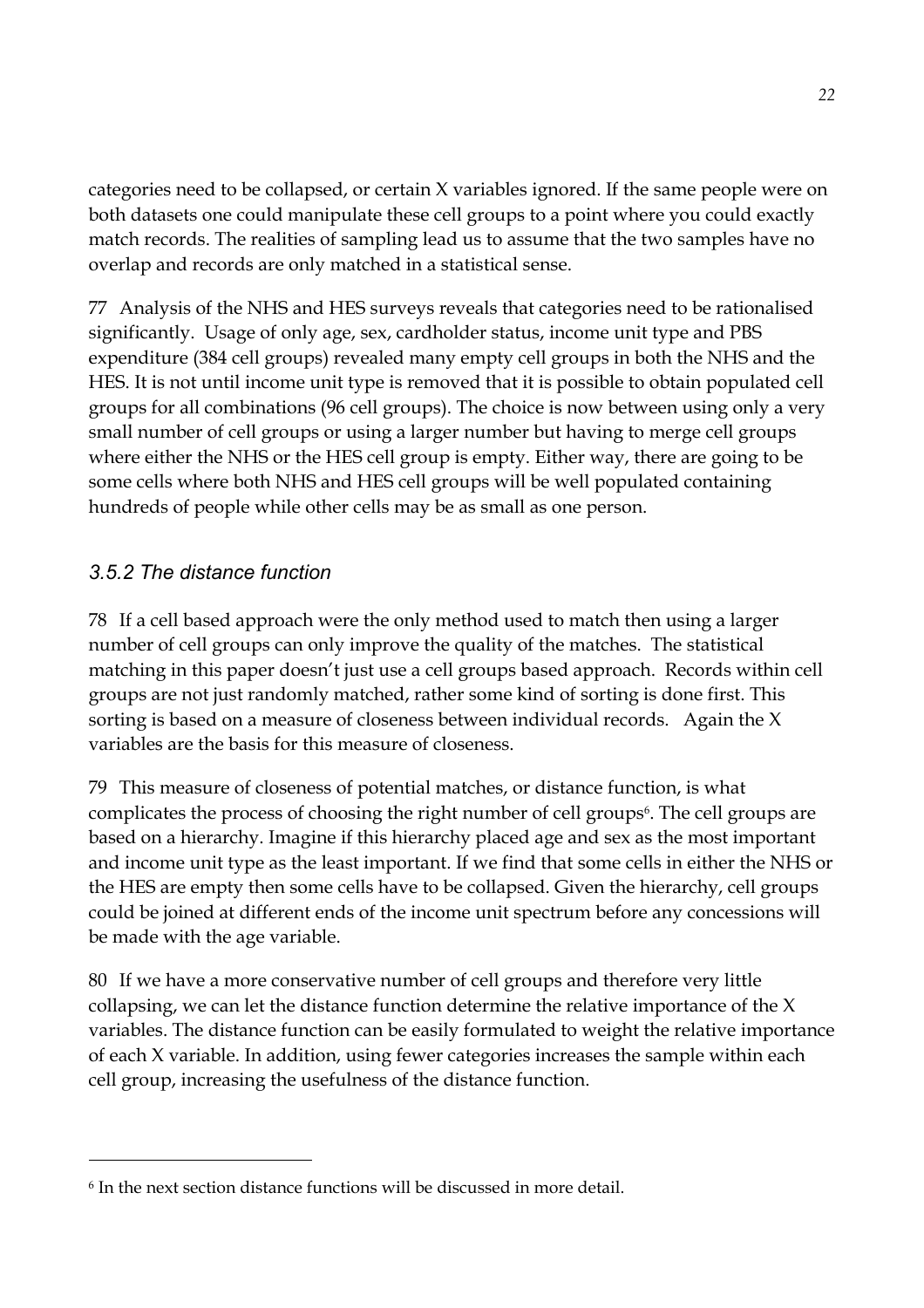81 In summary, the cell groups are there to ensure a certain standard is always maintained for the statistical match. Using more cell group categories will inevitably require the joining of some of these cell groups. Due to the hierarchical nature of the cell group system this can quickly lead to poor quality matches. When using a small number of cell groups the accuracy of matches can be improved by a properly formulated distance function. Regardless of the variable composition of the cell groups and distance function there is the further complication of collinearity between these matching variables. If two or more variables are included in the distance function that are strongly related the weights attached to each of these variables lose their meaning. The result being that varying the weights in the distance function may no longer produce the desired effect. With collinear variables in the cell groups we will be attempting to match combinations that we know are very unlikely to exist together. The result will be that some cell groups will have few or no persons.

#### **3.6 Results**

82 The above section discussed the basic methodology employed to match records. The separate datasets are firstly broken into homogeneous cells and then individual records are matched within these cells. The methods used in this paper vary by the way in which records are matched within the homogeneous cells. The methods we have used take on one of two forms, constrained or unconstrained. The unconstrained matching method leaves the original marginal distributions of both the donor and base data set variables changed. While the constrained method ensures that the original and base data set variables maintain their marginal distributions.

#### *3.6.1 Unconstrained matching*

83 Our initial and simplest approach is to match each HES record to the closest matching NHS record with replacement. Under this approach it is possible for the same NHS record to be matched with multiple HES records. The unconstrained matching procedure uses a distance function to determine the NHS record to be matched with a HES record. The selected match will minimise the following distance function:

$$
\mathbf{d}_{i,k} = \sqrt{\sum_{j} a_{x_j} (X_{NHS,i,j,k} - X_{HES,i,j,k})^2 / \sigma_{x_j,HES}^2}
$$
(9)

84 The subscript *i* relates to person records, *<sup>j</sup>* to the matching variable, and *k* to the cell group.  $\sigma_{x_j, hes}^2$  is the variance of the *j*th matching variable.  $a_{x_j}$  is the user defined relative importance, or weight given to each matching variable. The matching variables that were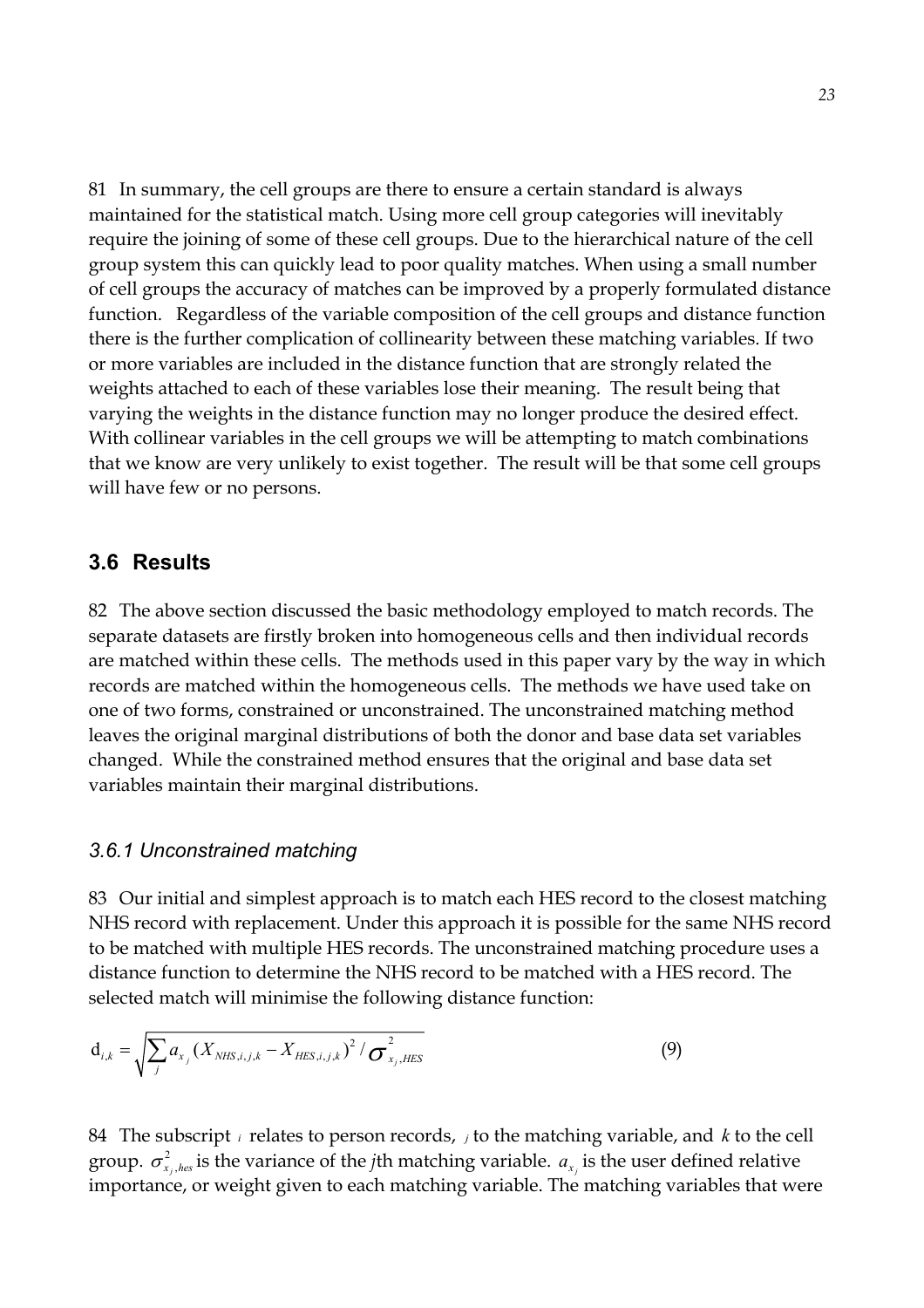used in the distance function were; age, number of usual residents and equivalised income deciles. The age variable in the distance function has 16 possible categories, somewhat more than the 6 categories employed in the cell groups.

85 In the event of multiple records minimising the distance function the first record is taken. As records are ordered by their person identification number this is equivalent to a random selection.

86 Equation (9) has provided a means for ensuring that records from the basefile HES are linked to records in the NHS that are statistically similar. As this method is "with replacement" once a NHS record has been selected for matching with a HES record it is not precluded from being matched with other HES records.

87 Selecting NHS records for matching in such a manner ensures that the "match quality" is high. When dealing with sample surveys with relatively small samples it can be difficult to match many of the observations, but allowing the NHS records to be replaced after they have been matched to some other HES record significantly reduces this problem.

88 Table 6 shows the accuracy of the match with respect to the X variable age. Age was a cell group variable and this ensured a certain level of accuracy7. In the table below age values from the NHS between 40 and 64 will always be linked to HES records within that same age band. The distance function tightens the match very successfully for the unconstrained method. Consider the HES age group 60 to 64 in the "merged" data. 95 per cent of HES records have been matched to NHS records with the correct age group.

 $\overline{a}$ 

<sup>7</sup> The results are based on unconstrained matching where the distance function used weights of 0.5 for age, 0.25 for equivalised income decile and 0.25 for the number of usual residents in the household.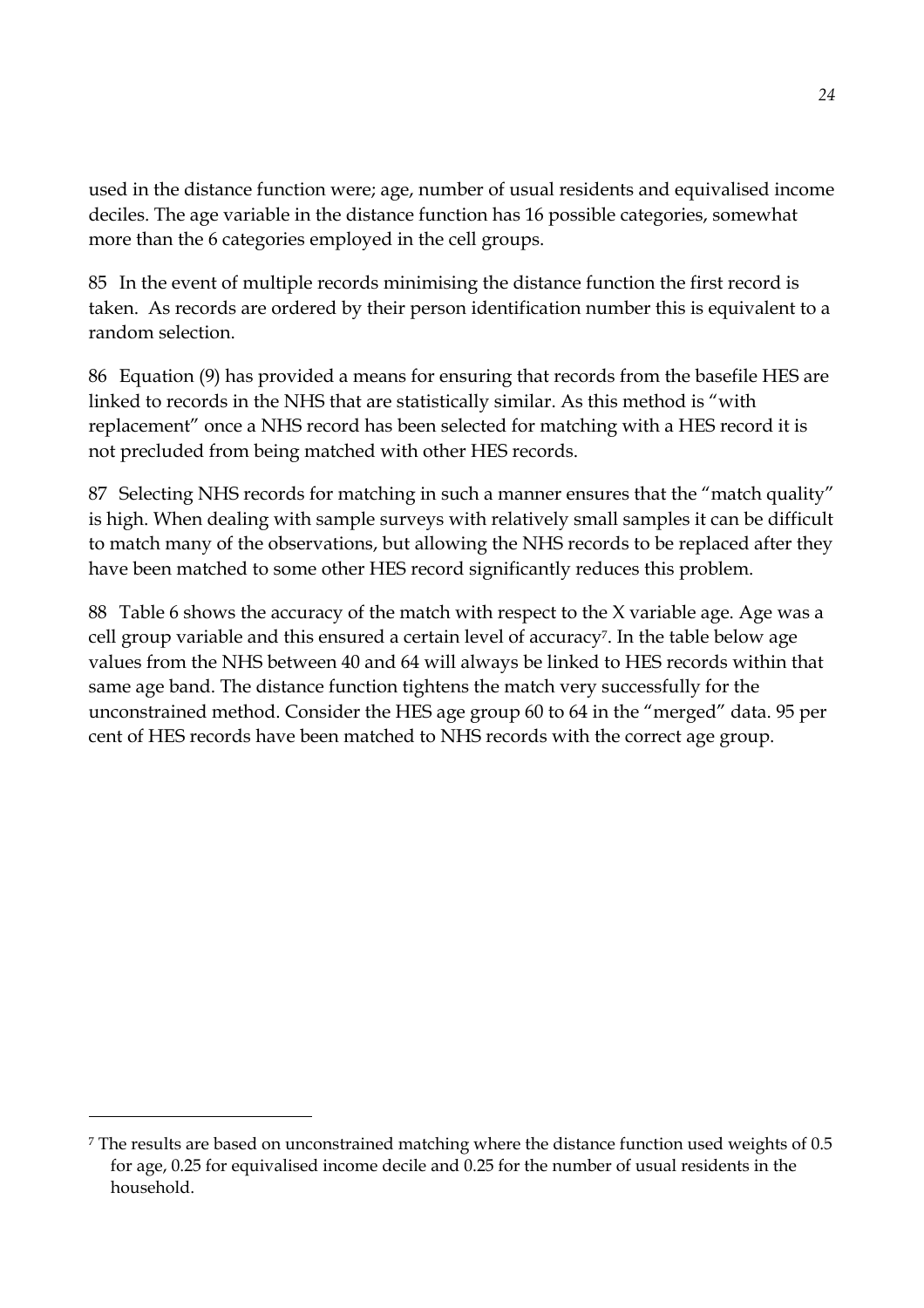|           | NHS age grouping          |         |          |           |              |           |              |             |           |             |           |           |           |           |         |         |
|-----------|---------------------------|---------|----------|-----------|--------------|-----------|--------------|-------------|-----------|-------------|-----------|-----------|-----------|-----------|---------|---------|
|           | $10 - 4$                  | $5 - 9$ | 10<br>14 | $15 - 19$ | $20 -$<br>24 | $25 - 29$ | $30 -$<br>34 | $-39$<br>35 | $40 - 44$ | $-49$<br>45 | $50 - 54$ | $55 - 59$ | $60 - 64$ | $65 - 69$ | 70 - 74 | 75 plus |
|           | Merged (HES age grouping) |         |          |           |              |           |              |             |           |             |           |           |           |           |         |         |
| $0 - 4$   | 100                       | $\cdot$ |          |           |              |           |              |             |           |             |           |           |           |           |         |         |
| $5 - 9$   |                           | 90      | 10       |           |              |           |              |             |           |             |           |           |           |           |         |         |
| $10 - 14$ |                           | 15.7    | 84.3     |           |              |           |              |             |           |             |           |           |           |           |         |         |
| $15 - 19$ |                           |         |          | 88        | 12           |           |              |             |           |             |           |           |           |           |         |         |
| $20 - 24$ |                           |         |          | 37.6      | 62.4         |           |              |             |           |             |           |           |           |           |         |         |
| $25 - 29$ |                           |         |          |           |              | 78.8      | 17.6         | 3.6         |           |             |           |           |           |           |         |         |
| $30 - 34$ |                           |         |          |           |              | 11.8      | 74.7         | 13.5        |           |             |           |           |           |           |         |         |
| $35 - 39$ |                           |         |          |           |              | 3         | 12.4         | 84.6        |           |             |           |           |           |           |         |         |
| $40 - 44$ |                           |         |          |           |              |           |              | ٠           | 82.5      | 13.4        | 3.6       | 0.4       |           |           |         |         |
| $45 - 49$ |                           |         |          |           |              |           |              |             | 15.2      | 72.2        | 11.2      | 1.4       | 0.1       |           |         |         |
| $50 - 54$ |                           |         |          |           |              |           |              |             | 2.7       | 12.3        | 75        | 8.8       | 1.2       |           |         |         |
| $55 - 59$ | ٠                         |         |          |           |              |           |              |             | 0.5       | 3.1         | 13        | 72.3      | 11.1      |           |         |         |
| $60 - 64$ |                           |         |          |           |              |           |              |             | 0.3       | 0.6         | $3.2\,$   | 12.2      | 83.7      |           |         |         |
| $65 - 69$ | ٠                         |         |          |           |              |           |              |             |           |             |           |           |           | 89.2      | 8.7     | 2.1     |
| $70 - 74$ |                           |         |          |           |              |           |              |             |           |             |           |           |           | 7.4       | 85.7    | 6.9     |
| 75 plus   |                           |         |          |           |              |           |              |             |           |             |           |           |           | 4.9       | 5.8     | 89.3    |

### **Table 6 Unconstrained matching age allocation**

89 Section 2.2 discussed the various validity levels that are required for statistical matching to provide reliable outcomes. As a minimum standard it should be expected that marginal distributions should remain intact. If this standard was to be met the means and standard deviations of the Z variables in the NHS should remain unchanged by the matching process. Unconstrained matching does not satisfy this condition. This condition is broken for two reasons: the weights attached to the Z variables are the weights that belong to the HES; and it is often the case that certain NHS observations are either never selected or are selected multiple times. Table 7 shows the selected NHS variable's marginal distributions are relatively close to the original NHS'.

### **Table 7 Marginal distributions: NHS versus matched data using unconstrained matching**

|              |      |      |      |      | Index of Relative Socioeconomic Disadvantage (%) |       |
|--------------|------|------|------|------|--------------------------------------------------|-------|
|              |      |      | 3    |      | 5                                                | total |
| <b>NHS</b>   | 17.3 | 19.4 | 19.2 | 22.8 | 21.2                                             | 100   |
| Matched data | 16.9 | 18.9 | 19.3 | 22 7 | 22 1                                             | 100   |

Number of times consulted GP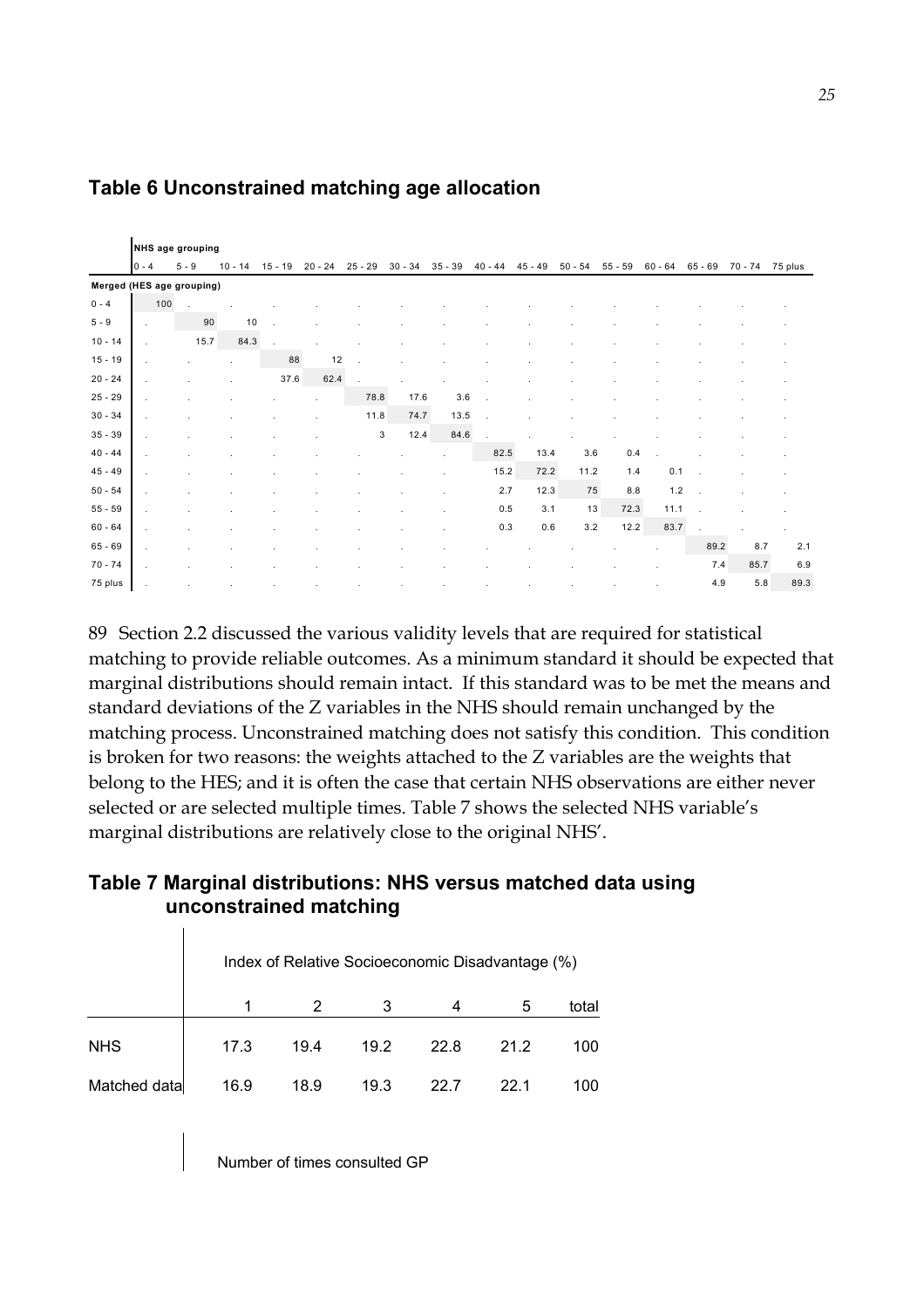|              |      |      |     |     | total |
|--------------|------|------|-----|-----|-------|
| <b>NHS</b>   | 78.2 | 17.6 | 3.4 | 0.8 | 100   |
| Matched data | 78.6 | 17.6 | 3   | 0.8 | 100   |

90 The problems with unconstrained matching become more apparent when working with data at a finer level of disaggregation. The MediSim model will rely heavily on the use of the conditions data in the NHS. The NHS shows whether or not individuals have any of 94 different long-term conditions. Analysis was done on each of these conditions and a comparison was made between total number of cases for the unconstrained matching-based matched file and the original NHS data. The ratio of the total numbers for each condition for the matched data and the original data was computed. A value of 1 implying that the unconstrained matched file provided a perfect representation for a given condition. For all 94 conditions, the unconstrained matched file averaged 0.96, but ranged from 0.24 to 1.32. Such a result is not considered adequate and obviously alternative methods needed to be found.

#### *3.6.2 Constrained matching*

 $\overline{1}$ 

91 Ideally we need a method that can provide good quality matches on the X variables, but ensure that marginal distributions are maintained. This may be achieved by constrained statistical matching, the objectives and conditions of which were laid out in section 2.1.2. As outlined in section 2.1.2, for constrained matching, linear programming (LP) can be used to match records in each data set in such a way that the distance function in equation (9) is minimised, subject to the constraint that the weights attached to the matched file preserve the weights of each of the separate files. Matching in such a way has the special property that the marginal distributions of both the HES and the NHS will be preserved.

| HES/NHS | 25        |     | 20       |          | 20  |     | 35       |     |
|---------|-----------|-----|----------|----------|-----|-----|----------|-----|
| 30      | Wii       | 1.2 | $W_{ii}$ | 2.1      | Wii | 4.3 | $W_{ii}$ | 0.8 |
| 20      | $W_{i j}$ | 2.2 | Wij      | 1.1      | Wij | 6.3 | $W_{ij}$ | 0.9 |
| 40      | $W_{ij}$  | 3.3 | $W_{ij}$ | $\theta$ | Wij | 0.9 | Wij      | 2.4 |
| 10      | Wij       | 1.4 | Wij      | 2.6      | Wij | 4.3 | $W_{ii}$ | 1.8 |

**Table 8 Linear programming tableau**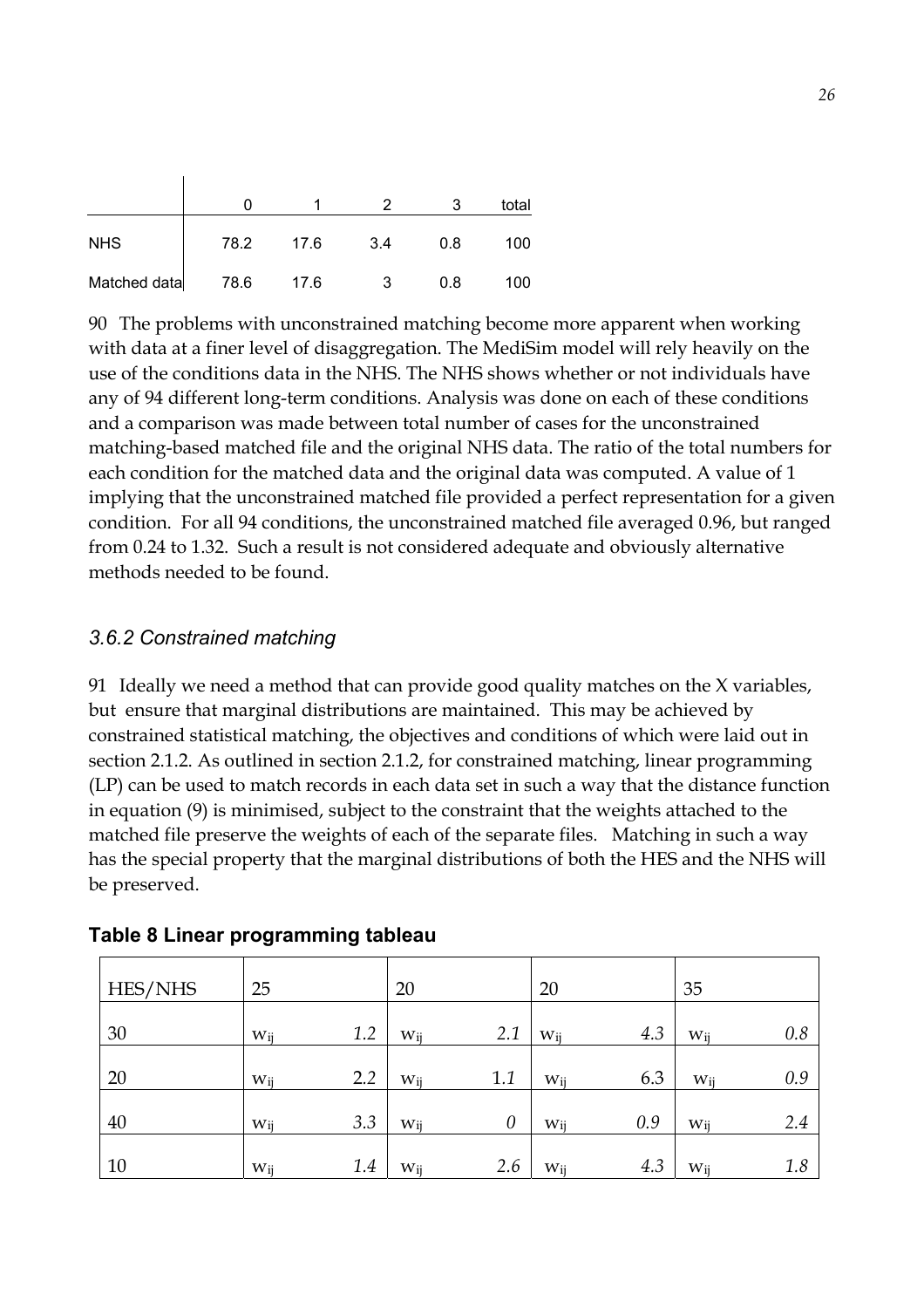92 Table 8 describes the matching process undertaken when using the linear programming approach. In this illustrative case we are looking to match four HES observations with a total weight of 100 to four NHS observations with a total weight also of 100. The first column represents the original weights for each HES record. The first row represents the original NHS weights. The numbers in italics represent the distance function value between each HES and NHS record. The linear programming problem is to assign the weight of each HES record amongst the four NHS records. The weight from each HES record that is assigned to each NHS record is the weight that applies to the new matched file,  $w_{ij}$ . This assignment should be applied so there is no "slack" in the allocation. This implies that the total supply of 100 is fully exhausted by the demand of 100 from the NHS records. The linear programming solution ensures that the resulting assignment minimises the distance function. This application of linear programming is also known as the "transportation problem".

93 The linear programming approach requires the sum of HES and NHS weights to be equal. This ensures a "balanced" problem. If a weight is interpreted as the number of people a record represents then an unbalanced problem leads to either people in the HES or the NHS not being matched. This situation was described as "slack" earlier. As this method is applied to each of the homogeneous cells, adjusting the weights of either the HES or the NHS to ensure a balanced solution will change the relative importance of each cell. The weights in this particular application were always re-weighted to the NHS population. This will mean that marginal distributions will not hold for the HES variables, the marginal distributions will not change for the NHS variables. Table 9 provides the extent to which selected variables in the matched file equate with the original HES data.

94 In the unconstrained matching section the marginal distributions for the 94 long-term conditions in the NHS were discussed. The statistically matched file often over or underreported the incidence of these conditions. The constrained matching method ensures that the incidence in the matched file is identical to that of the original NHS file8.

 $\overline{a}$ 

<sup>&</sup>lt;sup>8</sup> As the linear programming method uses integer programming the weights attached to the matched file were rounded. This has led to some very small discrepancies in marginal distributions.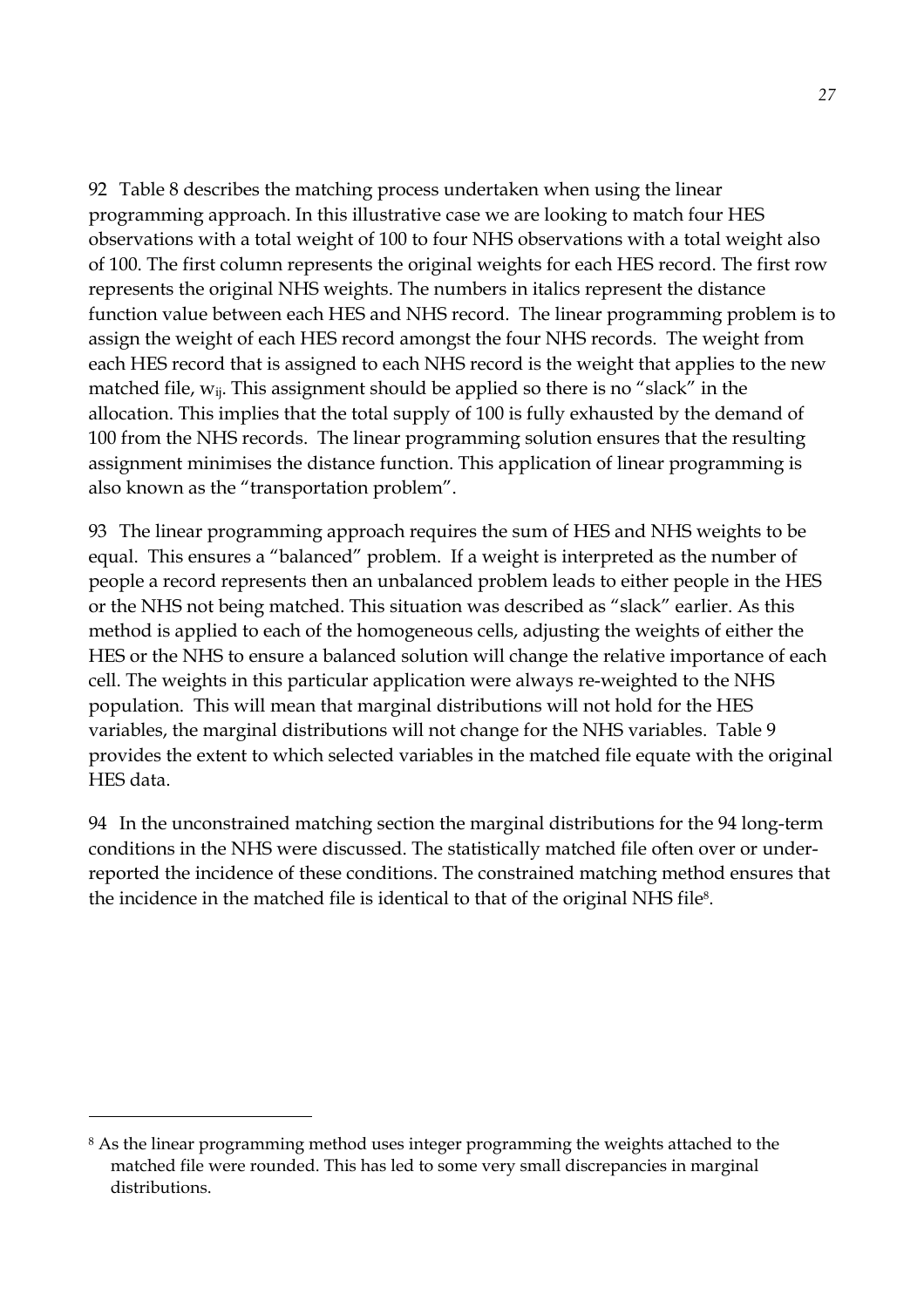### **Table 9 Marginal distributions of selected HES variables**

|                              | Original HES LP Merged data |        |
|------------------------------|-----------------------------|--------|
| Average tax (\$/ft)          | 608                         | 583    |
| Average Dwelling Value       | 151172                      | 148204 |
| Average Total Income (\$/ft) | 1074                        | 1030   |
| PBS expenditure (\$/ft)      | 2.82                        | 3.15   |
|                              |                             |        |
| <b>Card status</b>           | Yes                         | No     |
| <b>HES</b> original          | 42.9                        | 57.1   |
| LP Merged                    | 34.2                        | 65.8   |

95 Table 6 illustrated that when matching with replacement (i.e. using unconstrained matching) the quality of the match is high with respect to the matching variables. The linear programming method only selects records from the NHS without replacement<sup>9</sup>. This is expected to reduce the quality of matches. Tables 10 to 12 provide a measure of the "closeness" of the match between the variables in the distance function. The weights that have been attached to the distance function are unchanged from those used to produce the results in Table 6. Table 10 indicates that the closeness of the age match is not as robust as that of the WR matching. The results are still promising with very few records in the HES being matched to NHS records where the age categories are more than 1 group apart. Tables 11 and 12 show the results for the closeness of the matches for income deciles and the number of usual residents. The income results are quite poor with many HES records being matched with NHS records more than 2 categories apart. The number of usual residents match shows a relatively close match.

 $\overline{a}$ 

<sup>&</sup>lt;sup>9</sup> For the LP approach each record was "exploded" so that a record was repeated to the extent of its weight. The selection without replacement refers to this "exploded" data set. It is quite possible that repeats of the same record will be matched multiple times.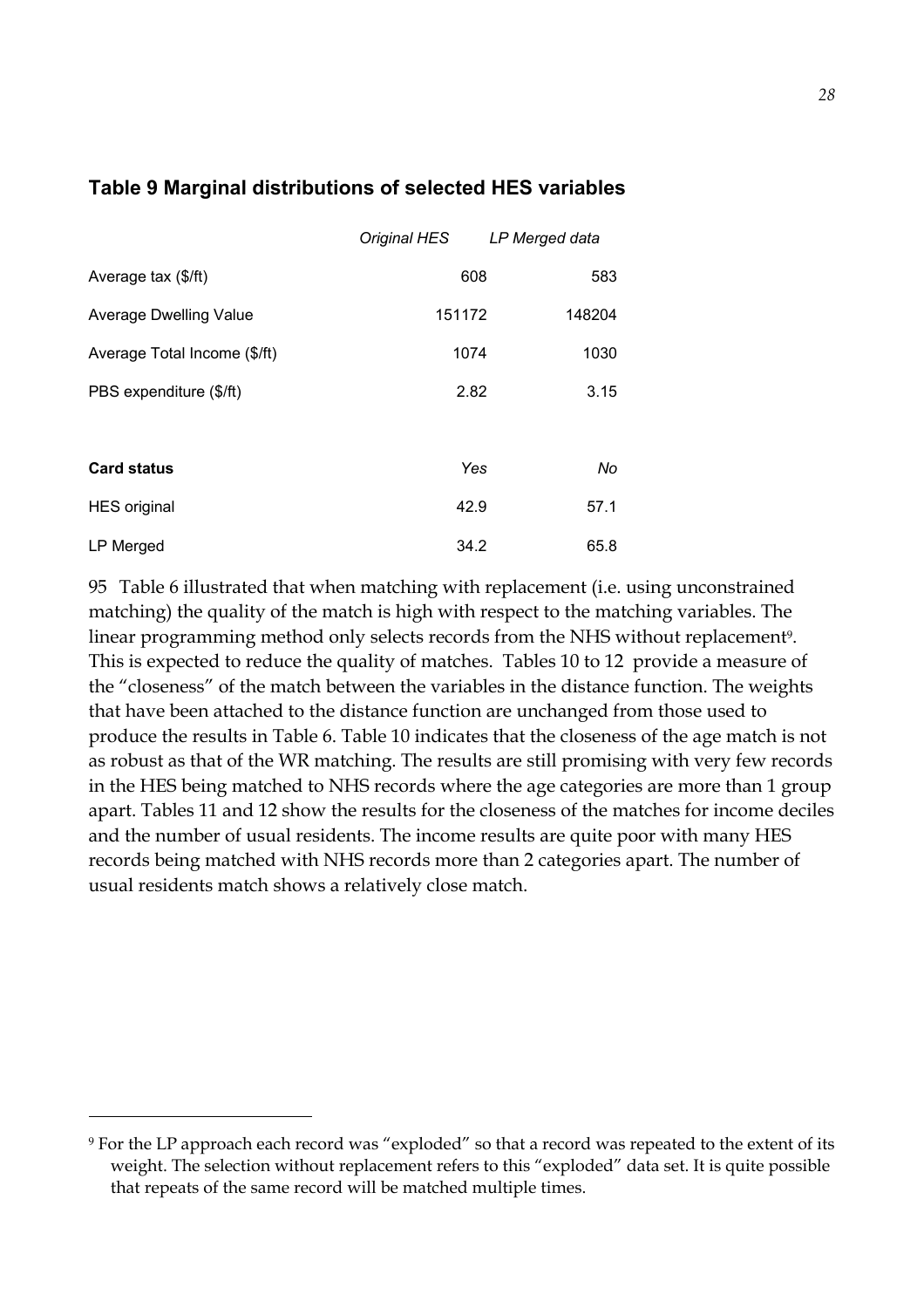|           | NHS age grouping          |         |           |           |           |           |           |           |           |           |           |           |           |           |         |         |
|-----------|---------------------------|---------|-----------|-----------|-----------|-----------|-----------|-----------|-----------|-----------|-----------|-----------|-----------|-----------|---------|---------|
|           | $0 - 4$                   | $5 - 9$ | $10 - 14$ | $15 - 19$ | $20 - 24$ | $25 - 29$ | $30 - 34$ | $35 - 39$ | $40 - 44$ | $45 - 49$ | $50 - 54$ | $55 - 59$ | $60 - 64$ | $65 - 69$ | 70 - 74 | 75 plus |
|           | Merged (HES age grouping) |         |           |           |           |           |           |           |           |           |           |           |           |           |         |         |
| $0 - 4$   | 100                       |         |           |           |           |           |           |           |           |           |           |           |           |           |         |         |
| $5 - 9$   | ÷                         | 87.3    | 12.7      |           |           |           |           |           |           |           |           |           |           |           |         |         |
| $10 - 14$ |                           | 10.9    | 89.1      |           |           |           |           |           |           |           |           |           |           |           |         |         |
| $15 - 19$ |                           |         |           | 87.9      | 12.1      |           |           |           |           |           |           |           |           |           |         |         |
| $20 - 24$ |                           |         |           | 24.8      | 75.2      |           |           |           |           |           |           |           |           |           |         |         |
| $25 - 29$ |                           |         |           |           |           | 77.2      | 19.5      | 3.3       |           |           |           |           |           |           |         |         |
| $30 - 34$ |                           |         |           |           |           | 13.5      | 73        | 13.5      |           |           |           |           |           |           |         |         |
| $35 - 39$ |                           |         |           |           |           | 1.4       | 17.9      | 80.7      |           |           |           |           |           |           |         |         |
| $40 - 44$ |                           |         |           |           |           |           |           |           | 70.1      | 19.3      | 7.8       | 2.8       |           |           |         |         |
| $45 - 49$ |                           |         |           |           |           |           |           |           | 12.4      | 58.3      | 21.8      | 6.5       | 1.1       |           |         |         |
| $50 - 54$ |                           |         |           |           |           |           |           |           | 4.1       | 11.7      | 56.6      | 22.1      | 5.6       |           |         |         |
| $55 - 59$ |                           |         |           |           |           |           |           |           | 1.1       | 3         | 10.4      | 59        | 26.5      |           |         |         |
| $60 - 64$ |                           |         |           |           |           |           |           |           | 0.3       | 0.9       | 2.2       | 14.7      | 81.8      |           |         |         |
| $65 - 69$ |                           |         |           |           |           |           |           |           |           |           |           |           |           | 69.4      | 22.7    | 8       |
| $70 - 74$ |                           |         |           |           |           |           |           |           |           |           |           |           |           | 9         | 62      | 29      |
| 75 plus   |                           |         |           |           |           |           |           |           |           |           |           |           |           | 2.6       | 8.1     | 89.3    |
| All       | 9.3                       | 9       | 7.3       | 6.8       | 4.9       | 6.4       | 8.4       | 8         | 7.3       | 6.7       | 6.3       | 5         | 4.3       | 2.7       | 3       | 4.5     |

# **Table 10 Quality of age match for LP matching**

# **Table 11 Quality of income decile match for LP matching**

|                | <b>HES</b> |                |      |      |      |      |      |                |      |      |
|----------------|------------|----------------|------|------|------|------|------|----------------|------|------|
| <b>NHS</b>     | 1          | $\overline{2}$ | 3    | 4    | 5    | 6    | 7    | 8              | 9    | 10   |
|                | 34.9       | 9.6            | 7.1  | 12   | 14.2 | 12.3 | 2.9  | 2.2            | 1.4  | 3.4  |
| 2              | 11.8       | 30.5           | 17.1 | 15.5 | 9.2  | 7.1  | 2.5  | 1.3            | 2.2  | 2.8  |
| 3 <sup>1</sup> | 5.3        | 10.7           | 27.8 | 15   | 16.3 | 10.8 | 2.3  | $\overline{2}$ | 3.4  | 6.4  |
| $\overline{4}$ | 3          | 6.5            | 2.1  | 22.9 | 15.4 | 11.9 | 8.9  | 6              | 7.9  | 15.3 |
| 5 <sup>1</sup> | 3.5        | 5.8            | 3.2  | 4.3  | 23.3 | 13   | 11.4 | 11.8           | 10.5 | 13.2 |
| 6              | 2.8        | 6.4            | 3.6  | 4.1  | 6.5  | 30.8 | 15.7 | 12.1           | 8.8  | 9    |
| 7              | 2.3        | 6.5            | 3.9  | 6.2  | 5.1  | 7.9  | 42.2 | 13.2           | 6.3  | 6.3  |
| 8              | 1.8        | 4.6            | 3.6  | 5.3  | 4.3  | 4.5  | 8.8  | 46.8           | 13   | 7.2  |
| 9              | 1.2        | 3.2            | 4.6  | 8.2  | 5.9  | 4.9  | 7.5  | $\overline{7}$ | 45.5 | 11.9 |
| 10             | 0.6        | 1.4            | 3.8  | 7.9  | 6.5  | 2.9  | 5.2  | 5.4            | 12.3 | 54   |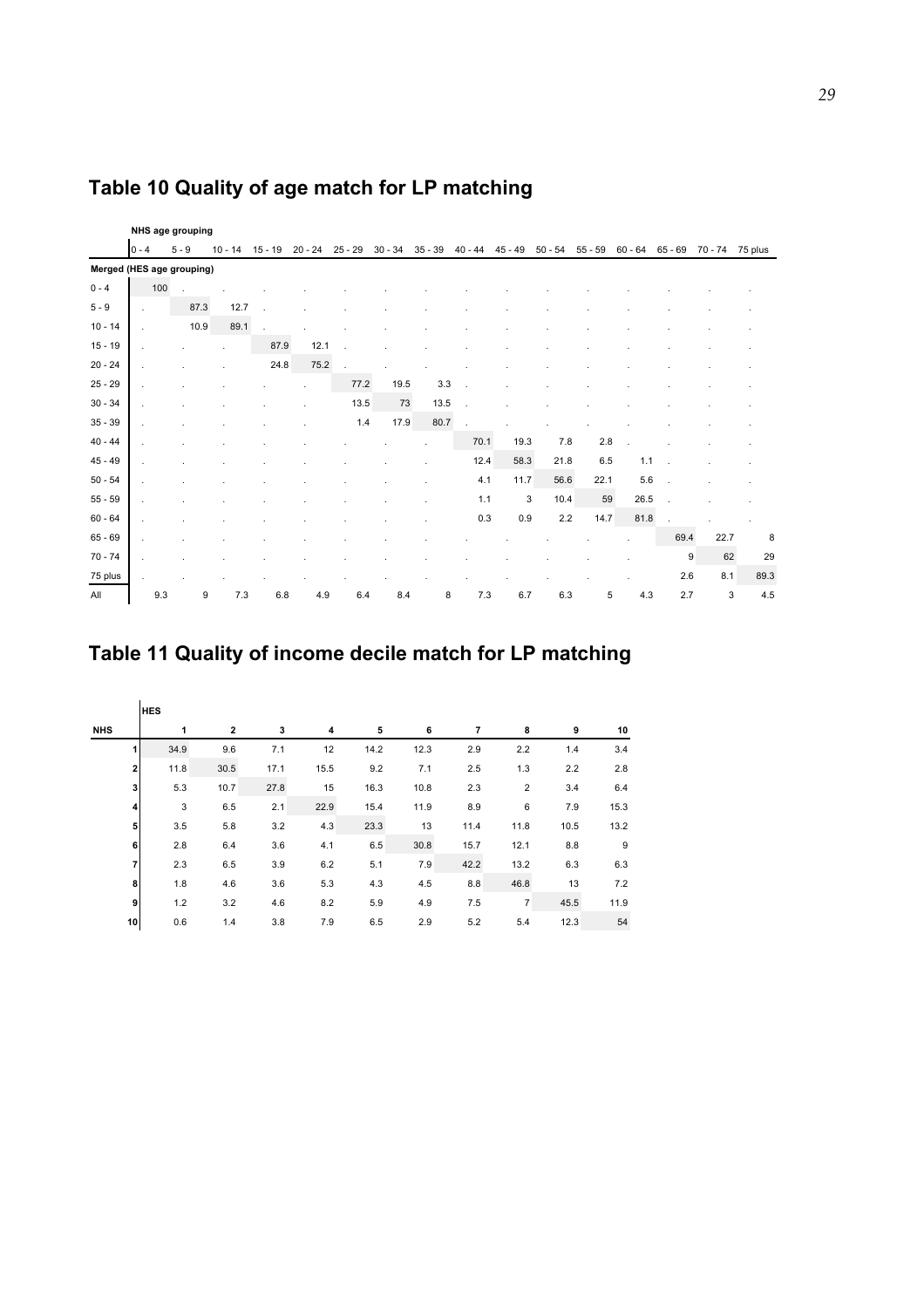|                   | <b>NPER - NHS</b> |      |      |      |      |      |
|-------------------|-------------------|------|------|------|------|------|
| <b>NPER - HES</b> | 1                 | 2    | 3    | 4    | 5    | 6    |
|                   | 81.3              | 14   | 3.2  | 0.8  | 0.4  | 0.2  |
| $\mathbf{2}$      | 4.4               | 81.8 | 10.2 | 2.9  | 0.5  | 0.1  |
| 3                 | 2.3               | 17.5 | 60.9 | 17.7 | 1.1  | 0.4  |
| 4                 | 0.6               | 7.3  | 11.5 | 72.4 | 7.4  | 0.7  |
| 5                 | 0.9               |      | 1.8  | 16   | 66.5 | 13.8 |
| 6                 | 2.4               | 1.1  | 1.6  | 3.2  | 19.6 | 72.1 |
| All               | 11.8              | 26.2 | 17.2 | 25   | 13.3 | 6.5  |

### **Table 12 Quality of number of usual residents match for LP matching**

96 To improve the match of any of the three X variables that make up the distance function the weights in the distance function need to be altered. If the statistical match requires income to be well matched then the relative importance of this variable should be increased. Naturally, any such changes are likely to impact adversely upon the closeness of match of other X variables in the distance function.

97 The appendices show the results of altering the distance function weights to the constrained matching method. In Appendix 2 the closeness of match results have been displayed for income decile. Surprisingly the results hardly differ regardless of whether the weight attached to income is .67 or .3310. One possible explanation for this odd outcome is that age and income are strongly correlated. The weight mix of two correlated variables may have little impact on the closeness of the match for either variable.

98 Appendix 3 again uses the income decile variable. This time a comparison has been made between a distance function where the weight attached to income is one and all other variables zero, the second, where age has a weight of one and the other variables zero. This provides us with the boundaries of matching closeness that can be obtained for the income variable. The results for income are not promising, even for the extreme case where the distance function only uses the income decile variable we still don't achieve particularly close matches for income deciles.

99 Appendix 4 shows these same results as Appendix 3 except considering the age variable. Again, the zero weight shows very poor results but this time when weight is set to one the match for age is very close.

100 For some applications of statistical matching it is quite likely that the researcher will require that the statistically matched file be well matched to the income decile variable. In this application income was not well matched using the constrained matching. The solution to this problem is to use some form of the income decile variable as a cell

 $\overline{a}$ 

<sup>&</sup>lt;sup>10</sup> The weight attached to the number of usual residents in this simulation was 0.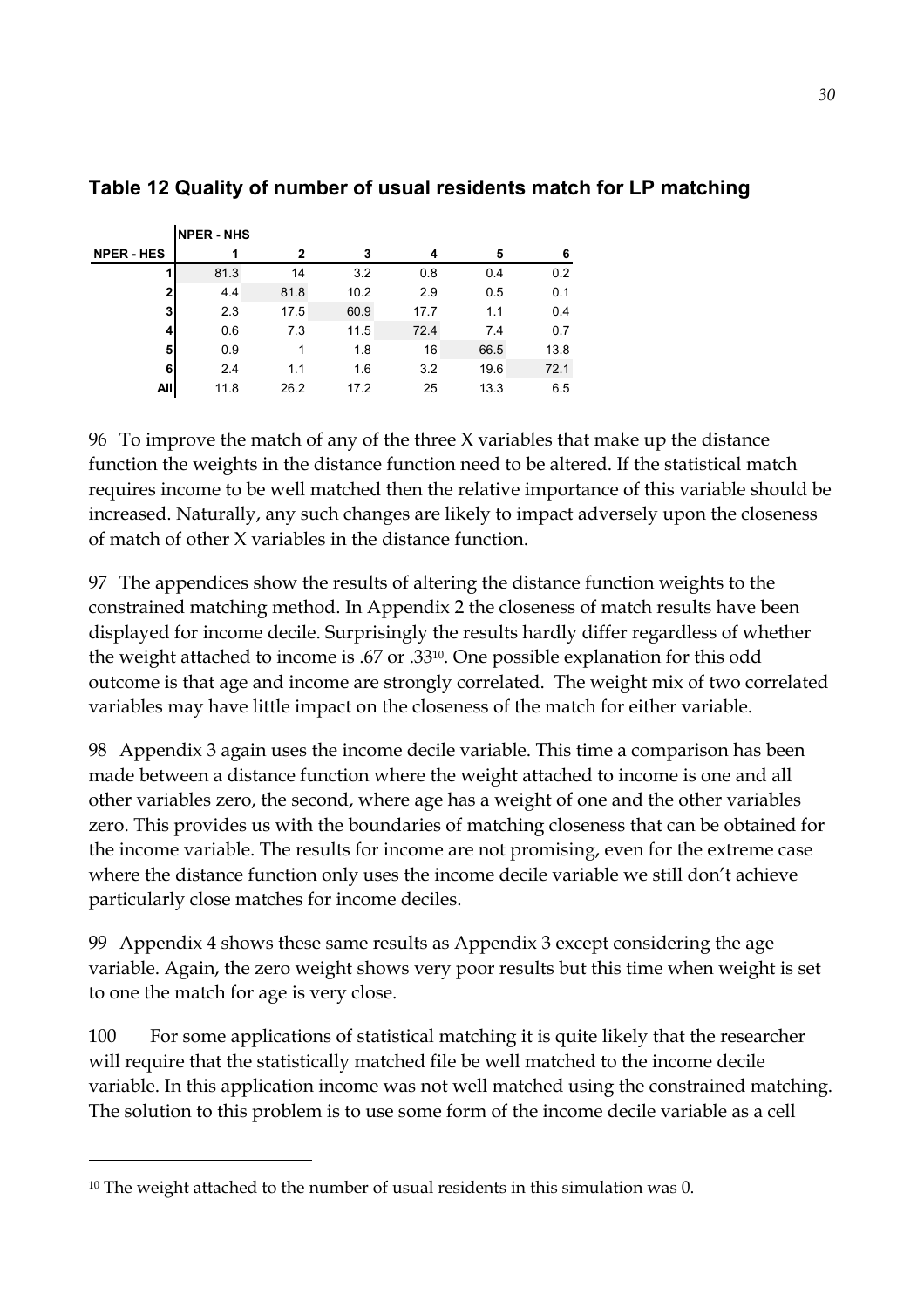group variable. Keeping in mind the problems discussed in section 3.4 the inclusion of an income variable will probably need to be at the expense of some other cell group variable, either in terms of collapsing categories or the removal of a variable.

## *3.6.3 Creation of synthetic families*

101 As discussed in Section 3.3, the NHS is limited in household structure details. Using the household structure underlying the HES in the matched HES-NHS file overcomes these problems. The statistical matching process synthetically creates families. This section investigates the efficacy of such a process.

102 The HES records are made up of complete and real families, as each family is fully enumerated. As the matching process is at the individual level, the NHS records that are matched to these HES families are most likely to be drawn from different families. It would make most sense to be matching at a more aggregated level, such as the family or household level as these units are likely to be more homogeneous in their characteristics. Section 3.1 outlined the various reasons for why this would not be possible.

103 One of the variables used to create the homogeneous cell groups is the income unit type. The income unit type is defined in both the HES and the NHS as either: single person; single person with children; couple without children; couple with children, not known<sup>11</sup>. In the creation of cell groups, singles and not known are grouped together and the rest are placed into a second group. This does mean that the NHS individuals that are matched to a given HES family are not only from different families but potentially different family types. Table 13 describes the matches that are achieved using constrained matching12.

 $\overline{a}$ 

 $11$  The income unit type is used in preference to the family type variable as the former better describes the family groupings used for social security purposes.

<sup>12</sup> Due to rounding some rows do not add to 100 per cent.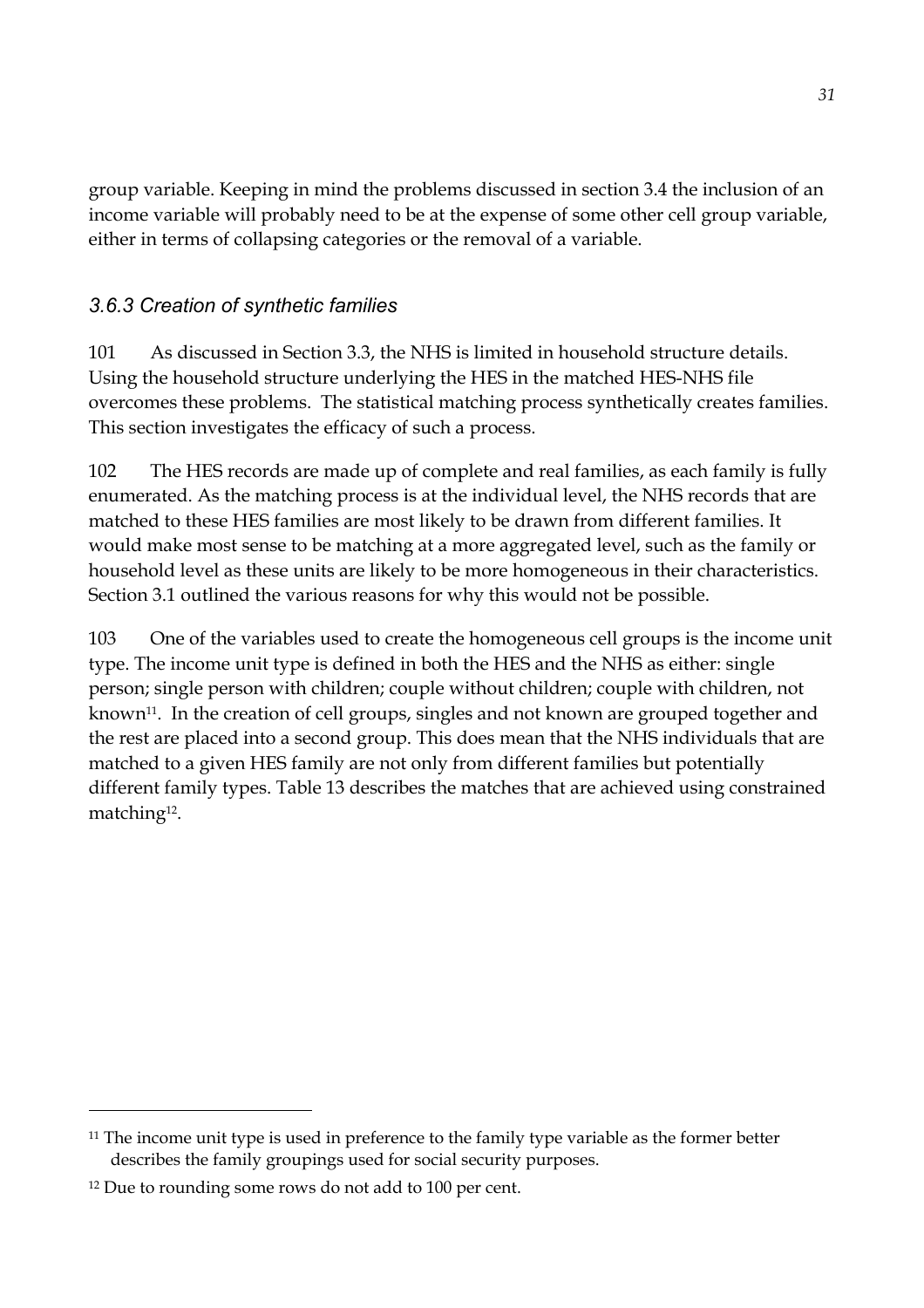| <b>NHS</b>                     | HES Income unit type $(\%)$ |                        |                |                              |            |       |  |  |  |  |  |  |  |
|--------------------------------|-----------------------------|------------------------|----------------|------------------------------|------------|-------|--|--|--|--|--|--|--|
| matched<br>income unit<br>type | Single                      | Single +<br>Dependents | Couple<br>only | Couple +<br>dependents known | <b>Not</b> | Total |  |  |  |  |  |  |  |
| Single                         | 81                          |                        |                |                              | 19         | 100   |  |  |  |  |  |  |  |
| Single +<br>Dependents         |                             | 45                     | 15             | 40                           |            | 100   |  |  |  |  |  |  |  |
| Couple<br>only                 |                             | 3                      | 81             | 16                           |            | 100   |  |  |  |  |  |  |  |
| Couple +<br>dependents         |                             | 6                      | 7              | 87                           |            | 100   |  |  |  |  |  |  |  |
| Not known                      | 56                          |                        |                | 4                            | 41         | 100   |  |  |  |  |  |  |  |

Table 13 HES - NHS Income unit type matches

104 The table does show that the income unit type allocation is far from perfect. Had income unit type categories not been collapsed the above table would have shown the correct allocation.

105 Should we improve the income unit type allocation? For reasons given in section 3.5.1, increasing the detail of the income unit type variable will be at the expense of other matching variables. At this point it must be clear why we are matching. The purpose of matching in this case study is to create a file structure amenable to modelling family PBS expenditure. Family PBS expenditure depends on the health and card status of individuals in a family. The variables that have been used in the cell groups and the distance function attempt to account for these factors. Without any formal empirical analysis it is difficult to determine what factors really do most strongly determine family PBS expenditure. As a result the current mix and usage of matching variables is open to debate and could do with further research.

# **4 Conclusion**

106 The statistical matching of separate data sets is traditionally performed to add important information that doesn't exist on any of the separate data sets alone. In this case study the HES data set has been merged onto the NHS. This has not only added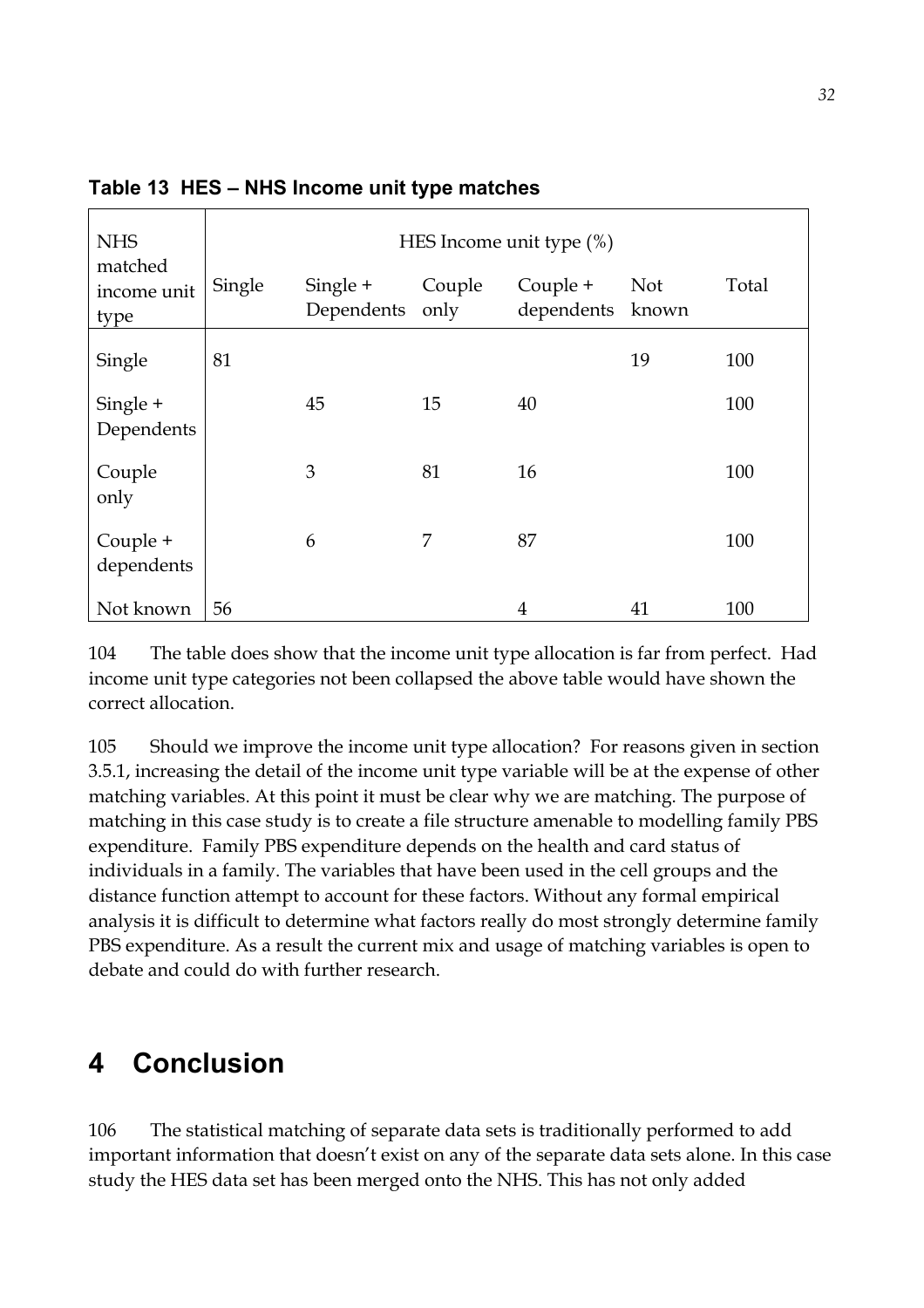information to the NHS but has overcome some of the shortcomings that the NHS poses to microsimulation modelling by creating complete synthetic families.

107 Two possible matching procedures have been compared, unconstrained matching, where NHS records can be matched to HES records with replacement, and constrained matching where linear programming was used to ensure that marginal distributions of at least the NHS remained constant. Both procedures have the ability to match relatively closely on the linking X variables. Only the constrained matching can guarantee that marginal distributions will remain unchanged.

108 Statistical matching is as much art as science. There is no simple recipe for creating a statistically matched file that will satisfy all requirements. For the methods used here there are practical trade-offs that need to be considered.

109 The first trade-off is the relative usage of cell groups and the distance function. Having a great number of cell groups does provide control to which records are matched. When merging of cell groups is required to overcome empty cell groups, the hierarchical nature of cell groups may lead to poor matches. While the distance function doesn't have the hierarchy problem, one loses a degree of control over the process. The constrained matching example illustrated this trade-off well. Income decile was only included in the distance function. The match quality in terms of income was quite poor regardless of the weight given to income in the distance function. The key point here is that if a variable is thought to be of great importance to the matching of data sets then it should be included at least as a cell group variable, and if possible at a finer level of detail in the distance function.

110 The second trade-off is the relative importance of the matching variables, both in the distance function and the cell groups.

111 Making decisions on these important trade-offs will typically come down to the individual researchers own judgement and be done on a case-by-case basis. A further complicating matter is collinearity between matching variables. If two or more variables are included in the distance function that are strongly related the meaning attached to the distance function weights may be lost. Using multicollinear variables in the cell groups is likely to lead to some cell groups with few or no persons.

112 Much caution needs to be used in interpreting any results of a statistically matched file where Y and Z variables are being used in the same model. If they are, there should be sufficient evidence indicating that both joint probability distributions and correlation structures of the X,Y,Z variables are preserved. Unfortunately, testing for these is relatively difficult to do, and is beyond the scope of this paper.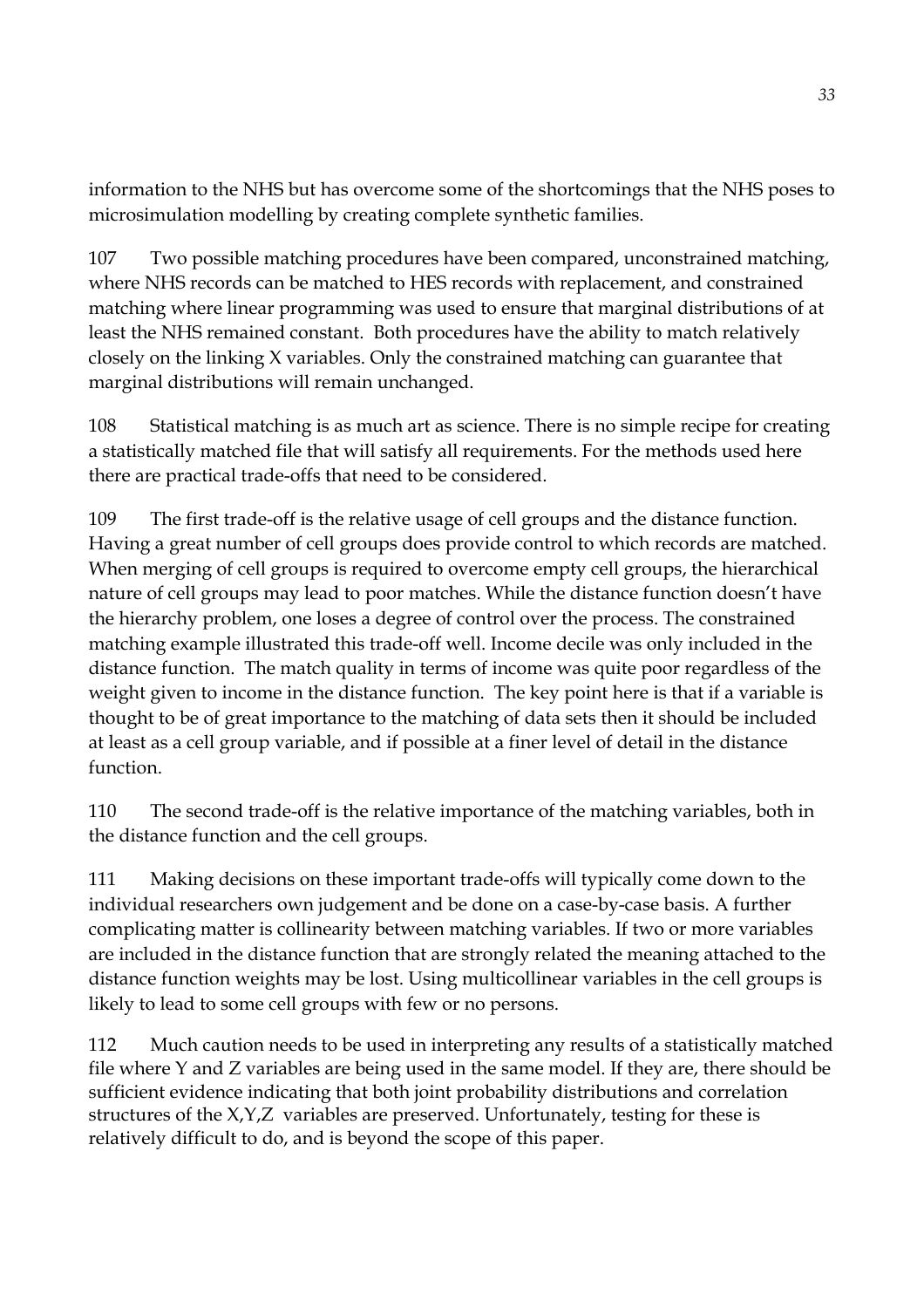113 NATSEM intends to use the matched file that was estimated using constrained matching. Essentially, the person records in the original NHS were reshuffled into different families based on the HES family structure, such that information on every family member (that is essential to modelling the safety net) is available. Given that the original NHS persons records have now been reconstructed into complete families, NATSEM's intention is to use only the variables from the NHS and not to use the Y, Z relationships. In essence, this means that {X,Z} distributions remain intact, and in fact, with the exception of family structure, individual values in the NHS are preserved in the statistically matched file.

# **5 Further research**

114 In this paper, we focussed our attention on two approaches to statistical matching, the unconstrained and constrained methods. Other approaches are possible, many of which are considered under the heading of multiple imputation approach and use of auxiliary information (Rubin 1986, Paass 1986, Rassler 2002). The problem with stat matching is that it is not possible to attach a meaningful measure of accuracy to the match to show how much variation there would be across all possible matches under a particular matching scheme. Alternative matching approaches such as multiple imputation do have this advantage. These methods are supposedly better in taking full account of the information in the input files. Thus it may be possible to see whether the joint distributions of X,Y,Z variables, or their correlation structures, are preserved after the matching. There may be methods too that dispose of the conditional independence assumption, by using auxiliary information to avoid the CIA (e.g. Singh et al 1993). These alternative methods need to be considered especially if the X, Y and Z variables in a matched data set are going to be used simultaneously in any modelling exercise.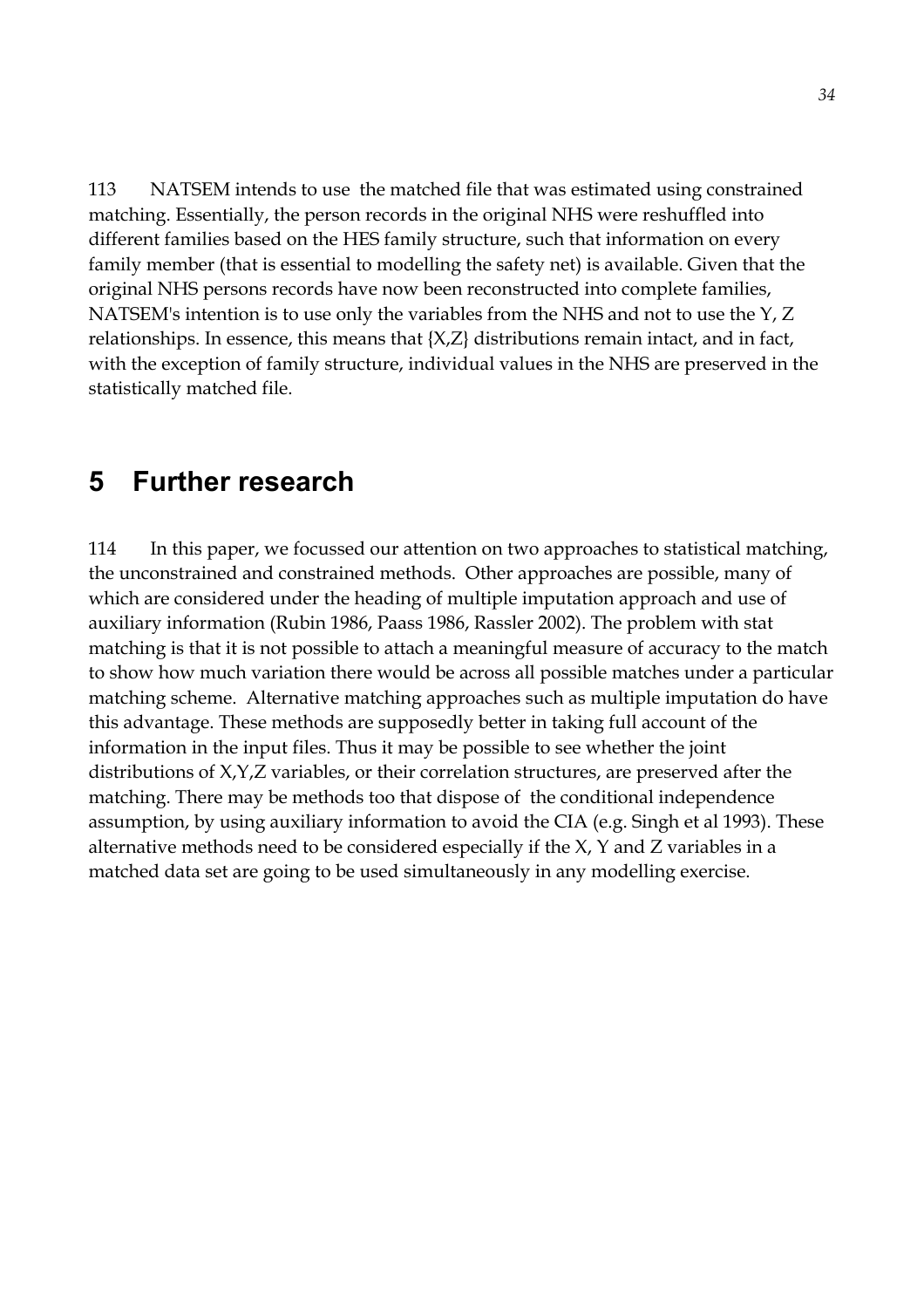# **References**

Barr, R.S. and Turner, J.S. , 1978. "A new, linear programming approach to microdata file merging", *1978 Compendium of Tax Research*, Office of the Treasury, Washington, D.C.

Barr, Stewart, W.H. and Turner, 1982. *An Empirical Evaluation of Statsitical Matching Strategies*, Edwin L. Cox School of Business, Southern Methodist University, Dallas, Texas.

Cohen, M. L. (1991), "Statistical Matching and Microsimulation Models," in *Improving Information for Social Policy Decisions: The Uses of Microsimulation Modeling*, Vol. II. Technical Papers, eds. C. F. Citro and E. A. Hanushek,

Ingram, D. D., O'Hare, J., Scheuren, F., and Turek, J. (2000), "Statistical Matching: A New Validation Case Study," in *Proceedings of the Survey Research Methods Section*, American Statistical Association, pp. 746-751.

Kadane, J., 2001, Some Statistical Problems in Merging Data Files, *Journal of Official Statistics*, Vol. 17, No. 3, pp. 423-433.

Moriarity, C., and Scheuren, F., 2001. *Statistical Matching: A Paradigm for Assessing the Uncertainty in the Procedure,* Journal of Official Statistics, Vol. 17, No. 3, pp.407-422.

Moriarty, C., and Scheuren, F., 2001. 'Statistical Matching: Pitfalls of Current Procedures', in *Proceedings of the Annual Meeting of the American Statistical Association*, August 5-9, 2001.

Paass, G. (1986), "Statistical Match: Evaluation of Existing Procedures and Improvements by Using Additional Information," in *Microanalytic Simulation Models to Support Social and Fiscal Policy*, eds. G. H. Orcutt, J. Merz, and H. Quinke, Amsterdam: North-Holland, pp. 401-420.

Radner, D. B., Allen, R., Gonzalez, M. E., Jabine, T. B., and Muller, H. J., 1980. "Report on Exact and Statistical Matching Techniques," *Statistical Policy Working Paper 5*, Federal Committee on Statistical Methodology, Office of Management and Budget, U.S. Government Printing Office.

Rassler, Susanne, 2002. *Statistical Matching: A Frequentist Theory, Practical Applications, and Alternative Bayesian Approaches,* Springer-Verlag.

Rodgers, W., 1984. An Evaluation of Statistical Matching, *Journal of Business and Economic Statistics,* Vol. 2, No. 1, January 1984, pp. 91-102.

Rubin, D., 1986. Statistical matching using file concatenation with adjusted weights and multiple imputations, *Journal of Business and Economic Statistics*, Vol. 4:86-94.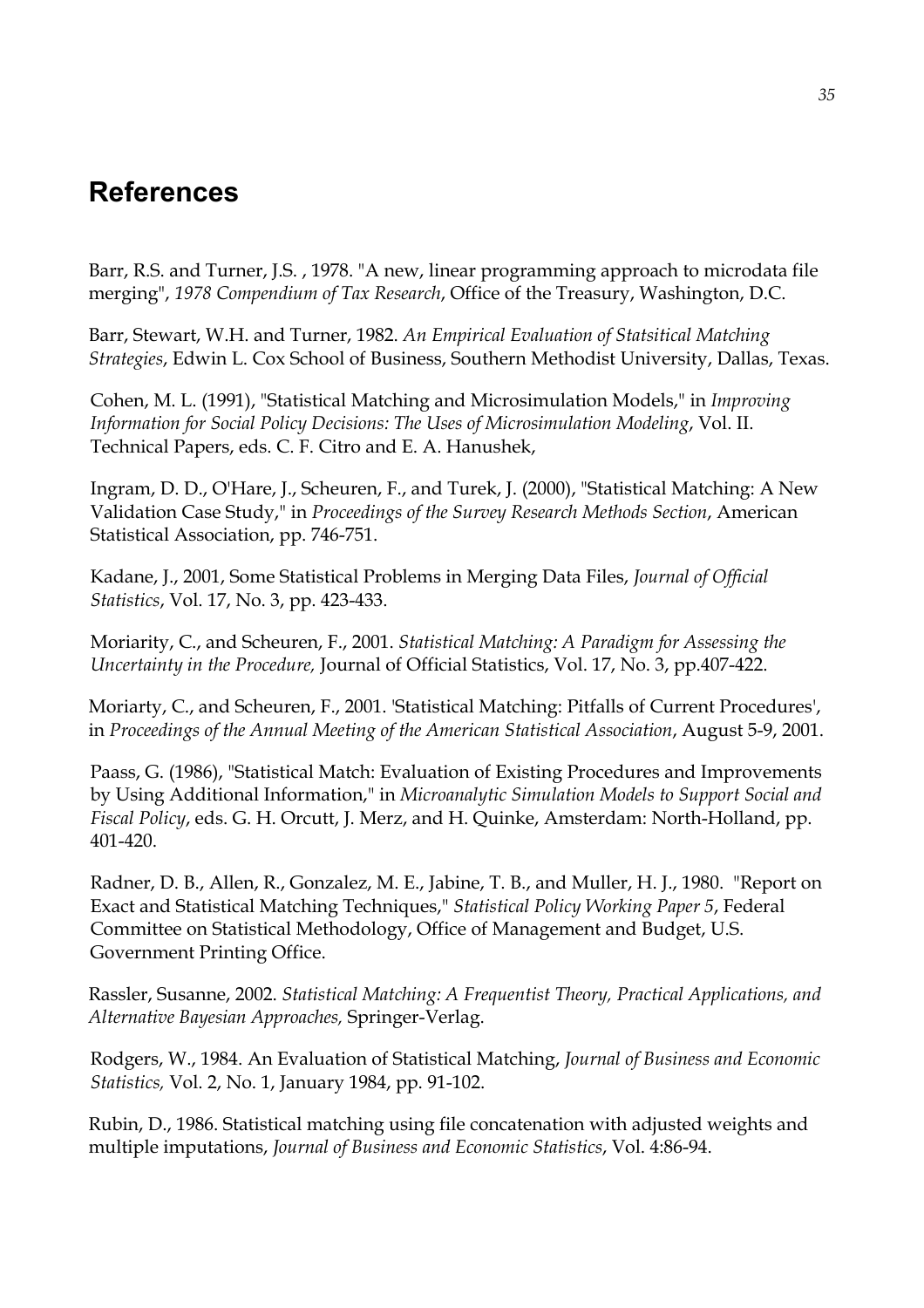Scheuren, F., and Winkler, W. E. (1993), "Regression Analysis of Data Files That are Computer Matched," *Survey Methodology*, 19, 39-58.

Sinclair, M., Potter, F., and Carlson, B.L., 2001. 'Statistical Matching Techniques for a Household Health Insurance Survey', in *Proceedings of the Annual Meeting of the American Statistical Association*, August 5-9, 2001.

Singh, A.C., Mantel, H.J., Kinack, M.D., and Rowe, G., 1993. 'Statistical Matching: Use of Auxiliary Information as an Alternative to the Conditional Independence Assumption', *Survey Methodology*, Vol. 19, No. 1, June 1993.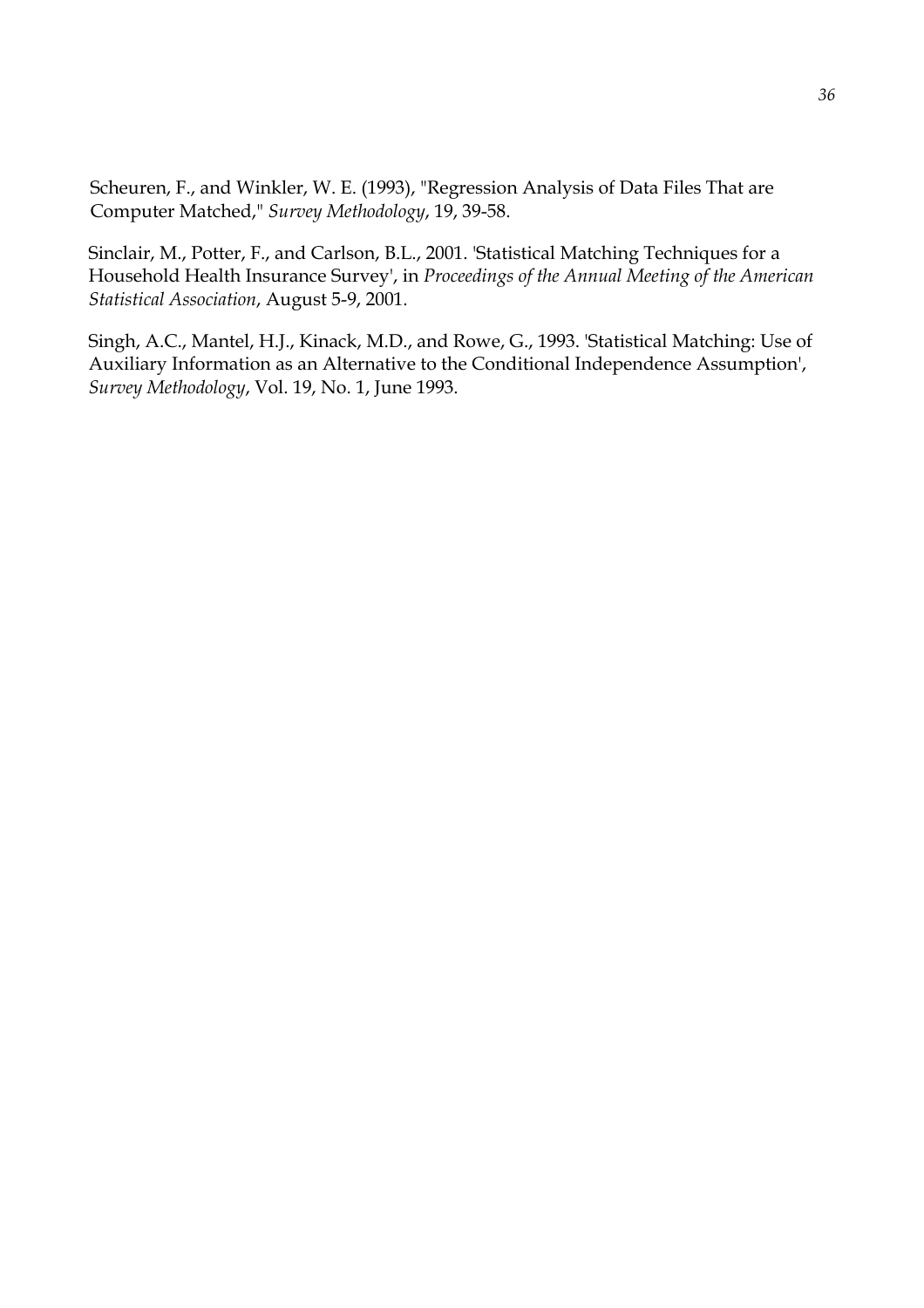# **Appendix 1. Listing of X, Y and Z**

|                                                                                             | X                                                  | Z                                                                                   |
|---------------------------------------------------------------------------------------------|----------------------------------------------------|-------------------------------------------------------------------------------------|
| (HES)                                                                                       | (In both HES and NHS)                              | (NHS)                                                                               |
|                                                                                             | Age                                                |                                                                                     |
|                                                                                             | Sex                                                |                                                                                     |
|                                                                                             | Expenditure on prescribed<br>medicine <sup>a</sup> |                                                                                     |
|                                                                                             | Income unit type                                   |                                                                                     |
|                                                                                             | Concession card <sup>b</sup>                       |                                                                                     |
|                                                                                             | Labour force status                                |                                                                                     |
|                                                                                             | Equiv. income decile                               |                                                                                     |
|                                                                                             | No. of usual residents                             |                                                                                     |
|                                                                                             | <b>SEIFA</b>                                       |                                                                                     |
| Weekly total income of the income unit, equal to<br>the sum of private and transfer income. |                                                    | Self-assessed health (also used as proxy for<br>expenditure on prescribed medicine) |
| Weekly disposable income of the income unit                                                 |                                                    | Long-term conditions and national health priority<br>conditions                     |
| Weight attached to reference person. Also used as<br>the weight for the family              |                                                    | Actions taken (including medication)                                                |
| Weight attached to each person                                                              |                                                    | Risk behaviour                                                                      |
| Number of children aged between 0 and 4 in the<br>income unit <sup>c</sup>                  |                                                    | Immunisation                                                                        |
| Number of children aged between 5 and 9 in the<br>income unit <sup>c</sup>                  |                                                    | Country of birth                                                                    |
| Number of children aged between 10 and 12 in the<br>income unit <sup>c</sup>                |                                                    | Main language spoken at home                                                        |
| Number of children aged between 13 and 14 in the<br>income unit <sup>c</sup>                |                                                    | Highest educational qualification                                                   |
| Number of children aged 15 in the income unit                                               |                                                    | Labour force status                                                                 |
| Type of FACS pension or allowance received                                                  |                                                    | <b>SEIFA</b>                                                                        |
| Expenditure on prescribed medicine                                                          |                                                    | Location                                                                            |
| Expenditure on doctor consultations                                                         |                                                    | Private health insurance                                                            |
| Expenditure on hospitalisation                                                              |                                                    | Government concession card                                                          |
|                                                                                             |                                                    | Days away from work                                                                 |
|                                                                                             |                                                    | Other days of reduced activity                                                      |
|                                                                                             |                                                    | Person weight                                                                       |
|                                                                                             |                                                    | Number of times admitted to hospital                                                |
|                                                                                             |                                                    | Number of nights in hospital                                                        |
|                                                                                             |                                                    | Number of times consulted GP                                                        |
|                                                                                             |                                                    | Number of times consulted specialist                                                |
|                                                                                             |                                                    |                                                                                     |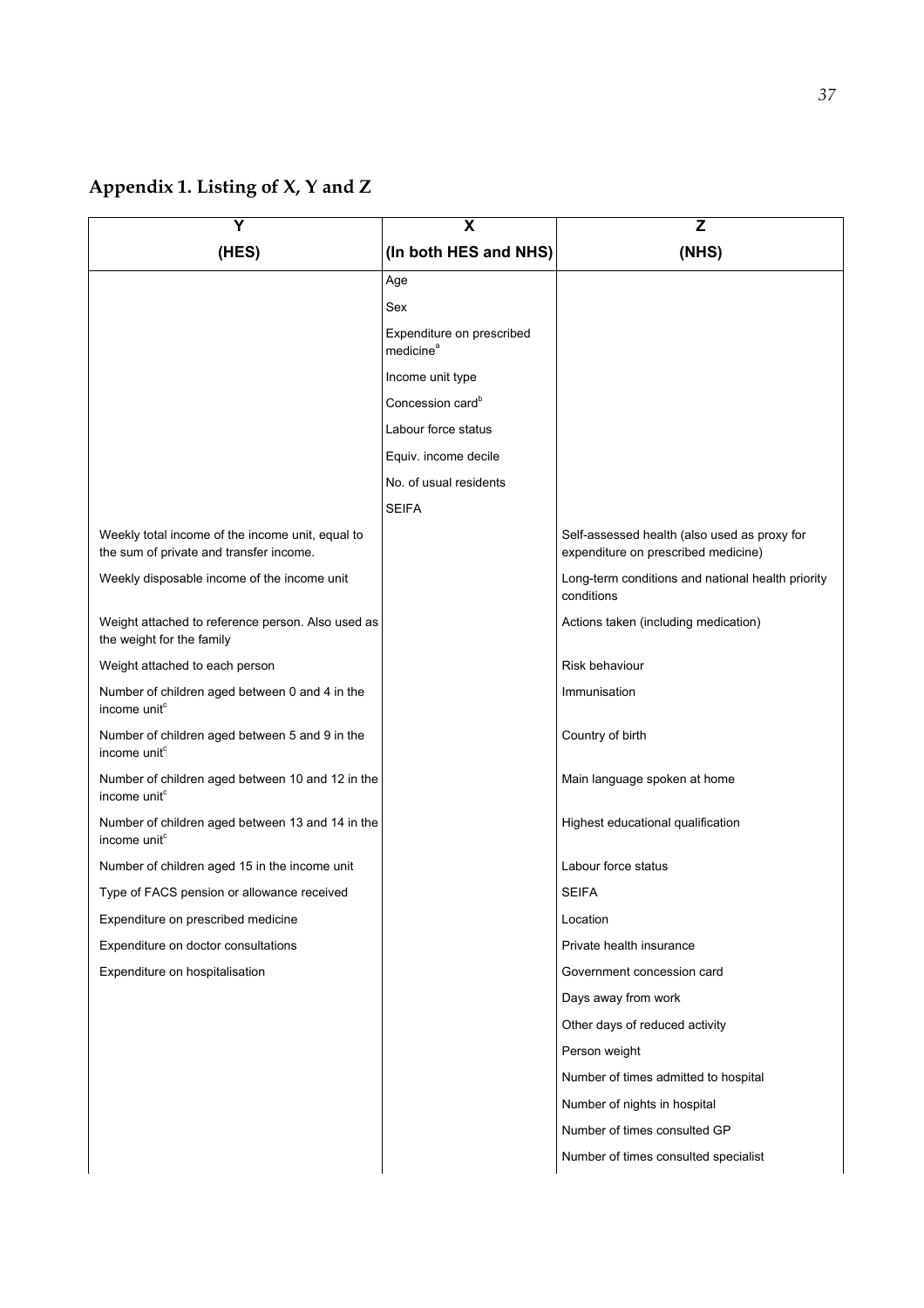| Time since last consulted a doctor |
|------------------------------------|
| Number of times consulted dentist  |
| Time since last consulted dentist  |
| Body Mass Index (BMI)              |

 $\alpha^*$  On the NHS, the proxy variable for this was self-assessed health status.<br> $\beta^*$  On the HES, a proxy variable was imputed based on eligibility for government pensions and allowances.

c Used to create individual records on children.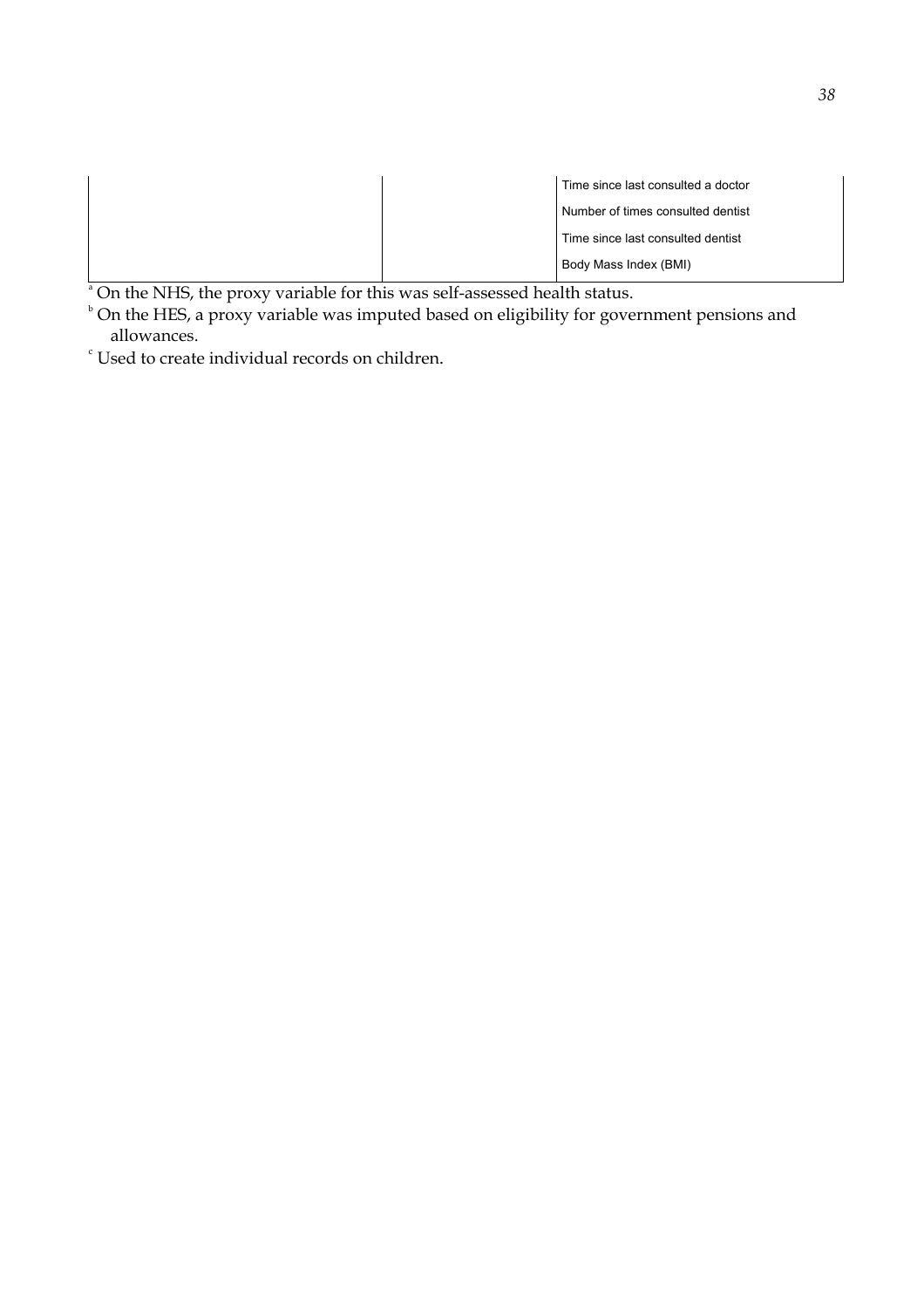# **Appendix 2**

#### LP 5 cells - income 0.33 age 0.67

| Equivalent Income Decile $(\%)$ Correlation = 0.60 |  |
|----------------------------------------------------|--|
|----------------------------------------------------|--|

|            |                 |      |                |      |      |      | $=$ generate integrate $=$ $=$ $\frac{1}{2}$ (i.e.) $=$ $\frac{1}{2}$ $\frac{1}{2}$ |      |      |      |      |
|------------|-----------------|------|----------------|------|------|------|-------------------------------------------------------------------------------------|------|------|------|------|
|            | <b>HES</b>      |      |                |      |      |      |                                                                                     |      |      |      |      |
| <b>NHS</b> |                 |      | $\overline{2}$ | 3    | 4    | 5    | 6                                                                                   |      | 8    | 9    | 10   |
|            |                 | 36.2 | 3.3            | 10.7 | 15.5 | 20.4 | 8                                                                                   | 2.7  |      | 1.8  | 0.4  |
|            | $\mathbf{2}$    | 14.2 | 32.9           | 19   | 14.5 | 9.7  | 8.1                                                                                 |      | 0.3  |      | 0.3  |
|            | 3               | 5.7  | 9.5            | 33.7 | 13.6 | 14.3 | 13.8                                                                                | 8    | 1.1  |      | 0.2  |
|            | 4               | 5    | 5.5            | 2.2  | 27.6 | 13.8 | 13.7                                                                                | 17.7 | 14.1 | 0.4  | 0    |
|            | 5               | 4.6  | 2.9            | 2.2  | 3.4  | 31.2 | 12.1                                                                                | 15.2 | 18.1 | 10.3 |      |
|            | 6               | 0.3  | 5.5            | 4.8  | 4.7  | 5    | 38.9                                                                                | 13.6 | 13.2 | 8.2  | 5.9  |
|            |                 | 0.8  | 0.2            | 8.5  | 6.6  | 5.8  | 2.9                                                                                 | 50.4 | 11.3 | 9.4  | 4.1  |
|            | 8               | 1.1  | 0.9            | 0.2  | 12.2 | 6.3  | 1.6                                                                                 | 5.6  | 58.8 | 8.8  | 4.6  |
|            | 9 <sub>l</sub>  | 1.5  |                | 0.7  | 0.7  | 16   | 2.4                                                                                 | 5.3  | 6.1  | 62.5 | 4    |
|            | 10 <sub>l</sub> | 0.5  | 2.5            | 2.4  | 2.9  | 2.1  | 7.1                                                                                 | 7.5  | 7.7  | 13.8 | 53.5 |
|            |                 |      |                |      |      |      |                                                                                     |      |      |      |      |

LP 5 cells - income 0.67 age 0.33

| <b>HES</b>           |      |      |      |      |      |      |      |                                                |      |
|----------------------|------|------|------|------|------|------|------|------------------------------------------------|------|
|                      | 2    | 3    | 4    | 5    | 6    |      | 8    | 9                                              | 10   |
| 37.1                 | 3.8  | 9.3  | 12.7 | 20.1 |      | 3.8  | 2.7  | 0.9                                            | 2.6  |
| 8.6                  | 36.9 | 16.3 | 13.8 | 9.1  | 10.8 | 1.5  | 1.5  | 0.3                                            | 1.2  |
| 5.5<br>3             | 9.9  | 32.6 | 13.5 | 12.5 | 12   | 10.3 | 1.2  | 0.4                                            | 2    |
| 4.5<br>4,            | 7.3  | 2.4  | 26.2 | 13.6 | 12.3 | 15   | 14.6 | 2.3                                            | 1.8  |
| 4.1<br>5             | 7.2  | 3.1  | 3.4  | 28.1 | 12.6 | 12.3 | 15.2 | 13.7                                           | 0.3  |
| 1.1<br>6             | 8.8  | 5.3  | 5.6  | 3.6  | 33.6 | 15.3 | 8.3  | 7.9                                            | 10.4 |
| 1.7                  | 2.8  | 10.2 | 8.4  | 4    | 3.6  | 43.2 | 8.8  | 8.2                                            | 9.2  |
| 1.9<br>8             |      | 0.7  | 13.3 | 4.1  | 2.5  | 3.6  | 46.6 | 14.1                                           | 10.5 |
| 9<br>3.3             | 4.4  | 2.7  | 1.9  | 12.1 | 4.4  | 1.9  | 3.1  | 52                                             | 14.1 |
| 2<br>10 <sub>l</sub> | 6.4  | 5.4  | 3.8  | 0.6  | 5.3  | 2.7  | 1.2  | 8.4                                            | 64.1 |
|                      |      |      | 2.6  |      |      |      |      | Equivalent moonite Deeme (70) Obtrelation 0.00 |      |

#### Equivalent Income Decile (%) Correlation = 0.58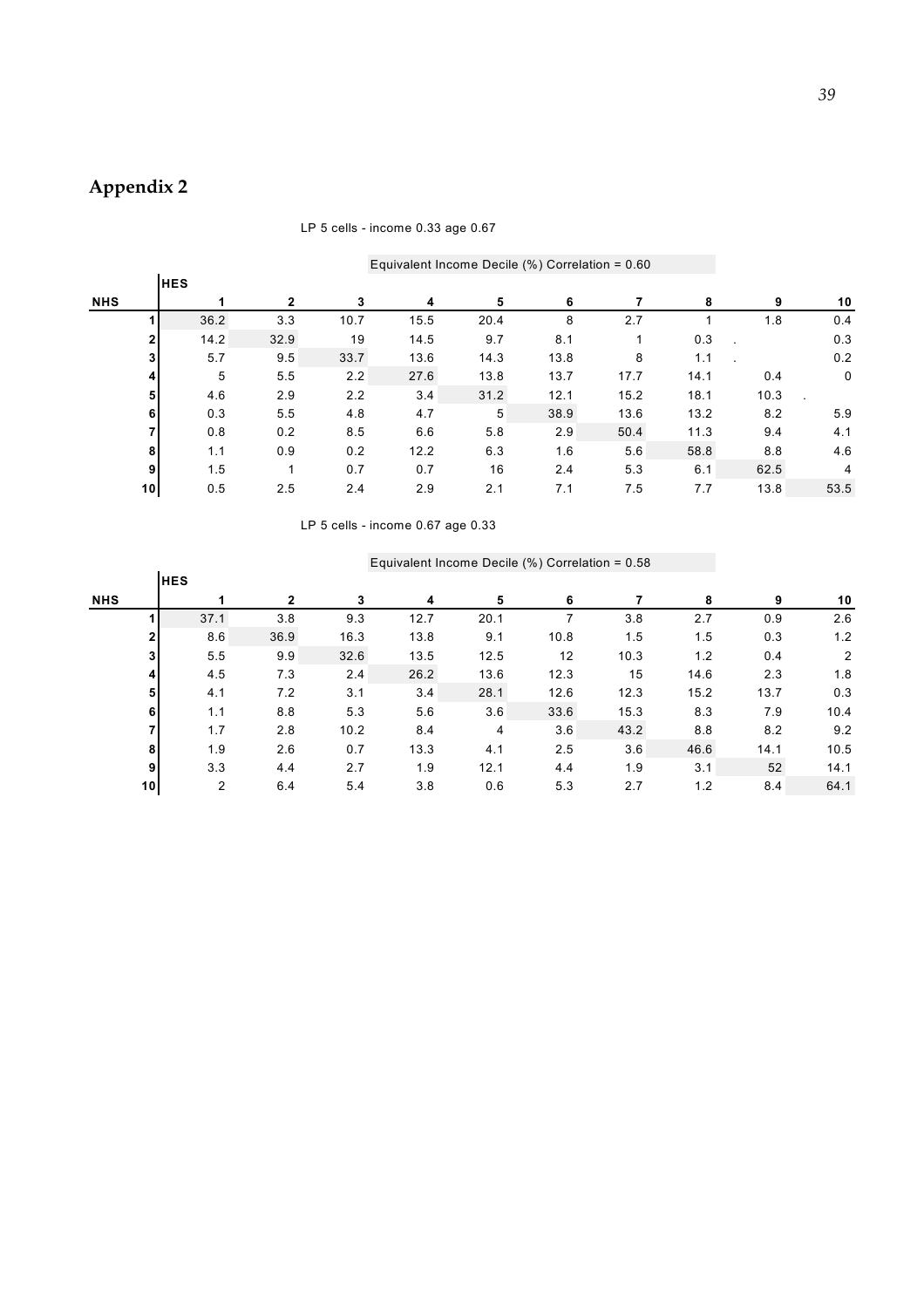# **Appendix 3**

| LP 5 cells - age 1 |                                                    |
|--------------------|----------------------------------------------------|
|                    |                                                    |
|                    | Equivalent Income Decile $(\%)$ Correlation = 0.38 |

|                 |            |                | Equivalent income Decile $(\%)$ Correlation = $0.38$ |      |      |      |      |      |      |      |
|-----------------|------------|----------------|------------------------------------------------------|------|------|------|------|------|------|------|
|                 | <b>HES</b> |                |                                                      |      |      |      |      |      |      |      |
| <b>NHS</b>      |            | $\overline{2}$ | 3                                                    | 4    | 5    | 6    |      | 8    | 9    | 10   |
|                 | 18.4       | 16.5           | 11.2                                                 | 12.8 | 13.6 | 10.6 | 5.7  | 3.9  | 3.9  | 3.3  |
| $\mathbf{2}$    | 17.3       | 21.8           | 14.9                                                 | 14.3 | 11.8 | 7.9  | 4.4  | 2.9  | 2.3  | 2.4  |
| 3 <sub>l</sub>  | 11.9       | 13             | 14.1                                                 | 15.5 | 14.7 | 11.7 | 6.6  | 4.6  | 4.4  | 3.5  |
| $\vert$         | 6.8        | 8.4            | 9.2                                                  | 12.1 | 12.2 | 13   | 9.9  | 9.2  | 10.3 | 8.9  |
| 5 <sub>1</sub>  | 6.3        | 6.6            | 6.8                                                  | 8.3  | 9.5  | 10.1 | 12.6 | 12.9 | 13.4 | 13.7 |
| 6 <sup>1</sup>  | 5.5        | 6.5            | 6.3                                                  | 7.3  | 7.3  | 10.2 | 13   | 13.7 | 14.8 | 15.4 |
| 7               | 5.5        | 6.6            | 6.8                                                  | 6.9  | 6.9  | 10.2 | 11.8 | 14.8 | 14.1 | 16.3 |
| 8               | 3.6        | 4.9            | 4.8                                                  | 6.7  | 7.6  | 10.1 | 14.8 | 15.1 | 16   | 16.2 |
| 9               | 3.7        | 5.2            | 5.5                                                  | 7    | 9    | 11   | 15.2 | 14.8 | 14.8 | 14   |
| 10 <sup>1</sup> | 2.9        | 4.1            | 5                                                    | 6.7  | 9.2  | 11   | 14.7 | 14.7 | 15.2 | 16.5 |

LP 5 cells - income 1

|                 | <b>HES</b>            |              |      |      |      |      |      |      |      |      |
|-----------------|-----------------------|--------------|------|------|------|------|------|------|------|------|
| <b>NHS</b>      |                       | $\mathbf{2}$ | 3    | 4    | 5    | 6    |      | 8    | 9    | 10   |
|                 | 41.6                  | 5.2          | 13.9 | 30.2 | 0.3  | 1.4  | 2.1  | 5.3  | 0    | 0    |
|                 | 9.9<br>$\overline{2}$ | 38.2         | 13.1 | 10.4 | 25.4 | 0.2  | 0.4  | 0.5  | 1.9  |      |
|                 | 3 <br>8.9             | 11.4         | 26   | 7.6  | 15.5 | 29.4 | 0    | 0.3  | 0.3  | 0.6  |
|                 | 5.6<br>$\vert$        | 7.5          | 1.8  | 18   | 14.2 | 19   | 33.4 | 0.1  | 0.1  | 0.4  |
|                 | 5 <sub>1</sub>        | 13.7         | 3.1  | 2.8  | 24.1 | 10.5 | 16   | 29.7 | 0    |      |
|                 | 6<br>0.4              | 0.8          | 16.4 | 5.4  | 2.5  | 26.8 | 11.6 | 14.1 | 22   |      |
|                 | 7<br>2.2              | 2.1          | 0.2  | 18.4 | 3.4  | 2.6  | 34.5 | 7.6  | 10.1 | 19   |
|                 | 2.5<br>8 <sub>l</sub> | 2.8          | 0.4  | 0.1  | 16.9 | 2.7  | 2.7  | 41.7 | 11.6 | 18.5 |
|                 | 9                     | 10.7         | 2.9  | 2.2  | 0.6  | 10.9 | 2.7  | 1.7  | 53.7 | 14.7 |
| 10 <sup>1</sup> | 0.3                   | 0.2          | 11.2 | 5.4  | 1.6  | 0.2  | 4.7  | 4.4  | 8    | 63.9 |

### Equivalent Income Decile (%) Correlation = 0.65